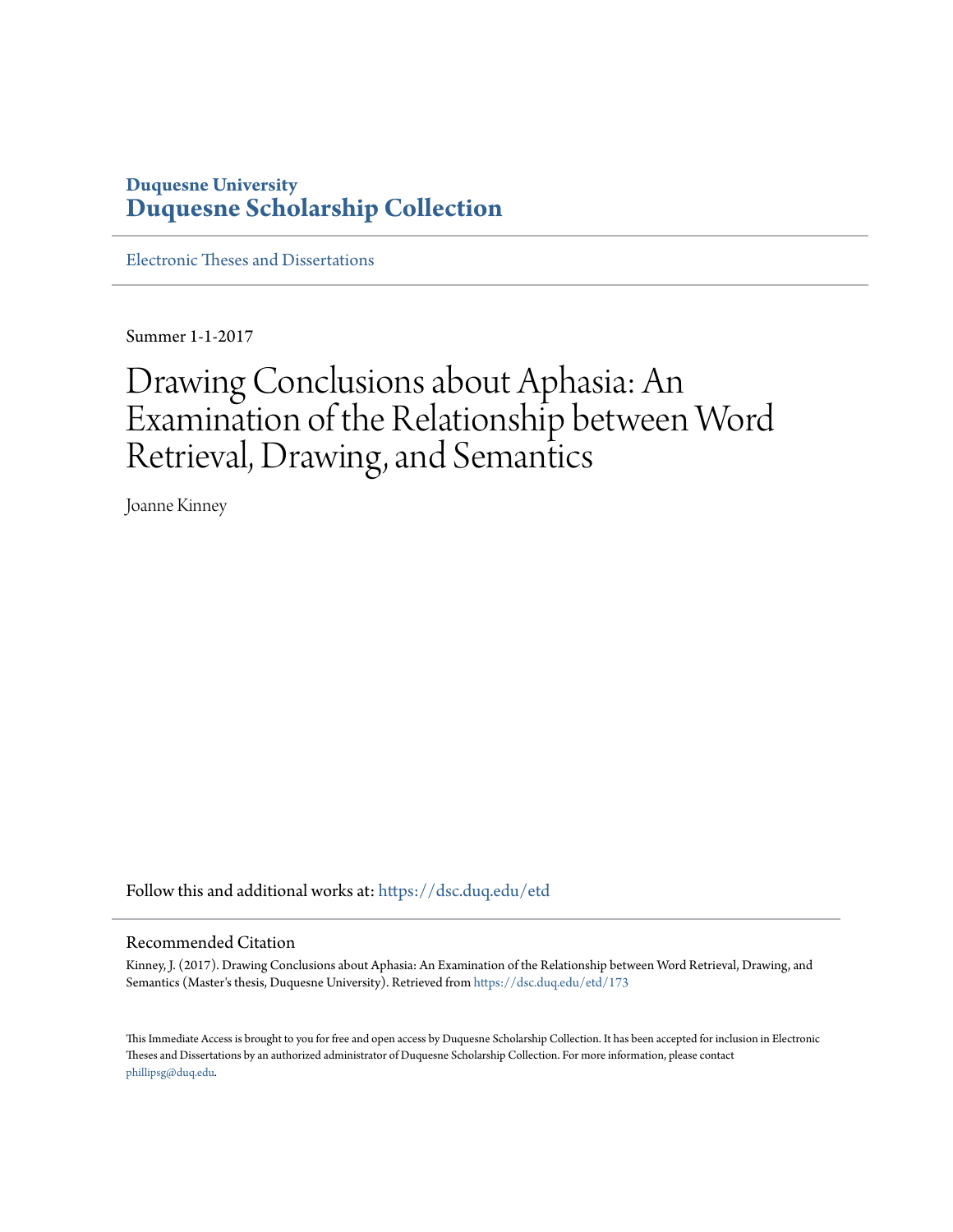# DRAWING CONCLUSIONS ABOUT APHASIA: AN EXAMINATION OF THE RELATIONSHIP BETWEEN WORD RETRIEVAL, DRAWING, AND SEMANTICS

A Thesis

Submitted to John G. Rangos Sr. School of Health Sciences

Duquesne University

In partial fulfillment of the requirements for

the degree of Master of Science

By

Joanne Kinney

August 2017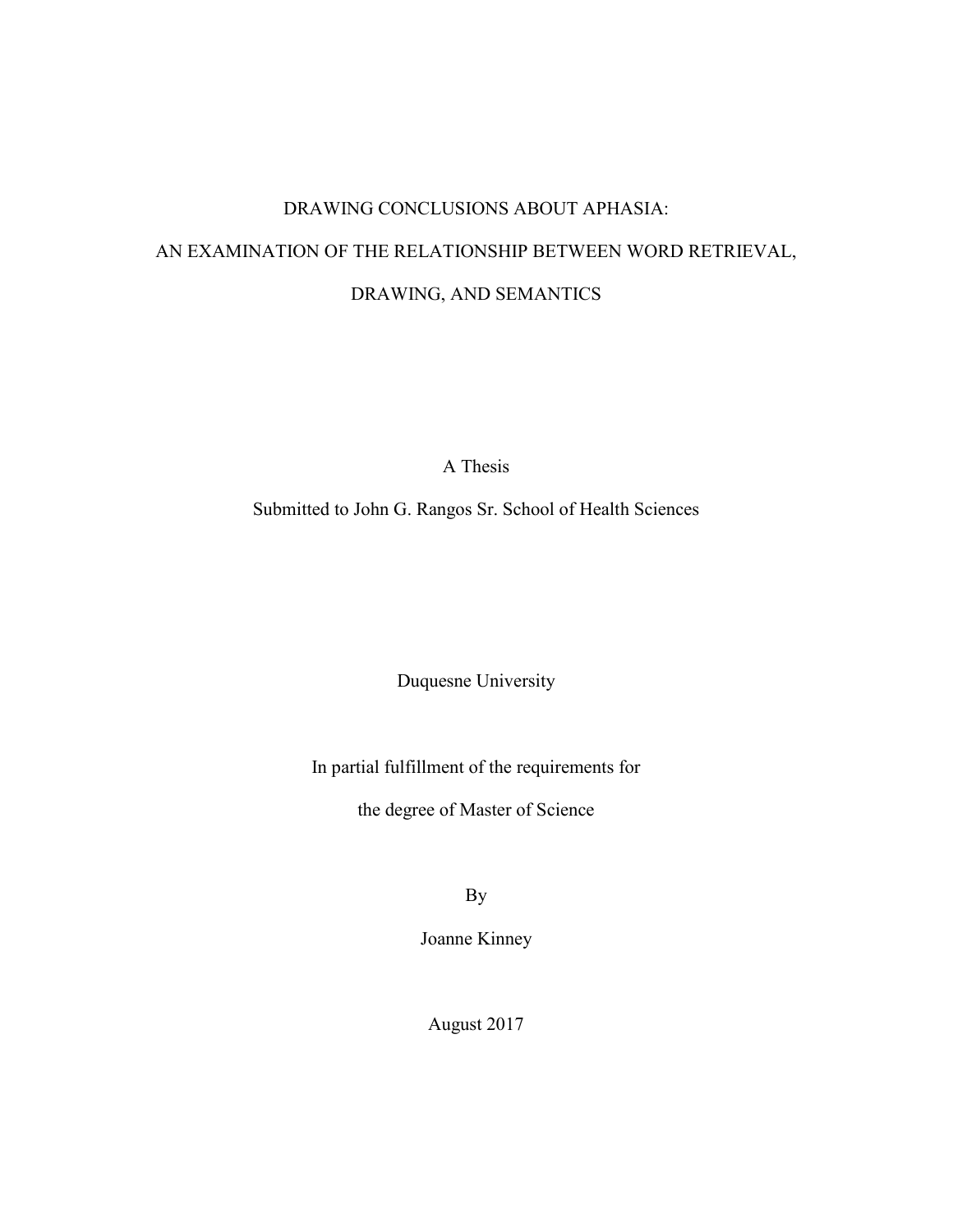Copyright by

Joanne Kinney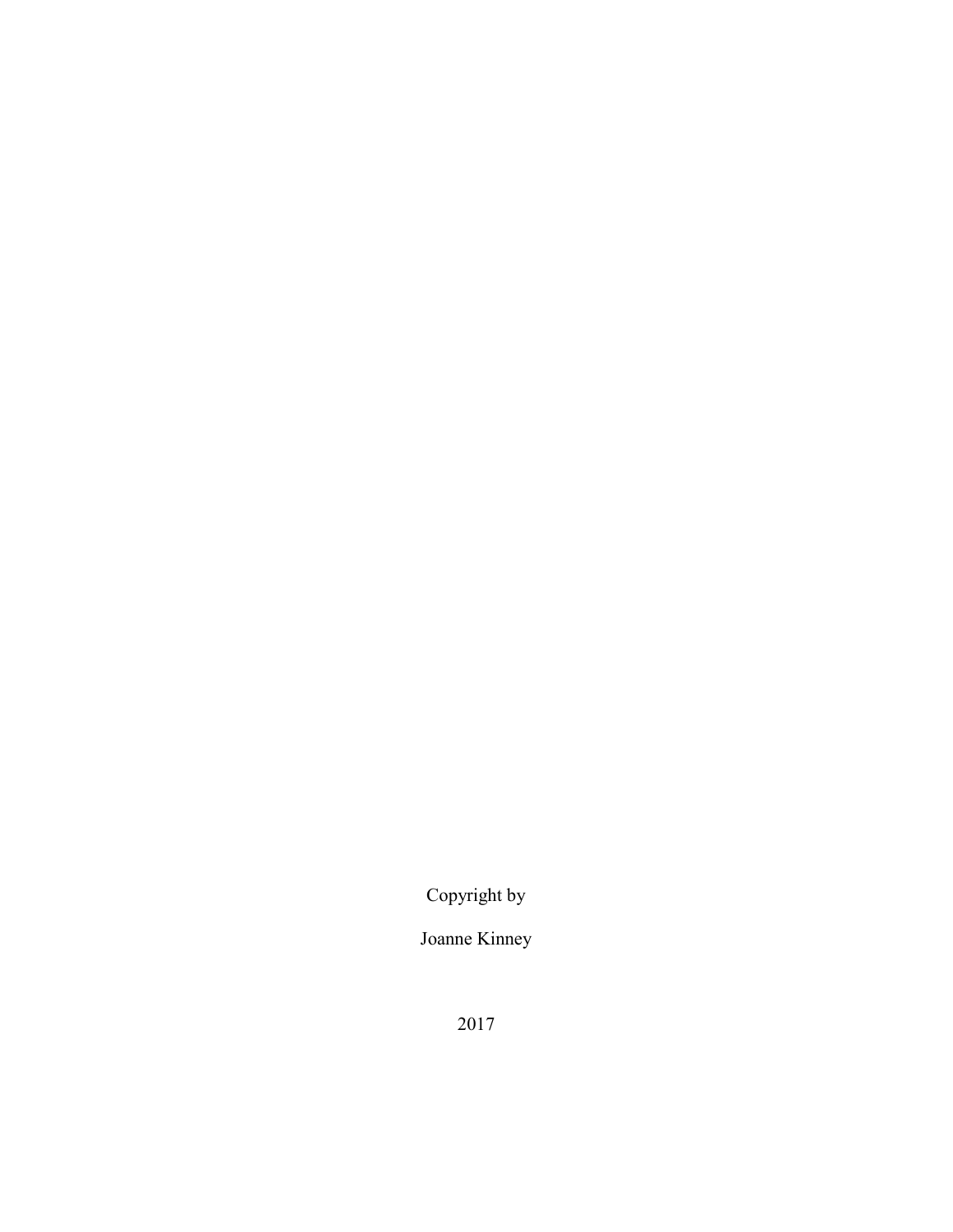## DRAWING CONCLUSIONS ABOUT APHASIA:

# AN EXAMINATION OF THE RELATIONSHIP BETWEEN WORD RETRIEVAL,

## DRAWING, AND SEMANTICS

By

Joanne Kinney

Approved June 12, 2017

Sarah E. Wallace, Ph.D. Associate Professor of Speech-Language Pathology (Committee Chair)

Heather Leavy Rusiewicz, Ph.D. Assistant of Speech-Language Pathology (Committee Member)

James Schreiber, Ph.D. Professor of Nursing (Committee Member)

Elena Donoso Brown, Ph.D. Assistant Professor of Occupational Therapy (Committee Member)

Paula Sammarone Turocy, Ed.D. Dean, John G. Rangos Sr. School of Health Sciences

Mikael D.Z. Kimelman, Ph.D. Chair, Speech-Language Pathology Associate Professor of Speech-Language Pathology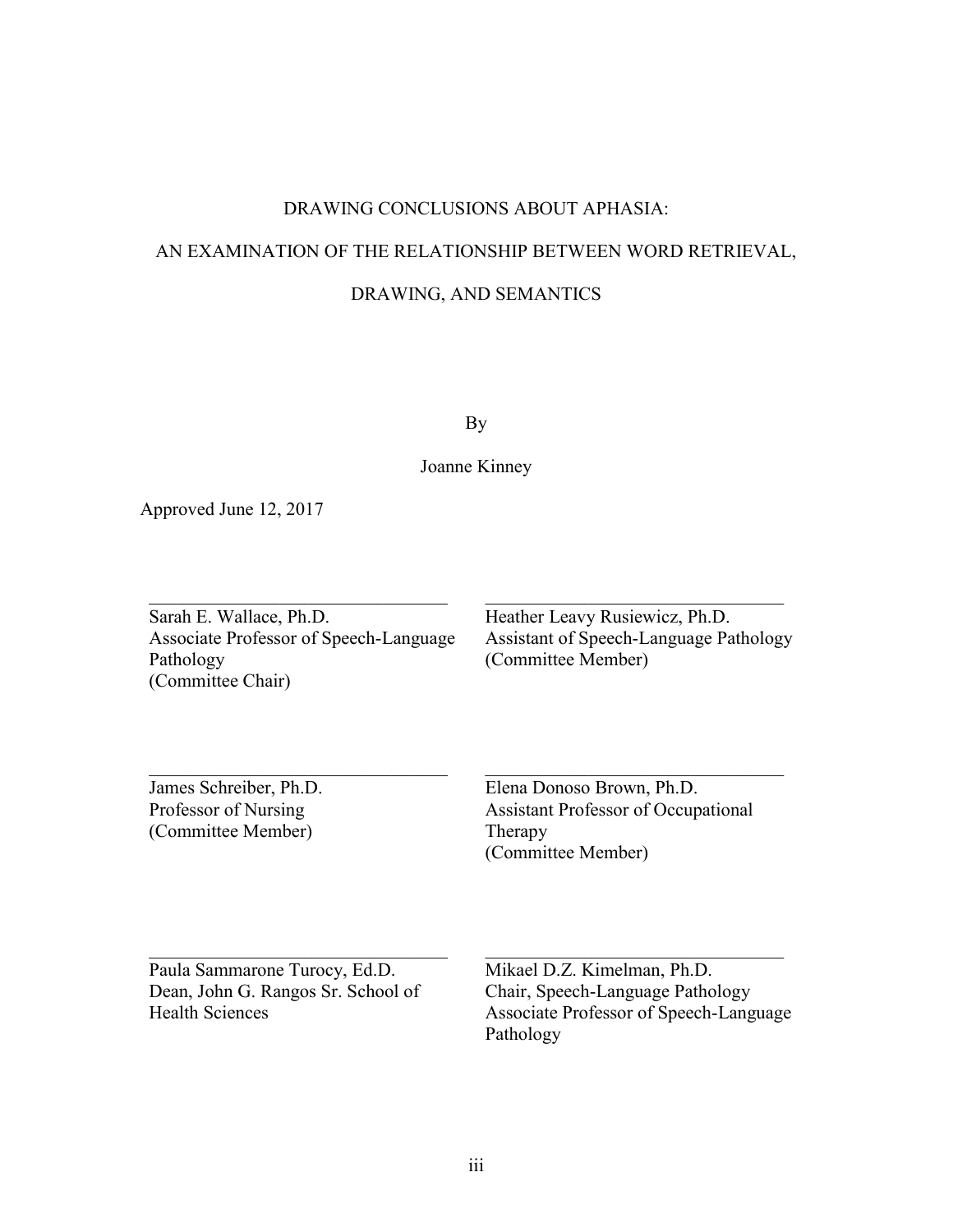## ABSTRACT

# DRAWING CONCLUSIONS ABOUT APHASIA: AN EXAMINATION OF THE RELATIONSHIP BETWEEN WORD RETRIEVAL, DRAWING, AND SEMANTICS

By

Joanne Kinney

August 2017

Thesis supervised by Sarah Wallace, Ph.D.

The hallmark characteristic of aphasia, word retrieval impairment, can significantly affect a person's ability to communicate their needs and ideas. Treatment for these deficits typically focuses on either restorative or compensatory strategies. In aphasia therapy, clinicians have predominately used drawing as a compensatory strategy. Emerging evidence suggests that drawing may also have restorative effects on word retrieval impairments by providing an alternate route to accessing the semantic system (Farias, Davis, & Harrington, 2006). However, the current understanding of this theoretical relationship between the semantic system, drawing, and word retrieval abilities is limited. This study examined that relationship to further develop the field of speech-language pathology's theoretical understanding. Ten participants with chronic aphasia completed a series of specially sequenced tasks, which measured confrontation-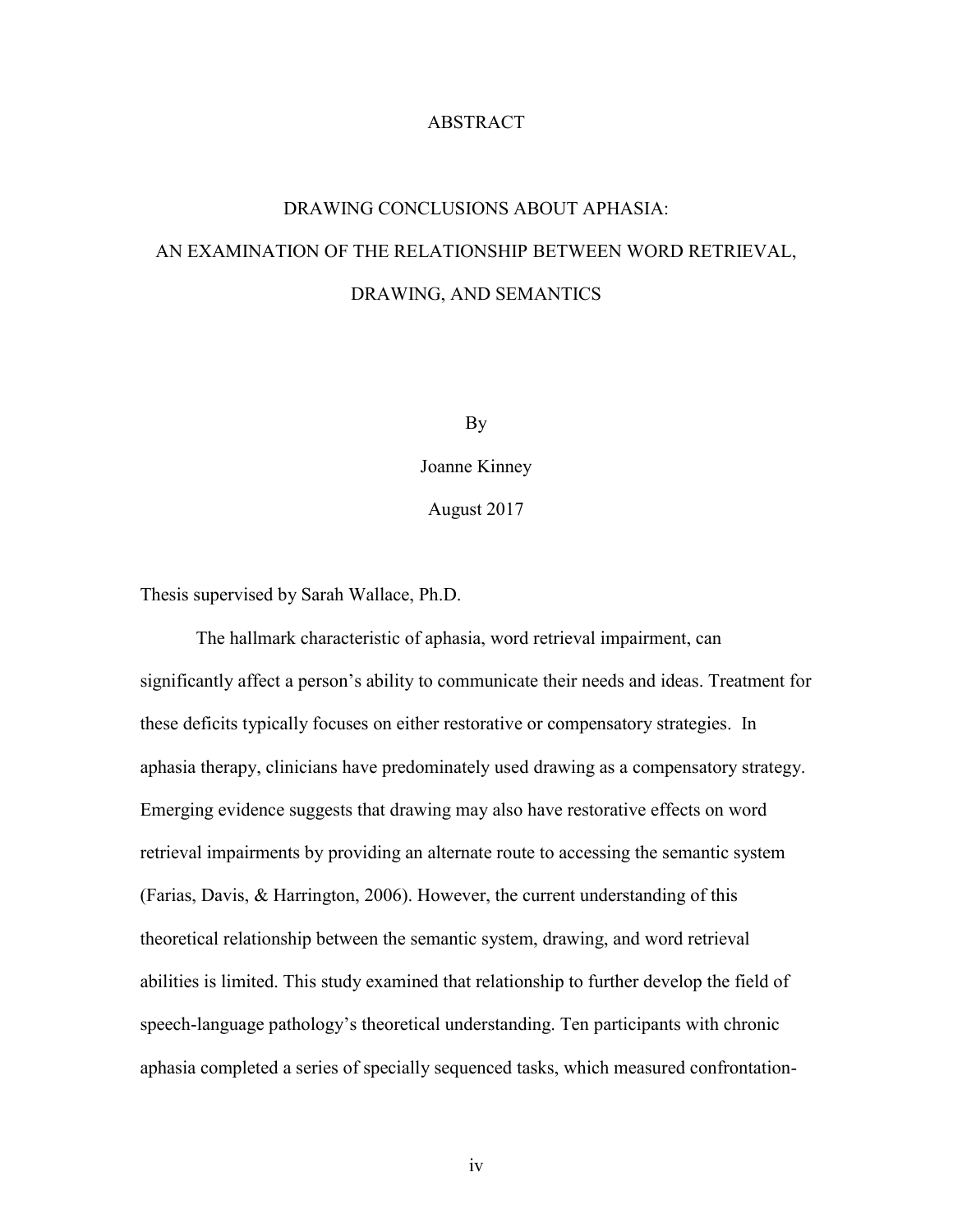naming accuracy before and after drawing and a semantic feature cueing (SFC) task for target nouns. Participants significantly improved their confrontation naming accuracy when they named targets after completing SFC then drawing. Additionally, there were moderate negative relationships between semantic content present in participant drawings and drawing quality with the amount of semantic features participants produced. These results have implications for future studies that further examine the relationship between word retrieval, drawing, and semantics in people with aphasia.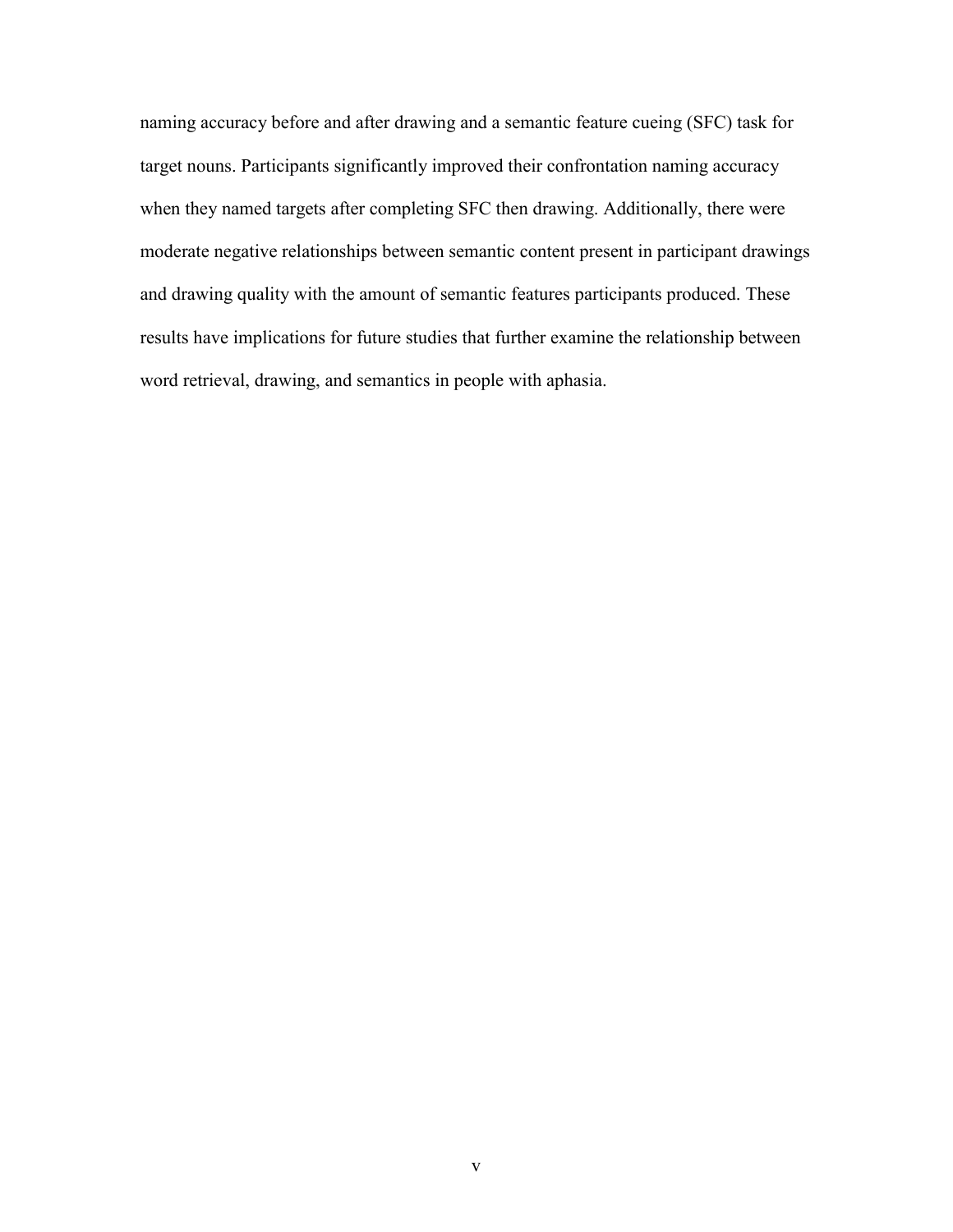#### ACKNOWLEDGEMENT

This project has provided me with so many opportunities to learn and grow as a young researcher and clinician. I would like to thank a few people who helped me throughout the process.

Dr. Wallace has been a huge inspiration for me the past couple years and will continue to be one throughout my career. Thank you for all the time, effort, interest, and guidance you have put into this project.

I'd like to thank the Aging Research and Teaching Consortium for funding this project, and my committee for encouraging evidence-based, interdisciplinary work.

Lauren Matthews, thank you for all your help. You are a dedicated, prepared, and skilled clinician and researcher. I'd also like to thank the undergraduate student raters for all the time and effort they contributed.

I also would not have been able to complete this project without the participants and their friends and families. Thank you for all the time and energy you have given to contribute to the literature base.

The Department of Speech-Language Pathology, thank you for your constant support and dedication to education throughout my time at Duquesne. I know that I was given every opportunity to learn about and grow in the field of speech-language pathology through this program.

Finally, I want to thank all my friends and family who supported and encouraged me throughout my degrees and this project.

vi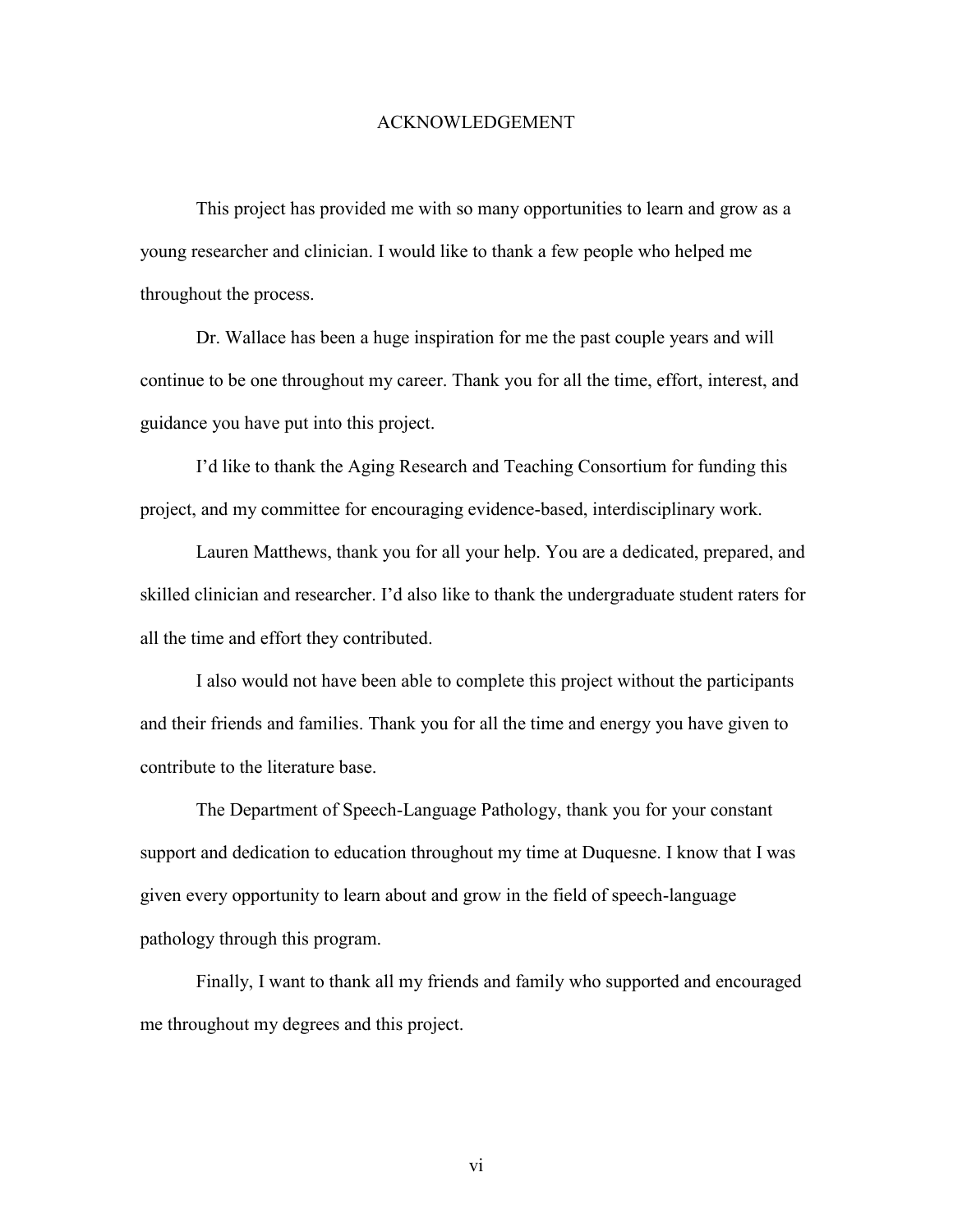# TABLE OF CONTENTS

| 1.3 Link between Restorative Treatments and Compensatory Strategies 3 |
|-----------------------------------------------------------------------|
|                                                                       |
|                                                                       |
|                                                                       |
|                                                                       |
|                                                                       |
|                                                                       |
|                                                                       |
|                                                                       |
|                                                                       |
|                                                                       |
|                                                                       |
|                                                                       |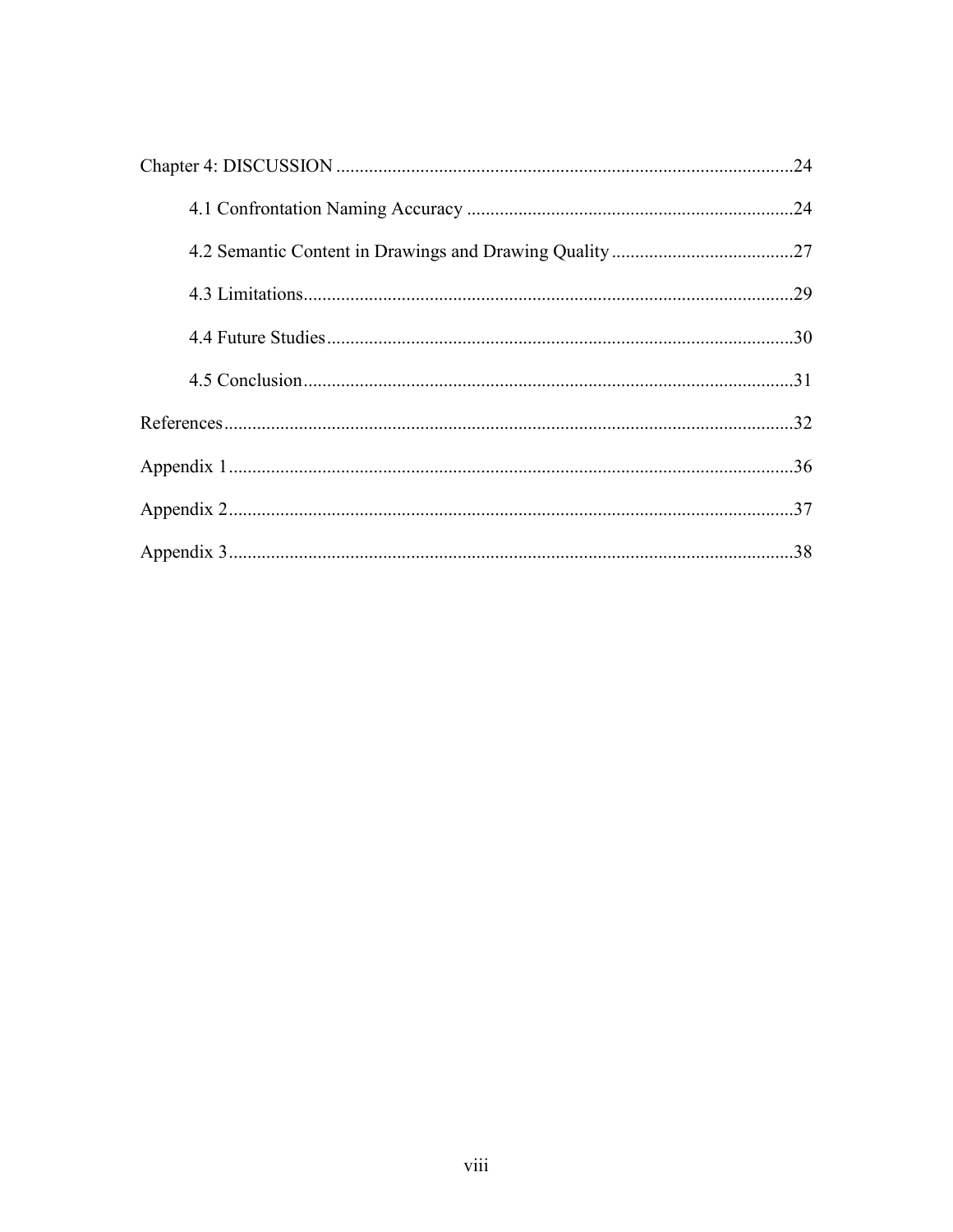# LIST OF TABLES

|                                                                                 | Page |
|---------------------------------------------------------------------------------|------|
|                                                                                 |      |
|                                                                                 |      |
|                                                                                 |      |
|                                                                                 |      |
| Table 5: CNA means, standard deviations, and t & p values by aphasia severity21 |      |
|                                                                                 |      |
|                                                                                 |      |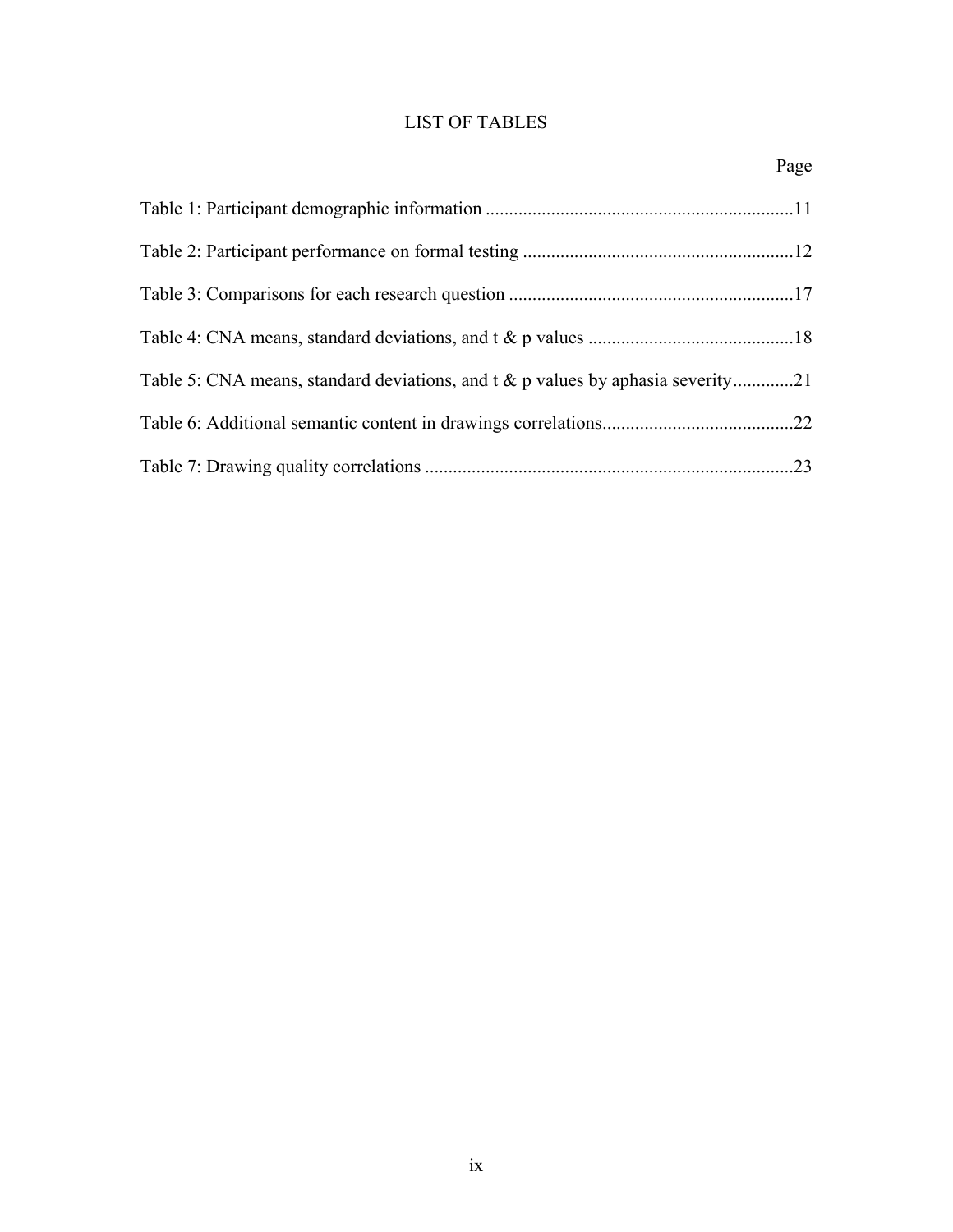# **LIST OF FIGURES**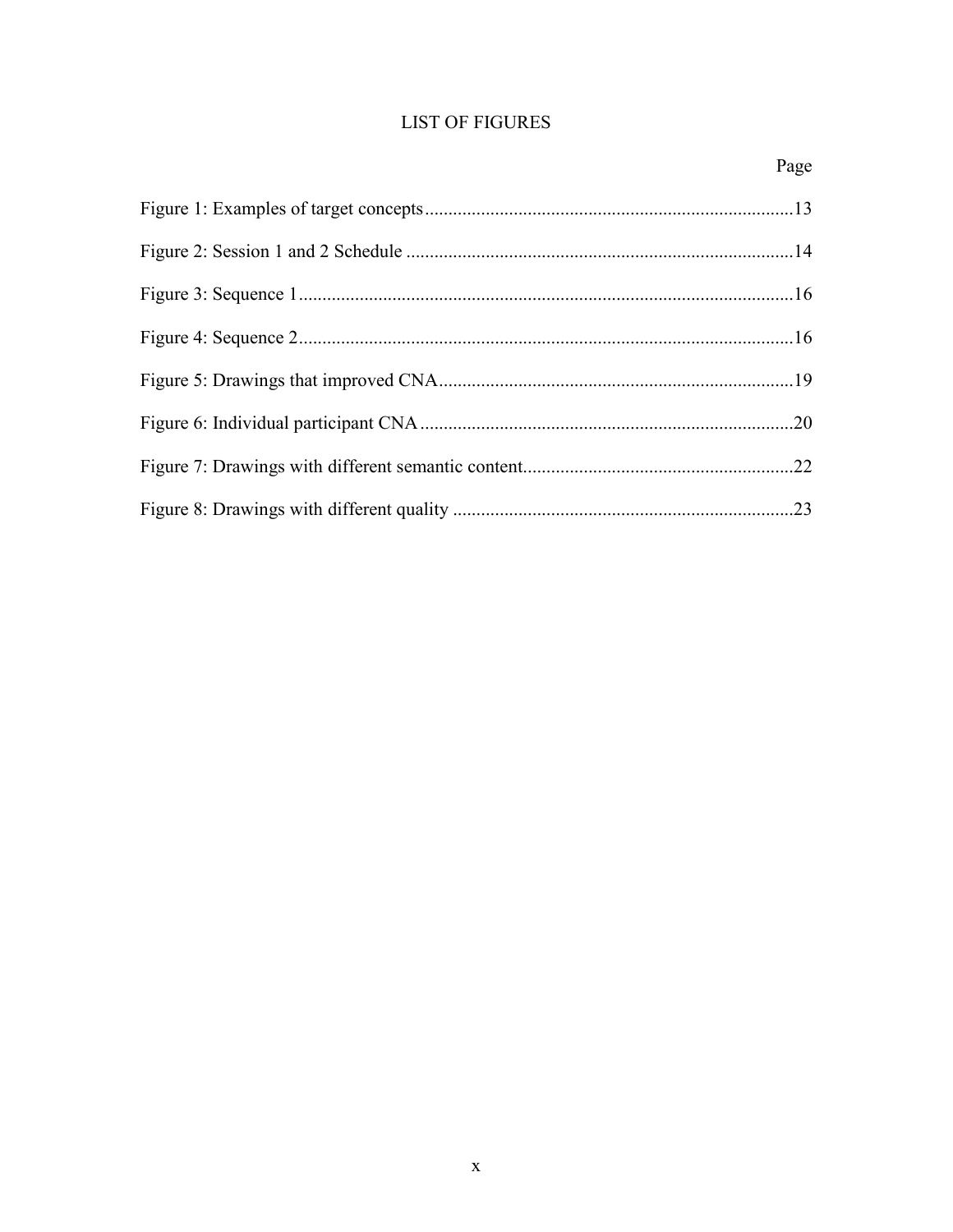## LIST OF ABBREVIATIONS

- Beery VMI: Beery-Buktenica Developmental Test of Visual-Motor Integration
- CLQT: Cognitive Linguistic Quick Test
- CLQT VS: Cognitive Linguistic Quick Test Visuospatial Skills
- CNA: Confrontation naming accuracy
- PALPA: Psycholinguistic Assessment of Language Processing in Aphasia
- P&PTT: Pyramids and Palm Trees Test
- SFC: Semantic feature cueing
- WAB-R: Western Aphasia Battery Revised
- WAB-R AQ: Western Aphasia Battery Revised Aphasia Quotient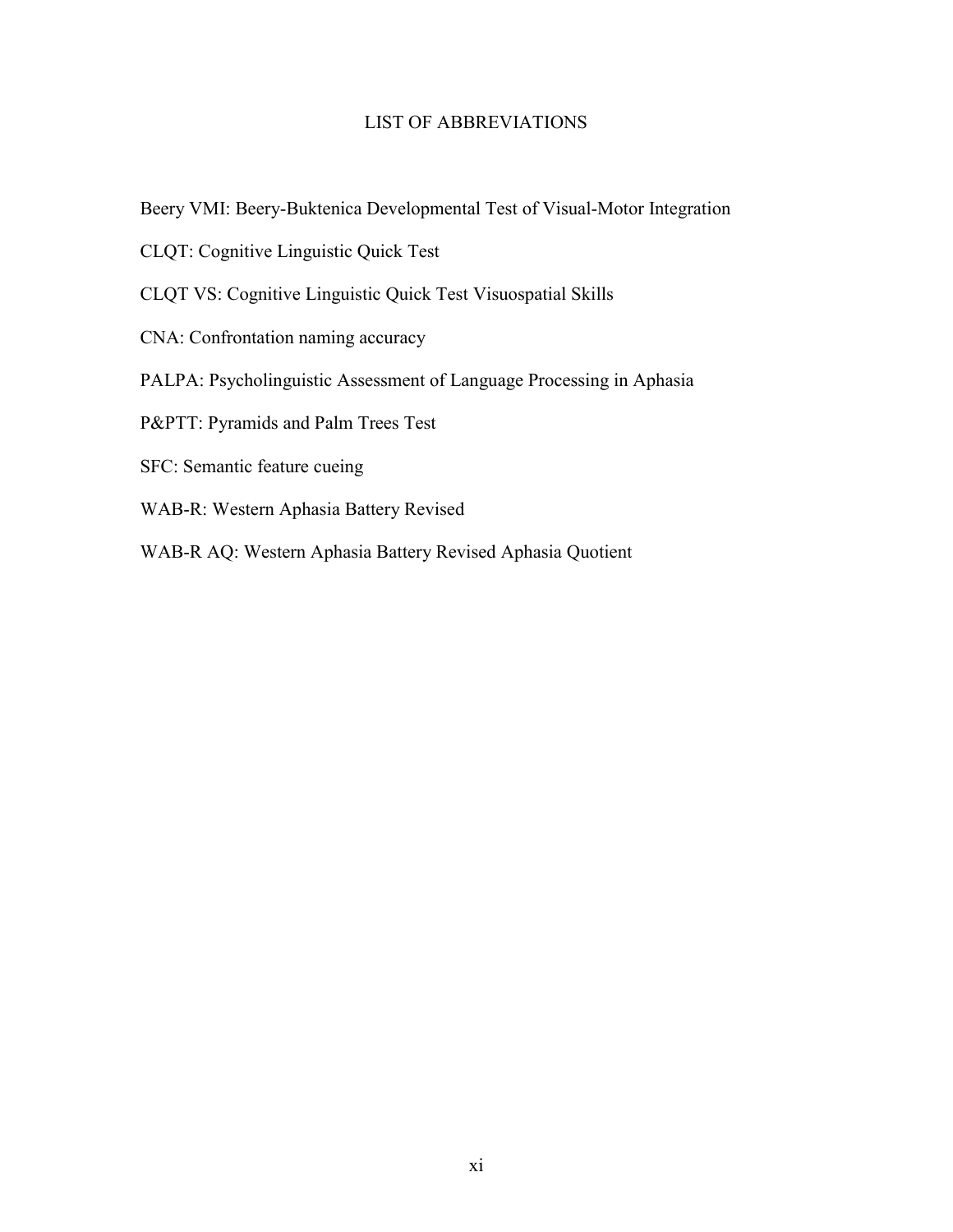#### CHAPTER 1

#### INTRODUCTION

#### **Word Retrieval Impairment in Aphasia**

About 795,000 people sustain cerebrovascular accidents each year in the United States (Center for Disease Control, 2015). About 30% of people who survive a cerebrovascular accident exhibit characteristics associated with the language disorder, aphasia (Flowers, Silver, Fang, Rochon, & Martino, 2013). People with aphasia have difficulty expressing their communicative intent verbally and graphically (e.g., writing) as well as understanding other people's speech and written language. The hallmark characteristic of aphasia is word retrieval impairments (i.e., deficits in naming). Word retrieval deficits range from mild to severe and can significantly interfere with a person's ability to functionally communicate.

Treatments for word retrieval deficits often focus on either restoring the person's language skills or improving the use of compensatory strategies (e.g., gesturing, drawing) to increase communicative effectiveness during communication breakdowns. Some restorative treatments for people with aphasia include Constraint-Induced Language Therapy (Pulvermüller, Neininger, Elbert, Rockstroh, Koebbel, & Taub, 2001), Melodic Intonation Therapy (Sparks & Holland, 1976), and Response Elaboration Training (Kearns, 1985). Some compensatory treatments include the use of Augmentative and Alternative Communication (Beukelman & Mirenda, 2013) and treatments that focus on accessing multiple communication modalities, such as Multimodal Communication Training (Purdy & Van Dyke, 2011) and Promoting Aphasics' Communicative Effectiveness (Davis, 2005).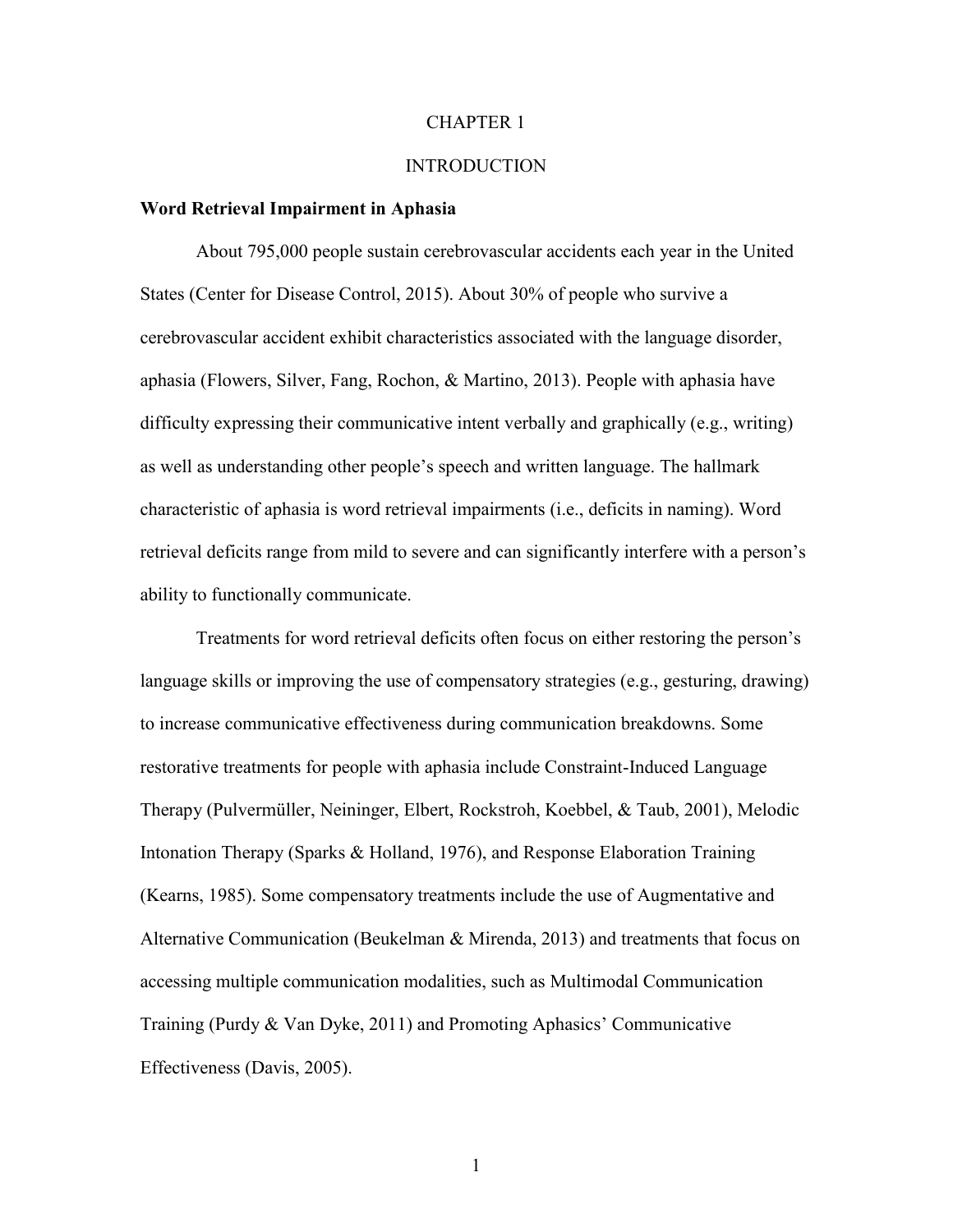#### **Relationship between Word Retrieval and Semantics**

Many restorative treatments are based on studies that examined the relationship between semantic abilities and word retrieval ability. Semantic abilities include understanding the meaning of words, a skill that is important for retrieving words. According to the two-step model of lexical access, during the process of word retrieval, while the target word is activated, other words, their phonemes, and their semantic features will be activated as well (Dell, Lawler, Harris, & Gordon, 2004). Semantic feature analysis is a semantic treatment often used with people with aphasia that uses semantic cues (e.g., group, function, location, physical properties) to increase word retrieval. For example, in a single subject design study, Boyle and Coelho (1995) examined the effects of a semantic feature treatment on word retrieval impairments in a person with Broca's aphasia. In this study, the participant completed treatment involving semantic feature analysis. Following the completion of the treatment, the participant demonstrated improved confrontation naming accuracy on both treated and untreated words. Additionally, a single subject design study by Davis and Stanton (2005) found that a person with borderline fluent aphasia and prominent word retrieval deficits improved naming ability in connected speech and in confrontation naming tasks after six weeks of semantic feature analysis treatment. This evidence suggests that treatment focused on increasing semantic abilities through strengthening of the connections between words and related semantic features can increase word retrieval abilities (e.g., increasing connections between the word "cat" and the feature "purrs"). This idea is based on the theory that when neural connections between related concepts are strengthened within the semantic system, access to words becomes automatic (Davis  $\&$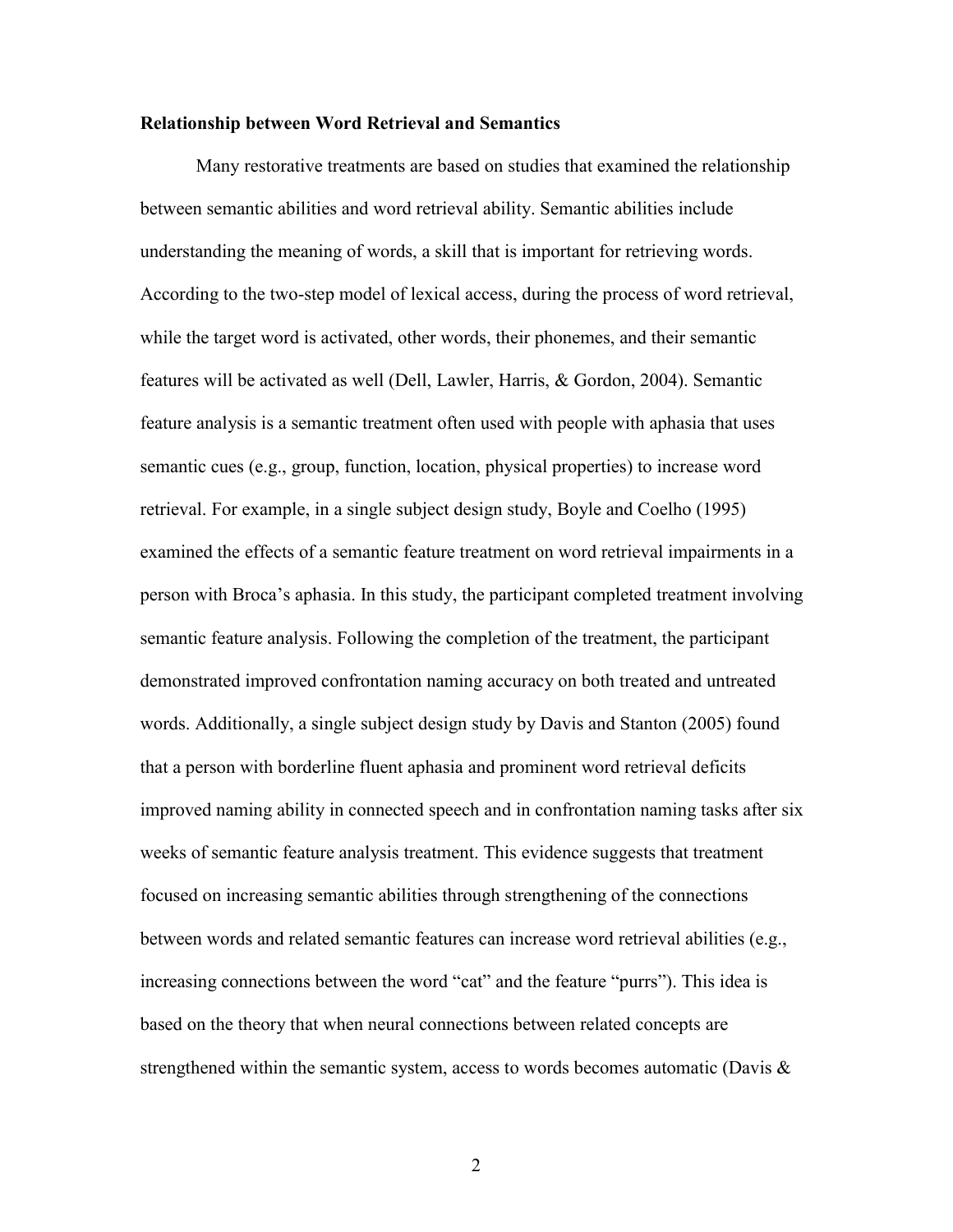Stanton, 2005). According to this spreading-activation theory of semantic processing, words are semantically linked through a series of intersecting nodes and pathways. When these links are activated, they are evaluated by factors such as context and syntax to determine if they are appropriate. However, when concepts have been primed, activation is more automatic (Collins & Loftus, 1975).

#### **Link between Restorative Treatments and Compensatory Strategies**

Although treatment can focus on either restorative or compensatory treatments, evidence has shown that these strategies are not mutually exclusive. To increase speech and language abilities, treatment does not have to directly address natural speech through restorative treatments (Weissling & Prentice, 2010). In fact, Hux, Buechter, Wallace, and Weissling (2010) found that a person with aphasia who engaged in novel communication increased conversational turns and content units when using a shared augmentative and alternative communication device versus natural speech alone. This demonstrates that compensatory strategies do not only bypass some communication deficits, but also have the potential to enhance communication competence and restore some language abilities (Weissling & Prentice, 2010).

Recently researchers have started to investigate the link between restorative and compensatory aspects of treatment. That is, treatments that are compensatory in nature may also have a facilitative effect increasing word retrieval abilities. Traditionally, restorative strategies focus on achieving rehabilitation goals by improving areas of deficits, while compensatory strategies provide a way to work around deficits to achieve the same goals (e.g., increasing word retrieval for functional communication versus use of a letter board). Thus far, most researchers have focused these efforts to examine the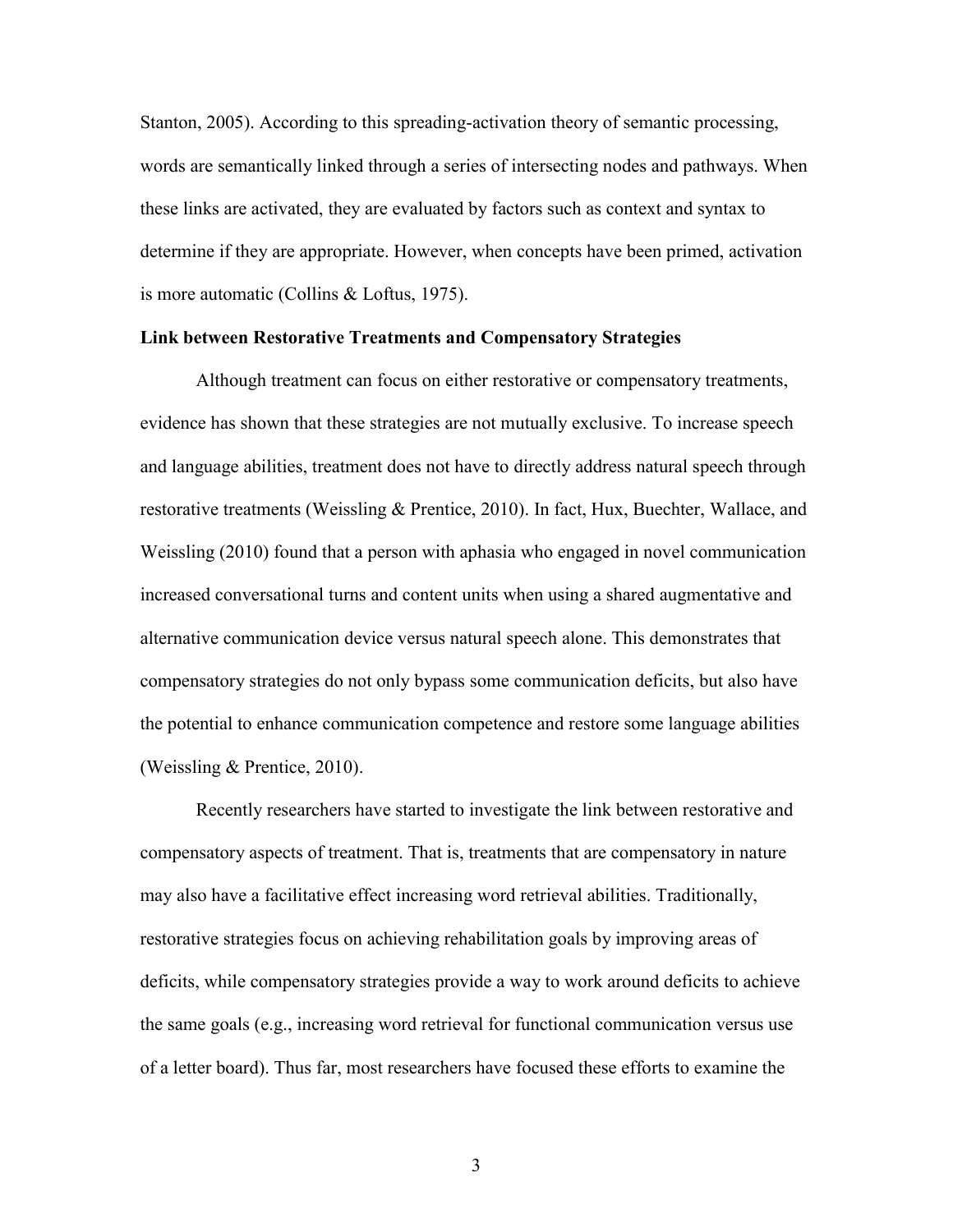combined restorative and compensatory effect of gestures. For example, a single-subject, crossover design study by Ferguson, Evans, and Raymer (2012) examined the effects of both intention (i.e., non-meaningful circular movement at the wrist) and pantomime (i.e., meaningful/symbolic movements) gesture treatment on word retrieval abilities in people with mild to severe word retrieval deficits. They found that two of the four participants improved confrontation naming accuracy when using pantomime and intention gestures. Additionally, a study by Lanyon and Rose (2009) examined the effects of spontaneously gestured arm and hand gestures during word retrieval difficulty in people with aphasia. In this study, the examiners transcribed 20 minute conversation samples from 18 people with aphasia including all arm and hand gestures. They found that gestures were produced more often in the instances of word retrieval difficulties and that these instances were resolved more often when a gesture was present. Although additional research is needed, these studies suggest that gestures may have a combined restorative and compensatory effect for some people with aphasia.

#### **Drawing and Aphasia**

Another compensatory strategy, drawing, has been hypothesized to have a similar combined restorative and compensatory effect (Farias, Davis, & Harrington, 2006). Traditionally, drawing has been used as a compensatory strategy with treatment aimed at improving the information present in drawings and the overall drawing clarity (Morgan  $\&$ Helm-Estabrooks, 1987). In this way, drawing can be used to compensate for word retrieval errors, to add context or clarify information, and in combination with other intervention strategies (Lyon, 1995). In a study by Morgan and Helm-Estabrooks (1987), two participants, both with limited verbal output, were administered treatment, which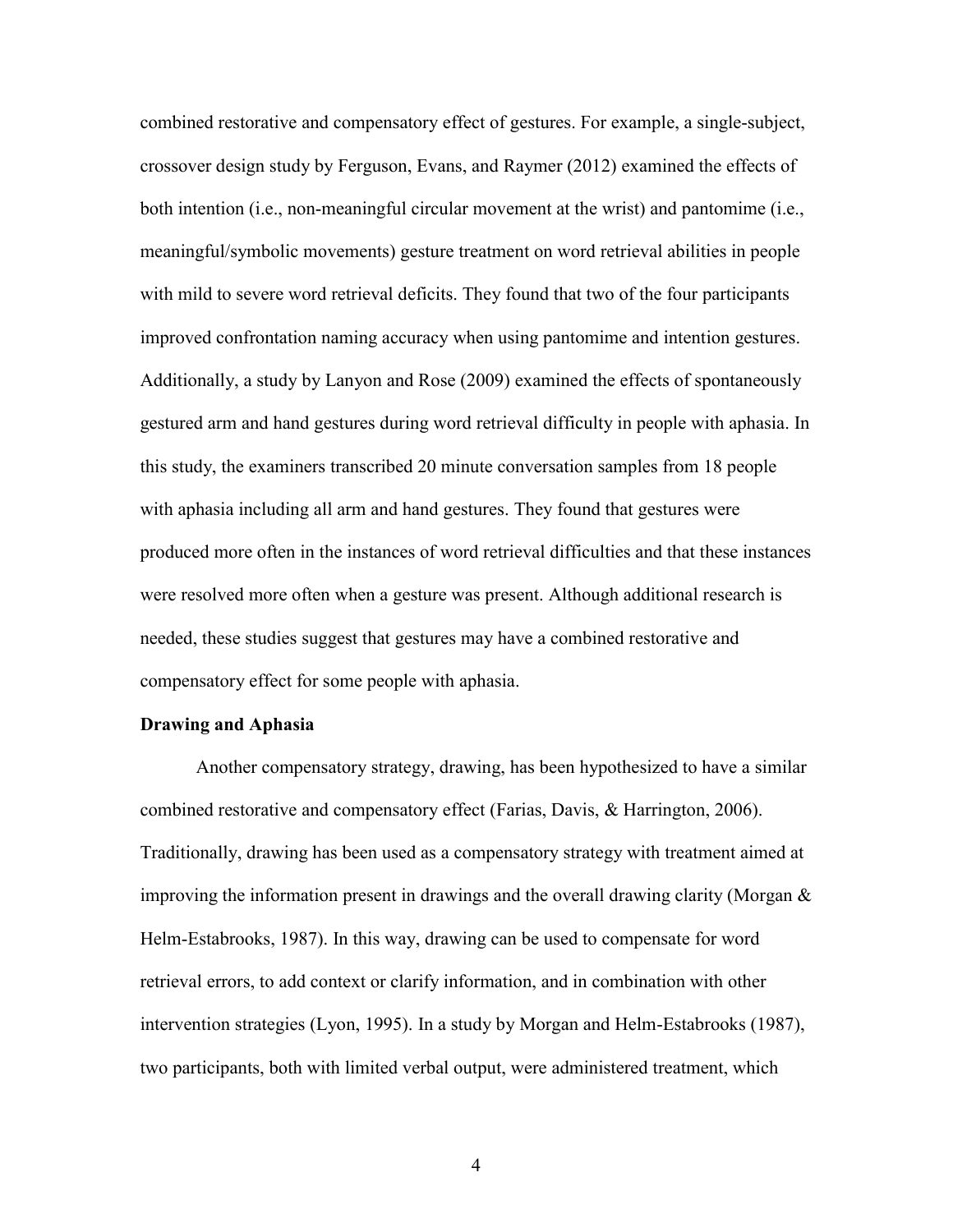focused on improving the semantic information and detail present in their drawings. During drawing treatment, the examiners showed the participants a picture and asked them to draw it from memory. If the drawing was not satisfactory, the examiners would provide the participants with verbal cues and clinician models until they produced a satisfactory drawing. A drawing was scored satisfactory when it was recognizable and contained details of critical semantic content. Following the treatment, both participants communicated information more effectively through the use of drawing alone and included more detail and semantic content in their drawings. This study highlights the important relationship between semantic content in drawings and successful communication.

To investigate the restorative effects of drawing, an initial study by Farias et al. (2006) examined the relationship between drawing and word retrieval accuracy in people with fluent and nonfluent aphasia. In this study, 22 people with mild to severe aphasia identified 30 pictures from the *Reading Comprehension Battery of Aphasia* under three conditions (i.e., on confrontation, while writing the word, and while drawing the picture) after completing a baseline confrontation naming task. Verbal responses were either scored correct if they contained the correct phonemic sequencing or coded with different error types (e.g., neologisms, unrelated lexical error, and perseveration). When compared to writing, the results showed that drawing significantly improved naming, and naming errors produced while participants were drawing were fewer in number and closer to the target (Farias et al., 2006). Their results, although limited in scope, suggested that word retrieval may be improved after drawing by offering an alternative route to accessing the semantic system. That is, the action of drawing a target concept may strengthen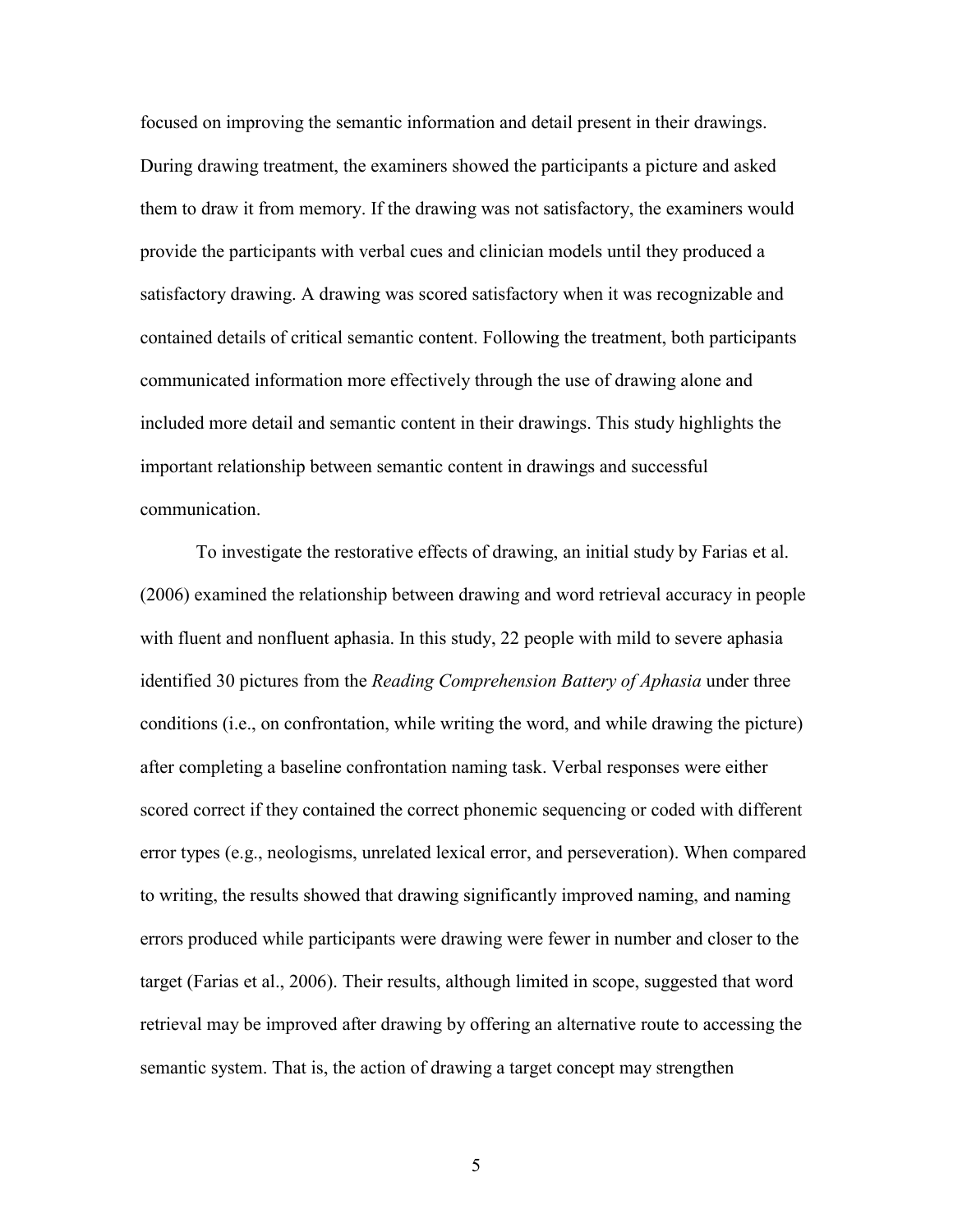connections between the concept and the semantic features in the same way that a restorative semantic treatment might. Additionally, unlike the restorative semantic treatments, drawing, like gestures, would provide a "backup" compensatory strategy if word retrieval is not facilitated. In a similar study, Hough and Taylor (2013) examined the effects of a drawing protocol, which included a semantic feature analysis format, on confrontation naming ability in a person with aphasia. The participant constructed her drawings after being cued to draw semantic features (i.e. "What does it remind you of?"). By the end of the drawing treatment, the participant's confrontational naming ability increased remarkably, as measured by improvements in confrontation naming accuracy. This study provides further initial support for the relationship between drawing, word retrieval, and the semantic system.

Semantic content present in drawings and drawing quality may also provide information about neural connections. Richards (1967) completed a study where he collected drawings of cats and kittens from 1,200 children ages 4 to 15 years to examine developmental changes and gender differences in drawings. The researchers scored the drawings on six measures, including number of colors used and number of background/extra objects included. The examiners found that up until the age of 11 years, girls used more colors than same aged boys. However, there was not a significant trend for color use based on age. Examiners also found a steady increase in background drawings (i.e., drawn objects in addition to the cats) until the age of 9 years. At 12 years, however, background drawings began to decrease. The author suggests that this decrease may be due to a realistic and critical attitude that arrives with puberty and depresses creative ability (Richards, 1967). This decrease in background drawings as children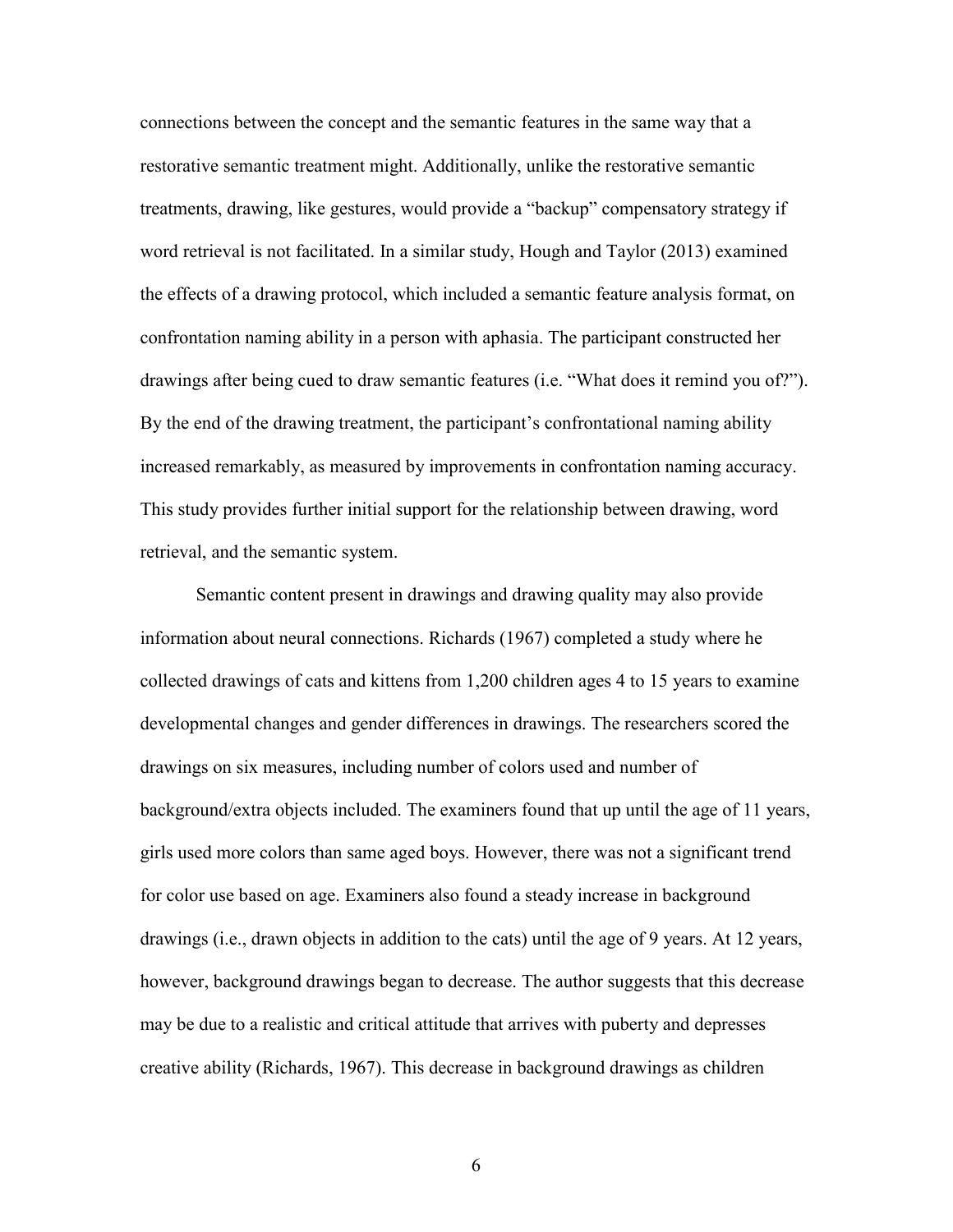mature suggests that adults may not be accustomed to including this information in their drawings. However, elements such as color and background drawings can increase the communicative effectiveness of a drawing. Therefore, when people with aphasia are taught to use drawing for communicative purposes, they are encouraged to include elements such as colors and background drawings (Lyon, 1995).

Although previous research (e.g., Farias et al., 2006; Ferguson et al., 2012; Taylor & Hough, 2013) has provided evidence to suggest that compensatory strategies (i.e., gestures and drawing) can increase word retrieval, these studies have only provided a limited evaluation of the semantic system. Therefore, the connection between the potential restorative effect of these compensatory strategies and the semantic systems is not well understood. Evidence provided by Davis and Stanton (2005) highlights the important relationship between word retrieval and semantics, and Morgan and Helm-Estabrooks (1987) provide evidence to suggest a relationship between semantics and drawing. Understanding this relationship is important because if the action of drawing target words can activate semantic links within the brain, according to the spreadingactivation theory of semantic processing, drawing may make word retrieval more automatic. This may be possible through drawing, as compared to other modalities, because during the act of drawing a person must consider various aspects of the item. These aspects are similar to the semantic features that are integral to many semantic interventions (Boyle, 2004; Davis & Stanton, 2005; Rider, Wright, & Marshall, 2008). For example, if a person is drawing the item *cat*, they may consider features such as the tail, fur, whiskers, collar, food dish, toy mouse, or a related-item like a dog. Although not through the spoken modality, consideration of these features may still activate semantic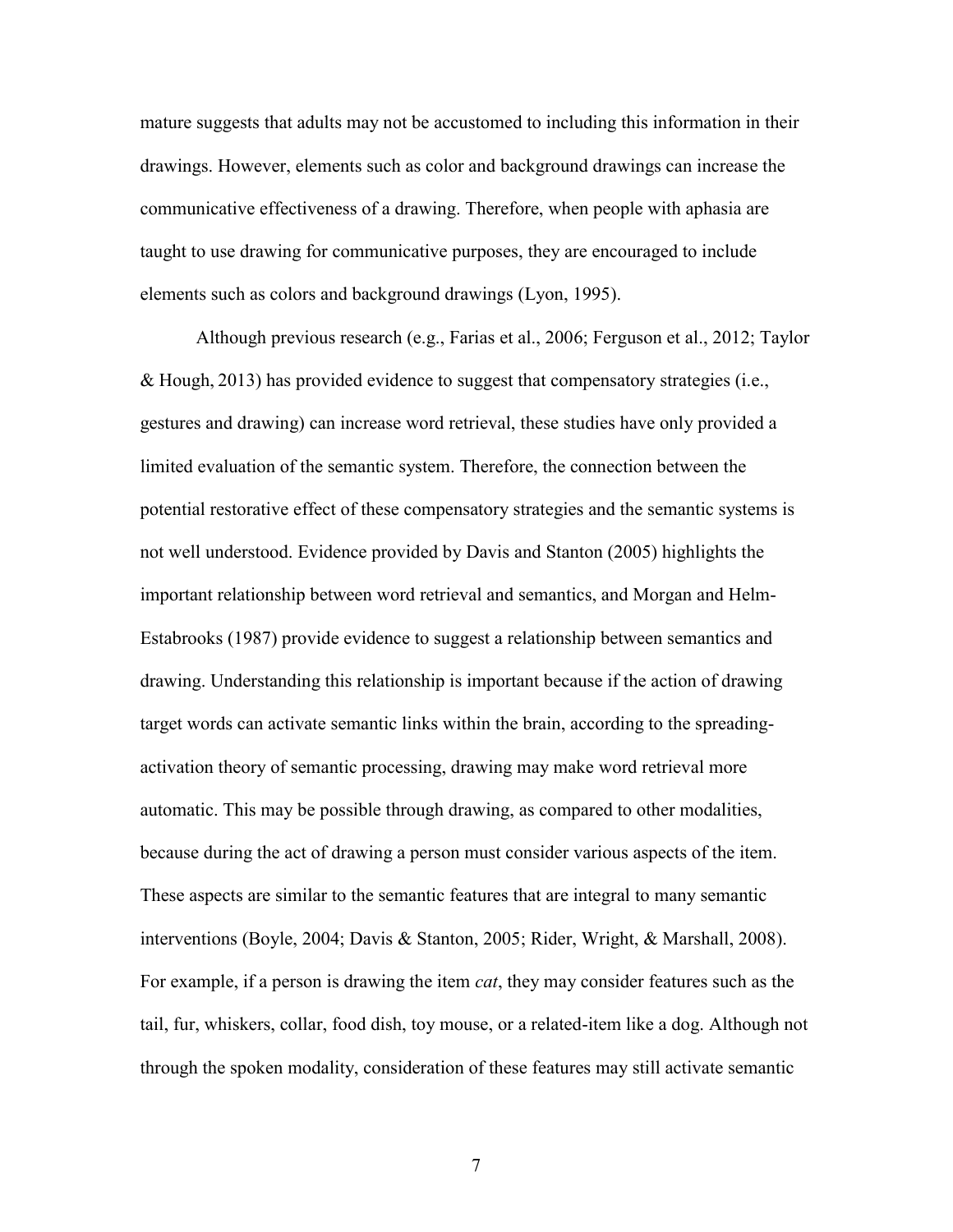networks resulting in spreading-activation and increase retrieval of the target item. In this way, drawing may have a unique relationship with semantics as compared to the nonverbal modality of writing or gestures, which do not require the same degree of consideration of the related features.

#### **Study Purpose and Research Questions**

The purpose of the proposed study was to examine the relationship between drawing, verbal and nonverbal semantic abilities, and word retrieval to further develop the field's understanding and provide a framework for development of theoretically based intervention strategies that capitalize on a hypothesized, combined restorative and compensatory strategy. Three primary questions, each with three related sub-questions, were addressed in this study:

## *Confrontation Naming Accuracy*

(a.) What is the effect of drawing on confrontation naming accuracy in people with aphasia?

- b. Does drawing improve confrontation naming accuracy in people with aphasia more than semantic feature cueing (SFC)?
- c. Does drawing with SFC improve confrontation naming accuracy in people with aphasia more than SFC alone?
- d. Does drawing with SFC improve confrontation naming accuracy in people with aphasia more than drawing alone?

### *Semantic Content*

(a.) What is the relationship between confrontation naming accuracy and semantic content present in drawings?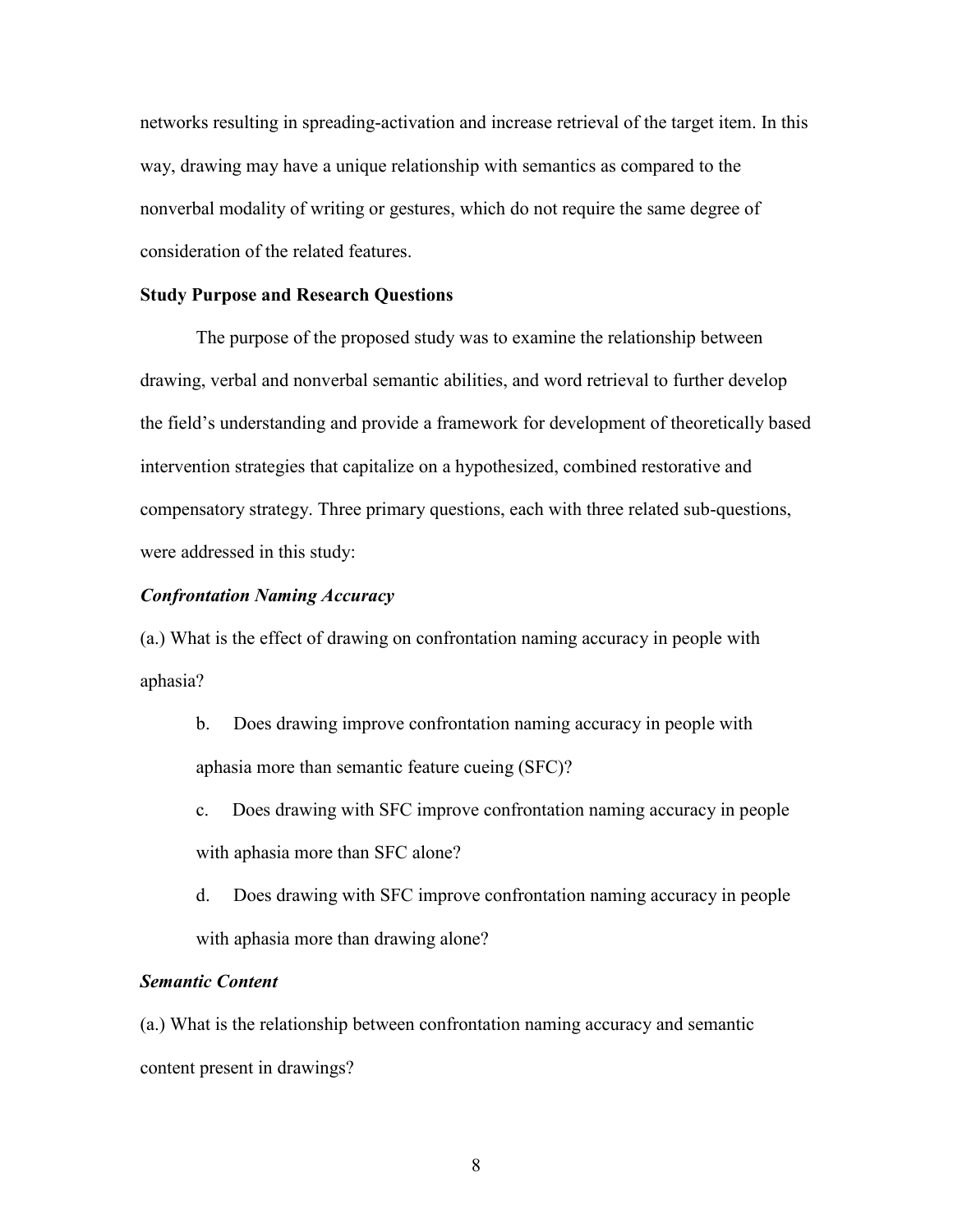b. What is the relationship between semantic feature accuracy and semantic content?

c. What is the relationship between aphasia severity and semantic content?

d. What is the relationship between semantic abilities and semantic content?

## *Drawing Quality*

(a.) What is the relationship between confrontation naming accuracy and drawing quality?

- b. What is the relationship between semantic feature accuracy and drawing quality?
- c. What is the relationship between aphasia severity and drawing quality?
- d. What is the relationship between semantic abilities and drawing quality?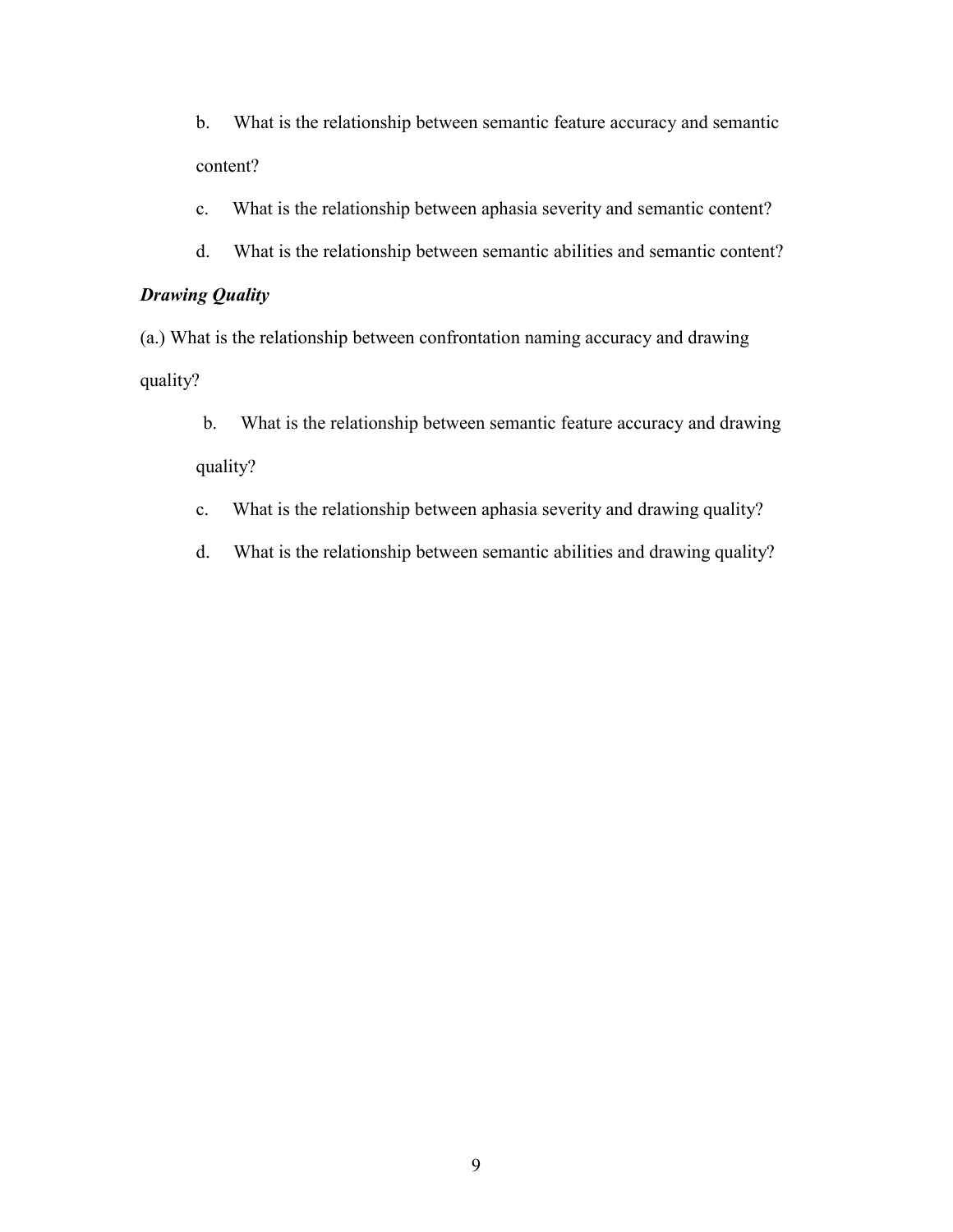#### CHAPTER II

#### **METHODS**

## **Experimental Design**

This study employed a within group, repeated measures design to examine the relationship between word retrieval, drawing, and semantics in people with aphasia. The primary dependent variables included word retrieval accuracy, drawing quality rated on a five-point scale, number of semantic features spoken independently, and the amount of semantic content included in drawings. The independent variables include aphasia severity as determined by the *Aphasia Quotient of the Western Aphasia Battery Revised* (WAB-R) (Kertesz, 2006) and semantic abilities as determined by the *Pyramids and Palm Trees Test* (P&PTT) (Howard & Patterson, 1992) and subtests from the *Psycholinguistic Assessment of Language Processing in Aphasia* (PALPA) (Kay, Lesser, & Coltheart, 1992).

#### **Participants**

Ten participants with mild to severe aphasia were recruited for this study. All participants were at least 6 months post stroke  $(M = 97.5; SD = 53.4)$ , ranged from 44 to 76 years old  $(M = 61.3; SD = 11.5)$ , and spoke American English as their first and primary language. Participant demographic information is illustrated in Table 1.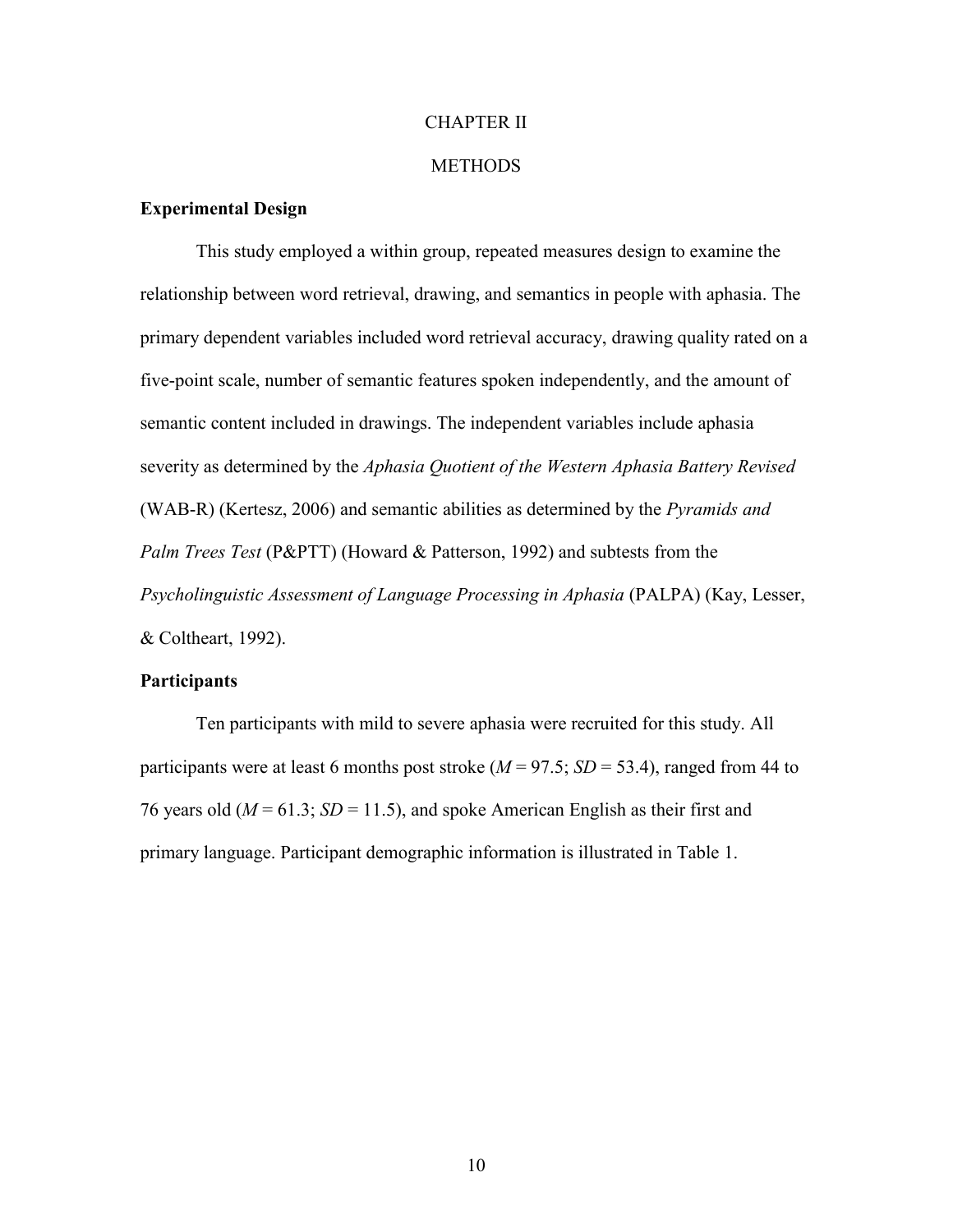| P                       | Gender       | Age<br>(years) | Ed.<br>Level<br>(years) | Time<br>Post<br>Onset<br>(months) | Currently<br>Receiving<br><b>Services</b> | Post<br><b>Stroke</b><br>Dominant<br>Hand | <b>Employment</b><br><b>Status</b> | <b>Previous</b><br>Occupation |
|-------------------------|--------------|----------------|-------------------------|-----------------------------------|-------------------------------------------|-------------------------------------------|------------------------------------|-------------------------------|
| 1                       | M            | 58             | 12                      | 155                               | Y                                         | L                                         | Part Time                          | Maintenance                   |
| $\mathbf{2}$            | M            | 44             | 16                      | 156                               | Y                                         | L                                         | Volunteer                          | Salesman                      |
| 3                       | $\mathbf{F}$ | 72             | 12                      | 96                                | Y                                         | $L^*$                                     | Unemployed                         | Teacher                       |
| $\overline{\mathbf{4}}$ | M            | 47             | 16                      | 66                                | Y                                         | L                                         | Unemployed                         | Chiropractor                  |
| 5                       | M            | 54             | 16                      | 73                                | Y                                         | L                                         | Unemployed                         | Accountant                    |
| 6                       | M            | 53             | 12                      | 131                               | Y                                         | $R^*$                                     | Volunteer                          | Salesman                      |
| 7                       | M            | 69             | 16                      | 71                                | Y                                         | L                                         | Unemployed                         | Engineer                      |
| 8                       | M            | 69             | 12                      | 171                               | N                                         | $R^*$                                     | Unemployed                         | <b>Sheet Metal</b><br>Worker  |
| 9                       | M            | 76             | 18                      | 43                                | Y                                         | $R^*$                                     | Unemployed                         | Researcher                    |
| 10                      | M            | 71             | 12                      | 13                                | Y                                         | $R^*$                                     | Retired                            | Service Man                   |

*Table 1.* Participant demographic information

*\*Indicates same pre-stroke dominant hand.* 

The WAB-R Aphasia Quotient determined aphasia severity profiles. Seven participants demonstrated a confrontation naming accuracy (CNA) of at least 30% but no better than 80%, as determined by a confrontational naming task of ten targets. Due to challenges with recruitment, two participants who demonstrated a CNA above 80% and one participant who demonstrated a CNA below 30% were included in the study. To ensure that participants included in the study had the physical capabilities to complete research procedures, individuals completed screenings for severe impairments in fine motor control and dexterity, vision impairment, and hearing impairment. Participants completed the 9-hole Pegboard Test and the *Beery-Buktenica Developmental Test of Visual-Motor Integration* (Beery VMI) (Beery & Beery, 2010) to screen fine motor control and dexterity, an informal symbol identification task to screen visual abilities, and hearing was informally assessed (i.e., self report). No participants were excluded from this study. Participants completed all screening tasks, formal assessments, and experimental tasks with their post-stroke dominant hand. Half the participants' post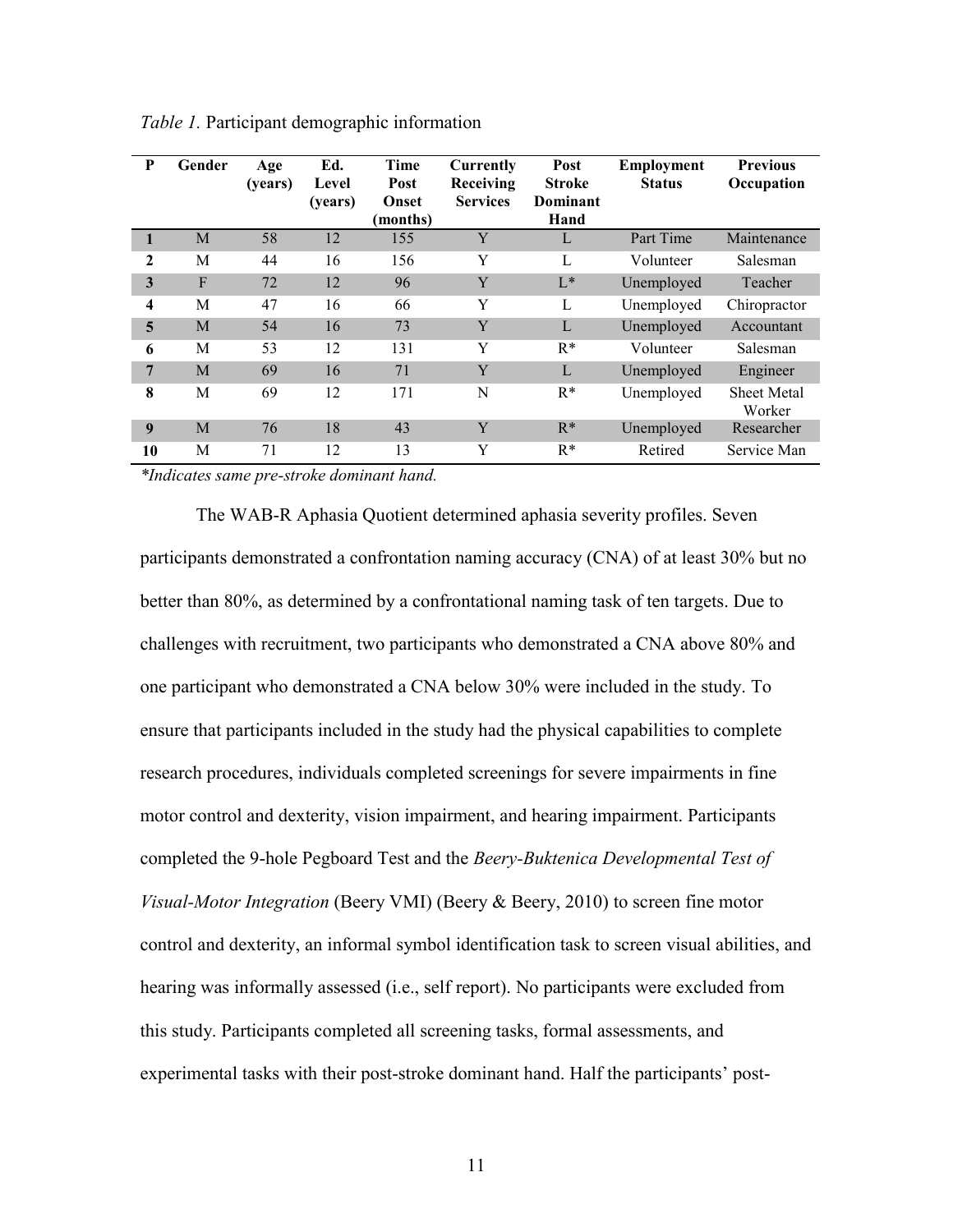stroke dominant hand was the same as their pre-stroke dominant hand, and half were different due to right-sided weakness. Participant performance on formal testing is illustrated in Table 2. Participants were recruited from the Duquesne University Speech-Language and Hearing Clinic and local support groups. The researcher and a second examiner (speech-language pathology student) distributed recruitment flyers at these locations (Appendix 1).

| P                       | <b>WAB</b><br>-R<br><b>AQ</b> | Aphasia<br><b>Type</b> | Aphasia<br><b>Severity</b> | <b>CLQT</b><br>VD<br>(105) | <b>CLQT</b><br><b>Clock</b><br>Draw<br>(13) | $P\&$<br><b>PTT</b><br>(55) | <b>PALPA</b><br><b>Spoken</b><br>Word<br>(40) | <b>PALPA</b><br>Written<br>Word<br>(40) | <b>Beery</b><br>VMI | <b>Beery</b><br>VMI<br><b>Severity</b> |
|-------------------------|-------------------------------|------------------------|----------------------------|----------------------------|---------------------------------------------|-----------------------------|-----------------------------------------------|-----------------------------------------|---------------------|----------------------------------------|
| 1                       | 68.3                          | Broca's                | Moderate                   | 71                         | 12                                          | 44                          | 36                                            | 38                                      | 94                  | Average                                |
| $\mathbf{2}$            | 65.5                          | Broca's                | Moderate                   | 97                         | 7                                           | 43                          | 36                                            | 32                                      | 87                  | <b>Below</b><br>Average                |
| $\mathbf{3}$            | 88.3                          | Anomic                 | Mild                       | 77                         | 13                                          | 50                          | 39                                            | 40                                      | 80                  | Below<br>Average                       |
| $\overline{\mathbf{4}}$ | 38                            | Broca's                | Severe                     | 87                         | 10                                          | 46                          | 34                                            | 34                                      | 97                  | Average                                |
| 5                       | 36.6                          | Broca's                | Severe                     | 76                         | 5                                           | 50                          | 37                                            | 36                                      | 100                 | Average                                |
| 6                       | 49.4                          | Conduction             | Severe                     | 77                         | 9                                           | 45                          | 30                                            | 35                                      | 80                  | <b>Below</b><br>Average                |
| 7                       | 77.1                          | Anomic                 | Mild                       | 76                         | 9                                           | 47                          | 38                                            | 39                                      | 98                  | Average                                |
| 8                       | 83.5                          | Anomic                 | Mild                       | 84                         | 10                                          | 51                          | 39                                            | 40                                      | 88                  | <b>Below</b><br>Average                |
| 9                       | 55.9                          | Conduction             | Moderate                   | 52                         | 7                                           | 46                          | 33                                            | 30                                      | 66                  | Very<br>Low                            |
| 10                      | 50.4                          | Broca's                | Severe                     | 80                         | 8                                           | 54                          | 40                                            | 40                                      | 80                  | <b>Below</b><br>Average                |

*Table 2.* Participant performance on formal testing

*WAB-R AQ = Western Aphasia Battery-Revised Aphasia Quotient; CLQT VD = Cognitive Linguistic Quick Test Visual Domain; P&PTT =Pyramids and Palm Trees Test; PALPA=Psycholinguistic Assessments of Language Processing in Aphasia; Beery VMI= Beery-Buktenica Developmental Test of Visual-Motor Integration*

#### **Instrumentation**

Materials for this study included formal assessment tools, 10 target concepts, and a semantic feature chart. The researcher used formal assessment tools to identify if participants were eligible for participation and describe participants' language and cognitive abilities. Testing included the WAB-R Aphasia Quotient portion, *Cognitive*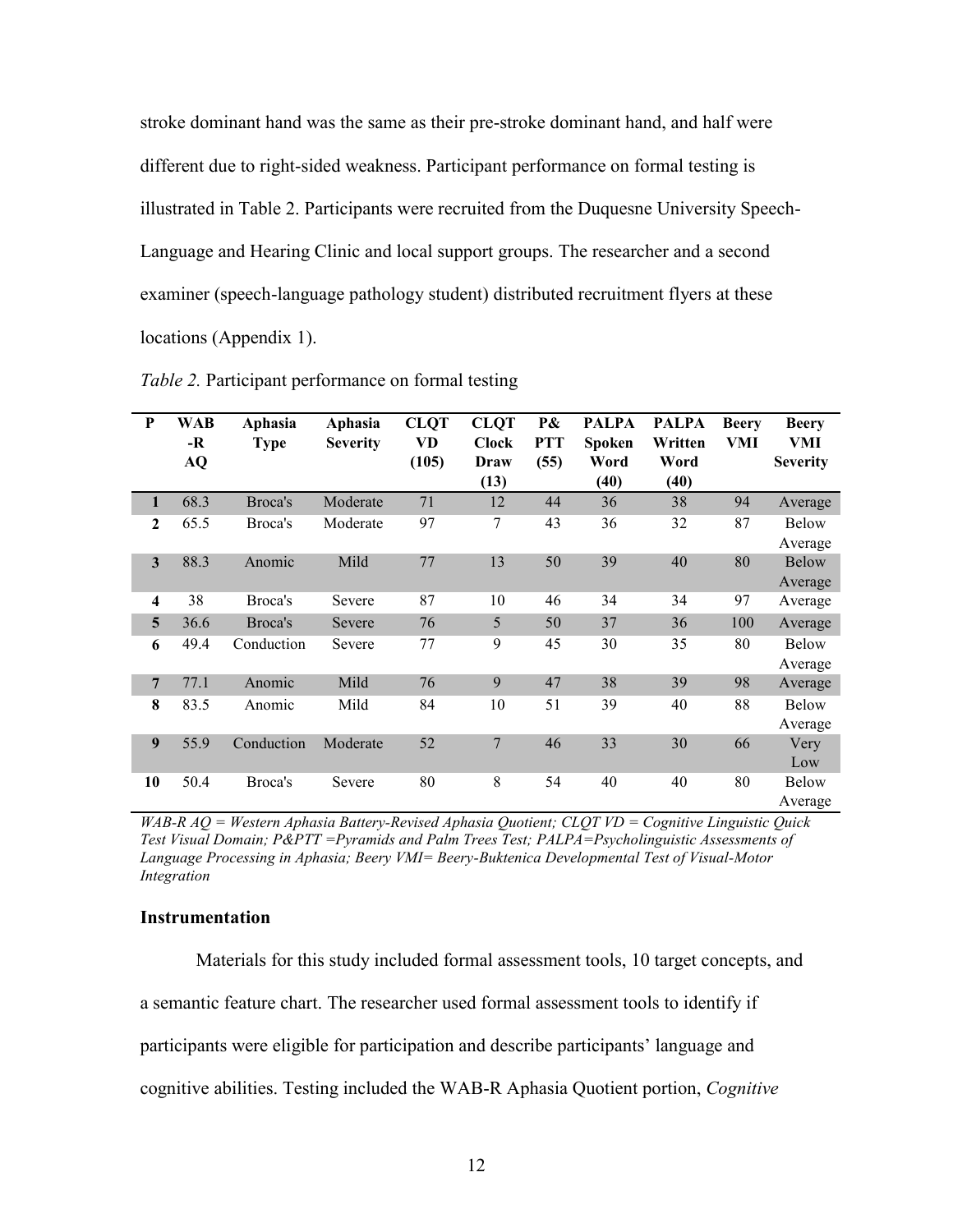*Linguistic Quick Test* (CLQT) (Helm-Estabrooks, 2002) nonverbal subtests, PALPA spoken word and written word subtests, and the P&PTT. The WAB-R and CLQT described the type and severity of the participants' language impairments and nonverbal cognitive abilities. The PALPA and P&PTT provided detailed information about participants' verbal and nonverbal semantic abilities. The ten target concepts included concrete nouns selected based on their number of syllables (i.e., one syllable words), frequency of occurrence (i.e., high frequency words), naming reaction time, and potential complexity of drawings. The researcher ensured that the potential drawing for each concept was generally, equally complex by trialing the number of times a drawer would have to pick up their hand to complete each drawing. The researcher presented target concepts to participants as colored line drawings on 8 by 5 inch note cards and used a semantic feature chart for SFC. Examples of target concepts are shown in Figure 1. *Figure 1.* Examples of target concepts used in study: (1a) hat, (1b) door, (1c) saw.



This study was conducted at the Duquesne University Speech-Language and Hearing Clinic and/or participants' homes. The Duquesne University Speech-Language Hearing Clinic provided a quiet environment for research sessions to occur. Parking, complete with a handicap-accessible entrance to the building, was available to participants. To assure reliability of data collected from the study, all sessions were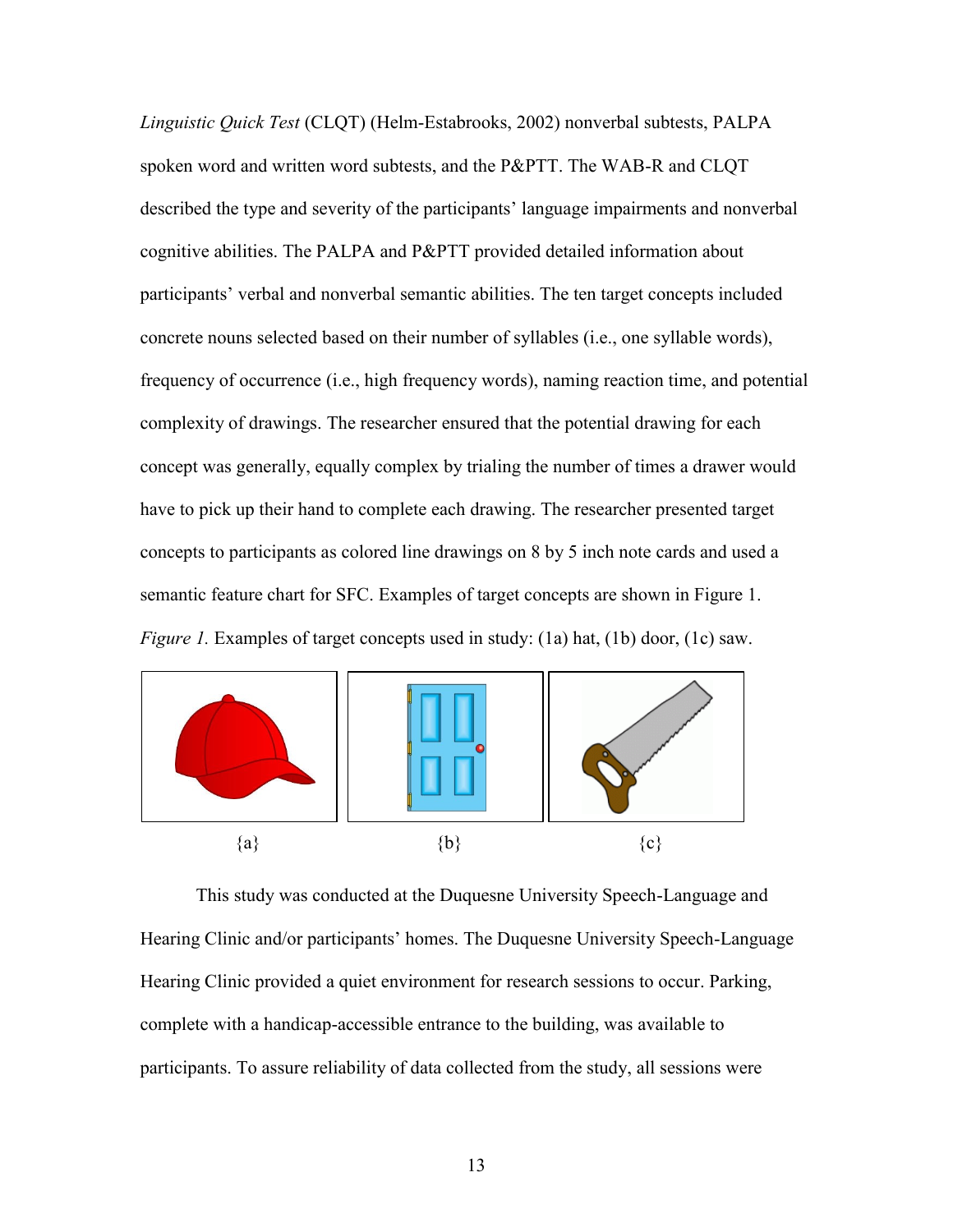recorded with a video camera on a tripod. All videos, scanned drawings, and study files were stored on a 2TB external drive, which was kept in a locked lab. Examiners were two speech-language pathology graduate students.

## **Procedures**

Participants who provided informed consent completed study procedures during two sessions lasting 30 to 90 minutes each. Session schedules are shown in Figure 2. During the first session, participants completed screening tasks including a medical history interview, hearing and visual screening tasks, the 9-hole Pegboard Test, the Beery VMI, and a confrontation naming task. Then, the session continued with experimental tasks systematically sequenced to answer the research questions. Odd numbered participants were randomly assigned to complete Sequence 1 during the first session, and even numbered participants were randomly assigned to complete Sequence 2 during the first session. Then, the remaining sequence was completed during the second session. Formal assessments were completed after the first session following the experimental task. Depending on task timing and participants' schedules, any remaining formal tests were completed after the second session. The experimental task took between 15 to 30 minutes.





Participants completed the experimental sequences on two separate days to limit the influence of order effects related to fatigue and practice effects. To limit the risk of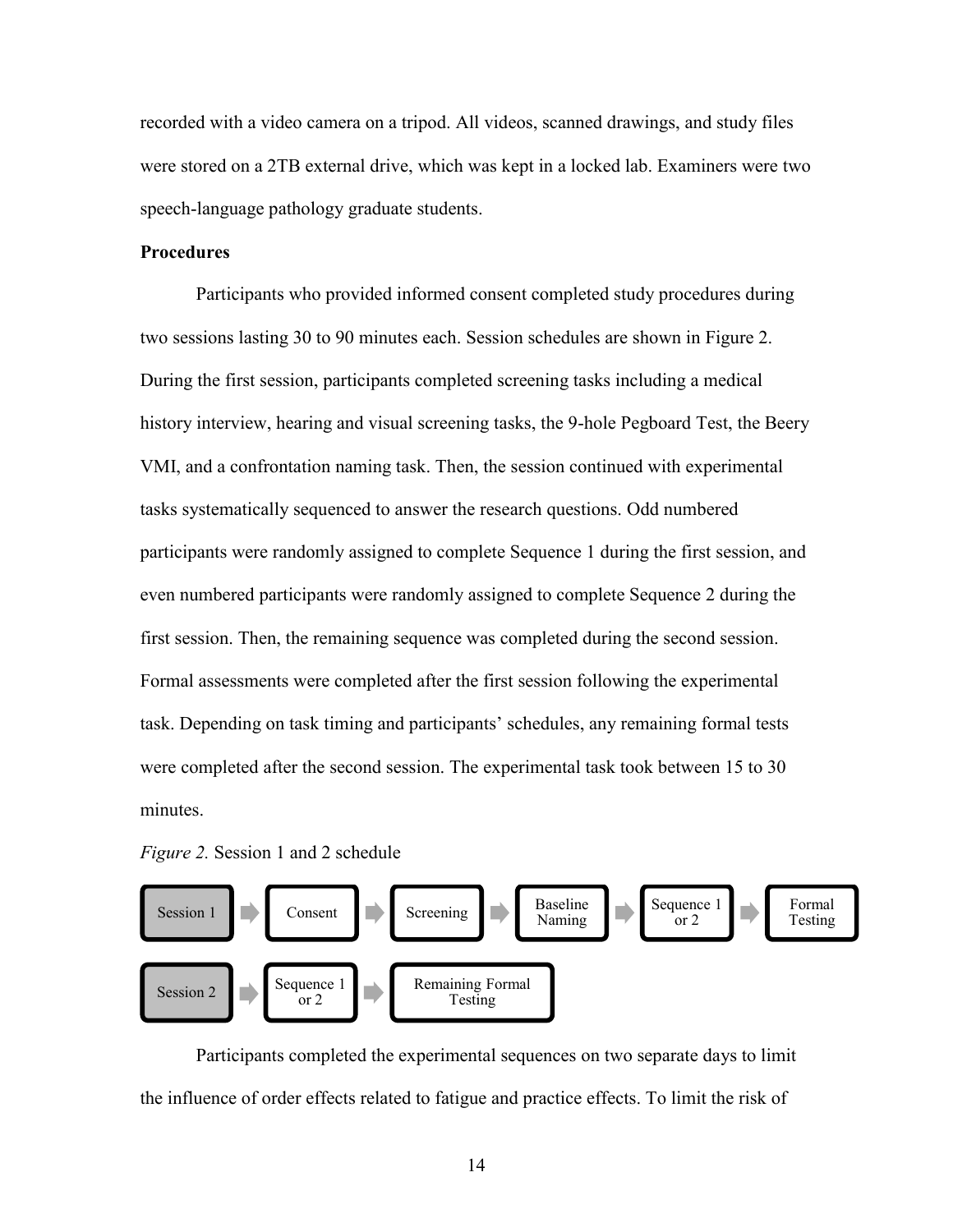history/maturation and mortality effects, participants completed the second session within 10 days of the first session.

**Sequence one.** First, the researcher showed the participant a line drawing of 1 of the 10 target concepts and asked for the name of the target word (Name1). Next, the participant was asked to describe four semantic features while utilizing the SFC chart (i.e., group, use, physical properties, and location) (Appendix 2). If the participant could not retrieve a feature, the researcher provided a written and spoken feature, and asked the participant to repeat the feature (SFC1). Following a review of the features, the participant was asked to name the target word again (Name2). Then, the examiner removed the picture and asked the participant to draw the target concept from memory (Draw1). Finally, the examiner presented the picture and asked the participant to name the word a third time (Name3). Sequence 1 is shown in Figure 3. This sequence was repeated for each of the 10 target concepts evaluated during this session.

**Sequence two.** Sequence two occurred on a different day (i.e., different session) than sequence one. Participants were shown 10 pictures individually and asked to name the target word (Name4). Next, the examiner removed the picture and asked the participant to draw the target concept from memory (Draw2). Then, the examiner presented the picture and asked the participant to name the word again (Name5). Next, the participant was asked to describe four semantic features (i.e., group, use, physical properties, and location) while utilizing the SFC chart (Appendix 2). If the participant could not retrieve a feature, the researcher provided a written and spoken feature, and asked the participant to repeat the feature (SFC2). Following a review of the features, the participant was asked to name the target word a third time (Name6). Sequence 2 is shown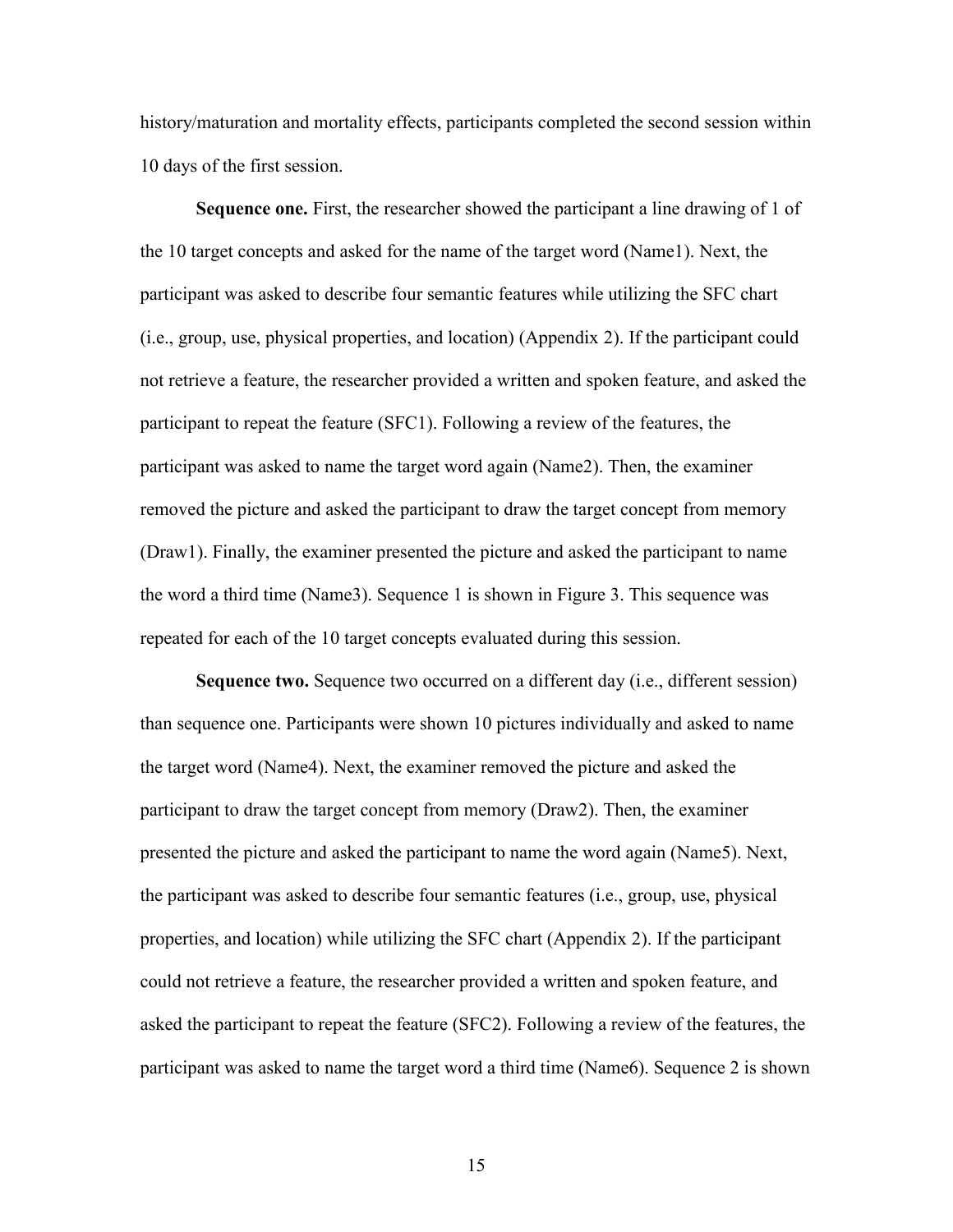in Figure 4. This sequence was repeated for all 10 target concepts evaluated during this session.

*Figure 3.* Sequence 1



## **Data Collection, Organization, and Analysis**

All sessions were video recorded for later analysis. The researcher counted words accurately spoken with 15 seconds during the confrontation naming task as correct. Semantic features that were spoken within 15 seconds of the verbal cue were counted as correct. Any response that was an acceptable alternative to the target (e.g., "cap" for "hat") or a close apraxic approximation of the target (e.g., "hac" for "hat") was accepted as an accurate production. Finally, drawings were analyzed for quality and content. Twenty-five undergraduate speech-language pathology students (naïve judges) analyzed the quality of each drawing given a five-point scale (Appendix 3). All drawings were presented to the naïve judges as ten surveys on the course website, *Blackboard©*. Each naïve judge completed the surveys in a different, randomized order. Next, the researcher and a research assistant measured the number of semantic elements in each drawing to determine the amount of content present in each drawing.

To assess reliability, measures were taken to assure consistency of procedures across participants and trials. A second rater (speech-language pathology student) scored 20% of randomly selected session videos. The researcher and second rater were in 97% agreement and resolved discrepancies through discussion.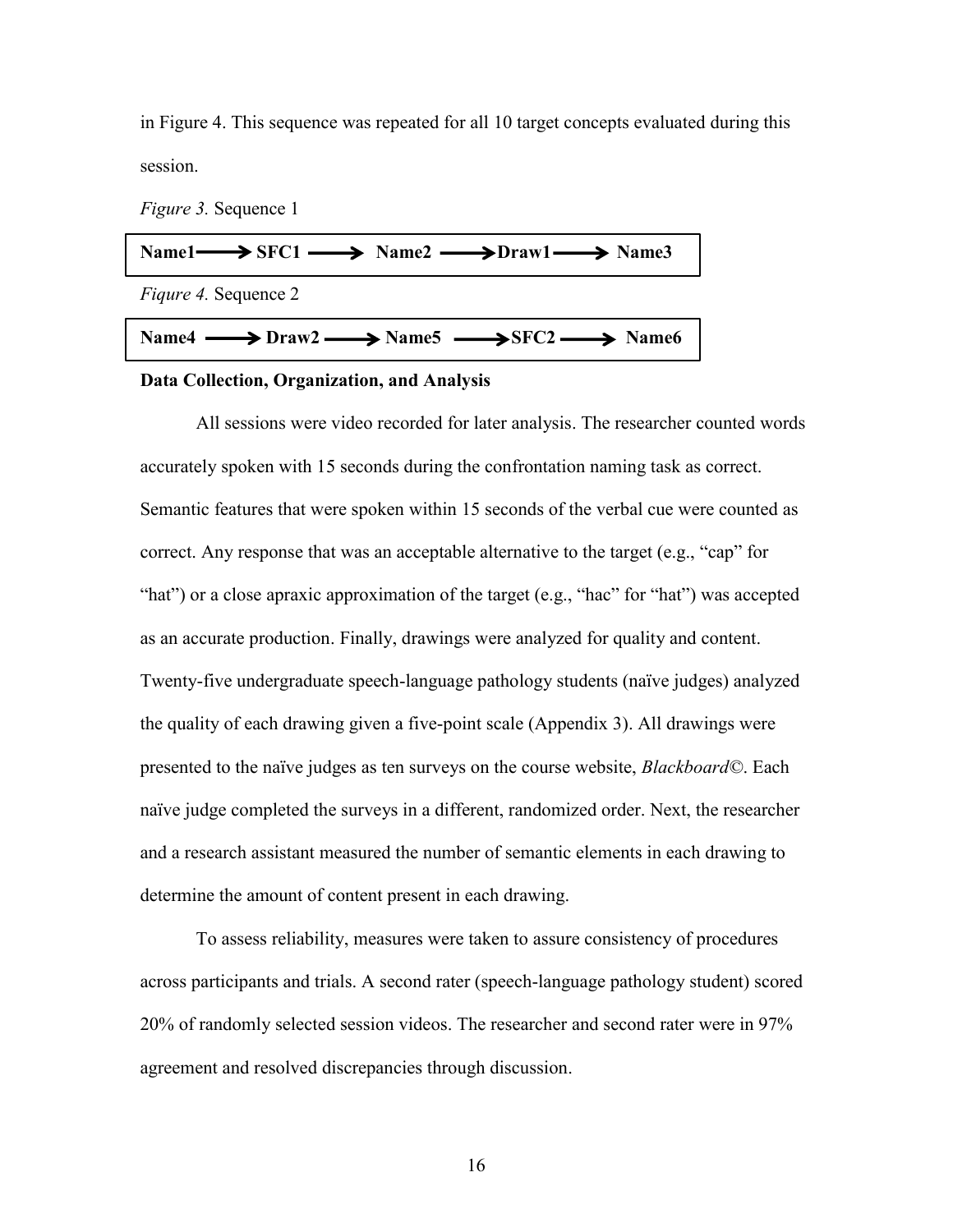The researcher completed a descriptive analysis and employed t-tests and

correlations to evaluate the three primary research questions and sub-questions.

Specifically, the researcher calculated means, standard deviations, and t-tests for all

questions related to question 1 (Q1a-Q1d). Additionally, research question 2 and question

3 (Q2a-Q3d) involved the calculation of multiple correlations with Microsoft Excel*©*.

Table 3 shows the comparisons that were made for each question. Each task is referenced

based on Figures 2 and 3 above (e.g., Name4 is the participant's first attempt at naming

during sequence 2). The researcher also grouped participants by severity (i.e., mild,

moderate, and severe aphasia as determined by the WAB-R) and calculated means,

standard deviations, and t-tests for all questions related to question 1 (Q1a-Q1d). P-values

less than 0.05 were considered significant.

| Table 3. Comparisons for each research question |  |  |  |  |  |
|-------------------------------------------------|--|--|--|--|--|
|-------------------------------------------------|--|--|--|--|--|

| Question         | Description                                                                                              |
|------------------|----------------------------------------------------------------------------------------------------------|
| Qla              | Name4 compared to Name5 (i.e., naming before and after drawing)                                          |
| Q <sub>1</sub> b | Name1 compared to Name2 (i.e., naming before and after SFC)                                              |
| Qlc              | Name3 compared to Name2 (i.e., naming after $SFC +$ drawing and after $SFC$ )                            |
| Q1d              | Name6 compared to Name5 (i.e., naming after drawing $+$ SFC and after drawing)                           |
| Q2a              | Name1 compared to semantic content as determined by judge ratings                                        |
| Q <sub>2</sub> b | Number of features produced independently compared to semantic content as<br>determined by judge ratings |
| Q <sub>2</sub> c | Aphasia severity as determined by the WAB-R AQ compared to semantic content                              |
|                  | as determined by judge ratings                                                                           |
| Q2d              | Semantic abilities as determined by the P&PTT and PALPA subtests compared to                             |
|                  | semantic content as determined by judge ratings                                                          |
| Q3a              | Name1 compared to drawing quality as determined by judge ratings                                         |
| Q <sub>3</sub> b | Number of features produced independently compared to drawing quality as                                 |
|                  | determined by judge ratings                                                                              |
| Q3c              | Aphasia severity as determined by the WAB-R AQ compared to drawing quality                               |
|                  | as determined by judge ratings                                                                           |
| Q3d              | Semantic abilities as determined by the P&PTT and PALPA subtests compared to                             |
|                  | drawing quality as determined by judge ratings                                                           |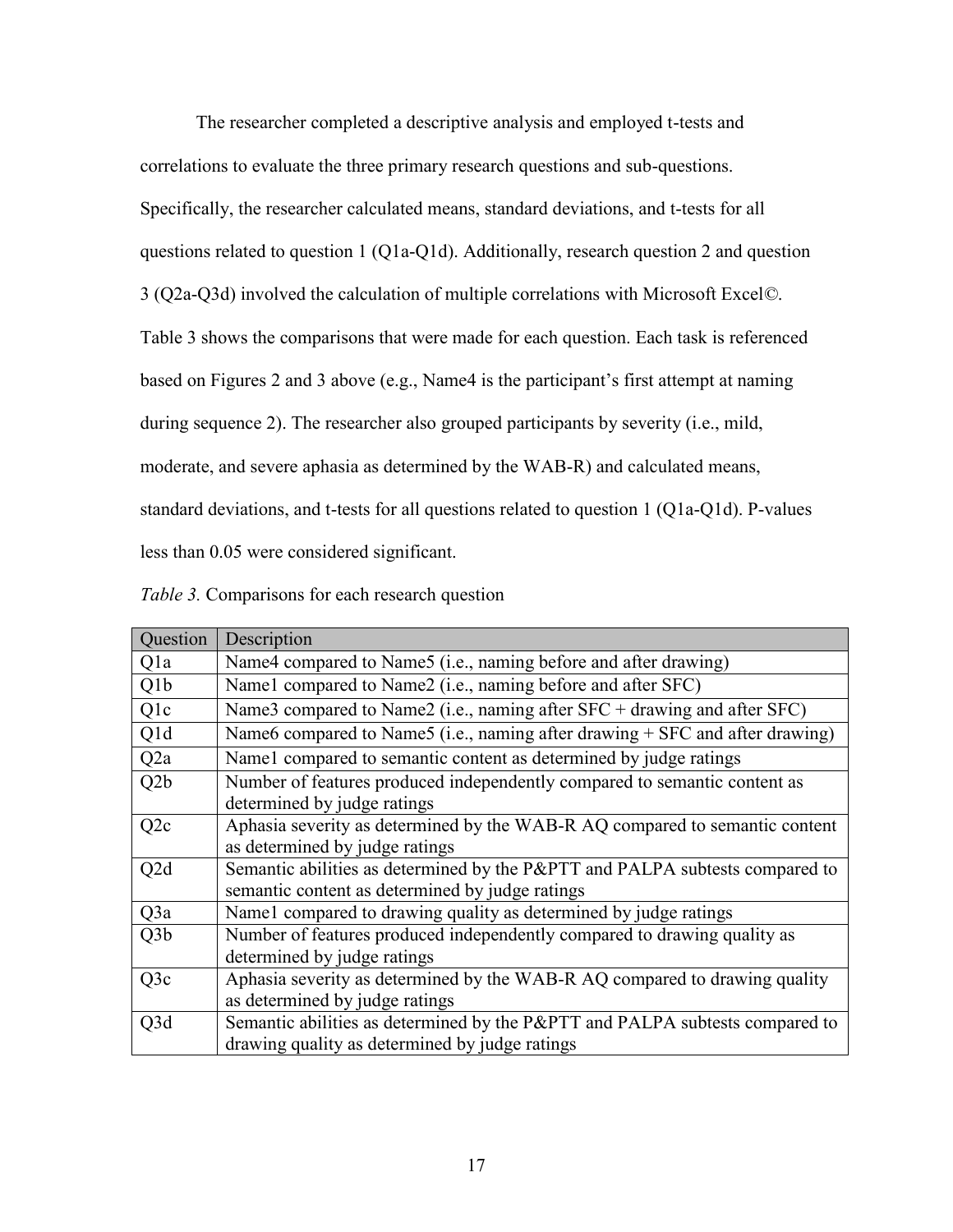## CHAPTER III

### RESULTS

## **Confrontation Naming Accuracy**

Means, standard deviations, and t-tests between all participants for each confrontation naming condition are presented in Table 4. Descriptive analyses show that participants' performance was somewhat consistent regardless of condition; however, small variations were noted. Overall, the confrontation naming accuracy mean increased after the participants completed a drawing task (i.e., drawing alone and drawing after SFC). Only one of these changes was supported by statistically significant results. When participants named targets after completing SFC then drawing, their scores significantly improved ( $p = 0.003$ ). Figure 5 shows examples of drawings that resulted in confrontation naming accuracy improvement.

*Table 4.* Confrontation naming accuracy means, standard deviations, and t & p values

| Drawing     |            | <b>SFC</b>  |            |                        | $SFC + drawing$ | $Drawing + SFC$ |            |
|-------------|------------|-------------|------------|------------------------|-----------------|-----------------|------------|
| (Q1a)       |            | (Q1b)       |            | (Q1c)                  |                 | (Q1d)           |            |
| Before      | After      | Before      | After      | After                  | After           | After           | After      |
| drawing     | drawing    | <b>SFC</b>  | <b>SFC</b> | <b>SFC</b>             | $SFC +$         | drawing         | drawing    |
|             |            |             |            |                        | drawing         |                 | $+$ SFC    |
| $M = 5.8$   | $M=6$      | $M=6$       | $M = 5.5$  | $M = 6.3$<br>$M = 5.5$ |                 | $M=6$           | $M = 5.7$  |
| $SD = 3.8$  | $SD = 3.4$ | $SD = 3.5$  | $SD = 3.2$ | $SD = 3.2$             | $SD = 3.2$      | $SD = 3.4$      | $SD = 3.5$ |
| $t = 0.480$ |            | $t = 1.103$ |            | $t = 4.000$            |                 | $t = 0.709$     |            |
| $p = 0.642$ |            | $p = 0.299$ |            | $p = 0.003$            |                 | $p = 0.496$     |            |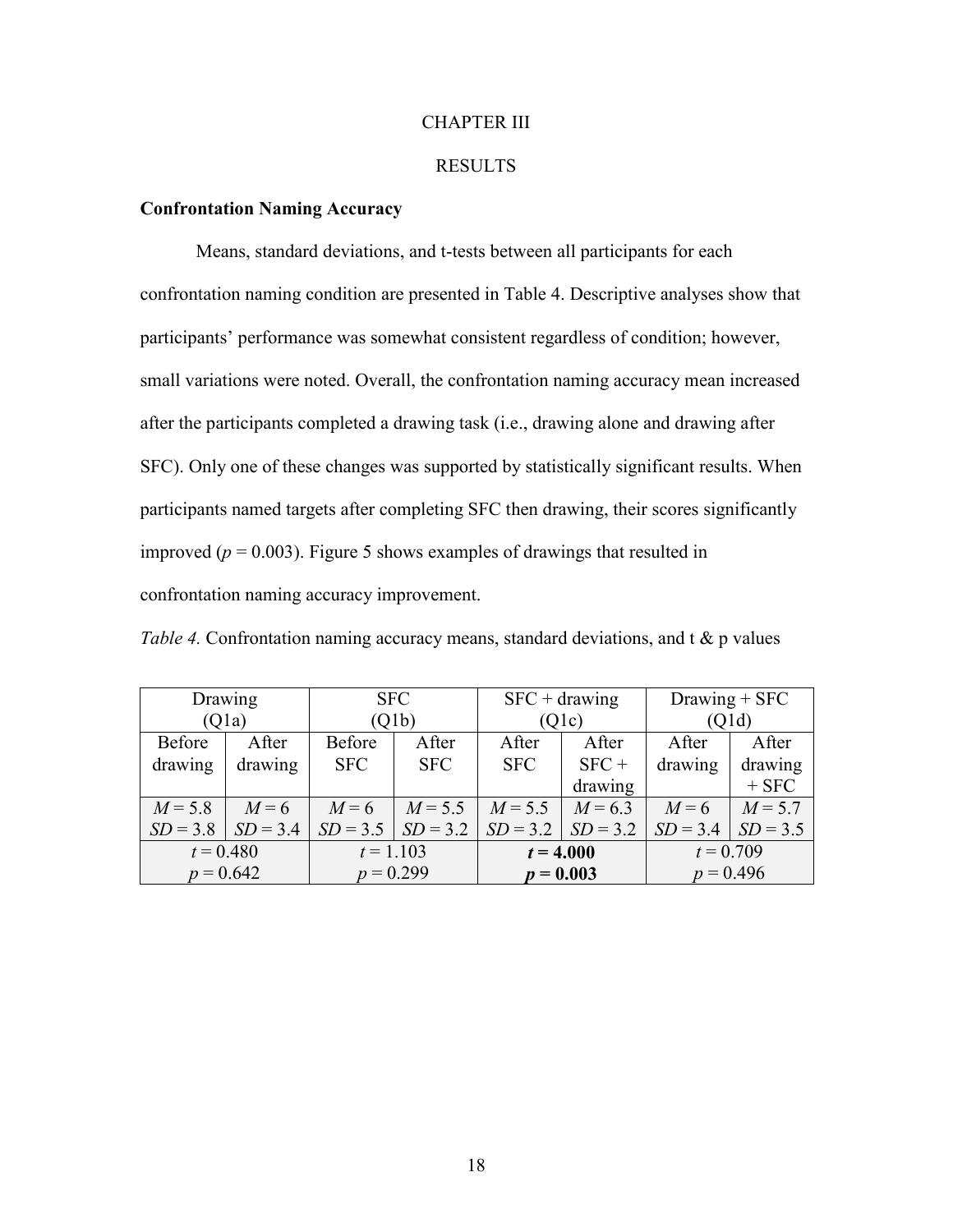*Figure 5.* Drawings of a bat (4a), door (4b), and saw (4c) that resulted in confrontation naming accuracy improvement



Additionally, the naming accuracy mean decreased after participants generated semantic features (i.e., SFC alone and SFC after drawing). The following improvements in confrontation naming accuracy were noted: seven participants after drawing (P1, P2, P4, P6, P7, P8, P10), two after completing SFC (P8, P10), seven after completing SFC then drawing (P1, P2, P3, P4, P5, P7, P10), and two after drawing then completing SFC (P2, P8). The following decreases in confrontation naming accuracy were noted: two participants after drawing (P2, P7), six after completing SFC (P1, P2, P3, P5, P7, P10), and four after drawing then completing SFC (P1, P3, P6, P7). Figure 6 illustrates individual participant confrontation naming accuracy for those conditions: baseline (Name1), after drawing (Name5), after SFC (Name2), after SFC then drawing (Name3), after drawing then SFC (Name6).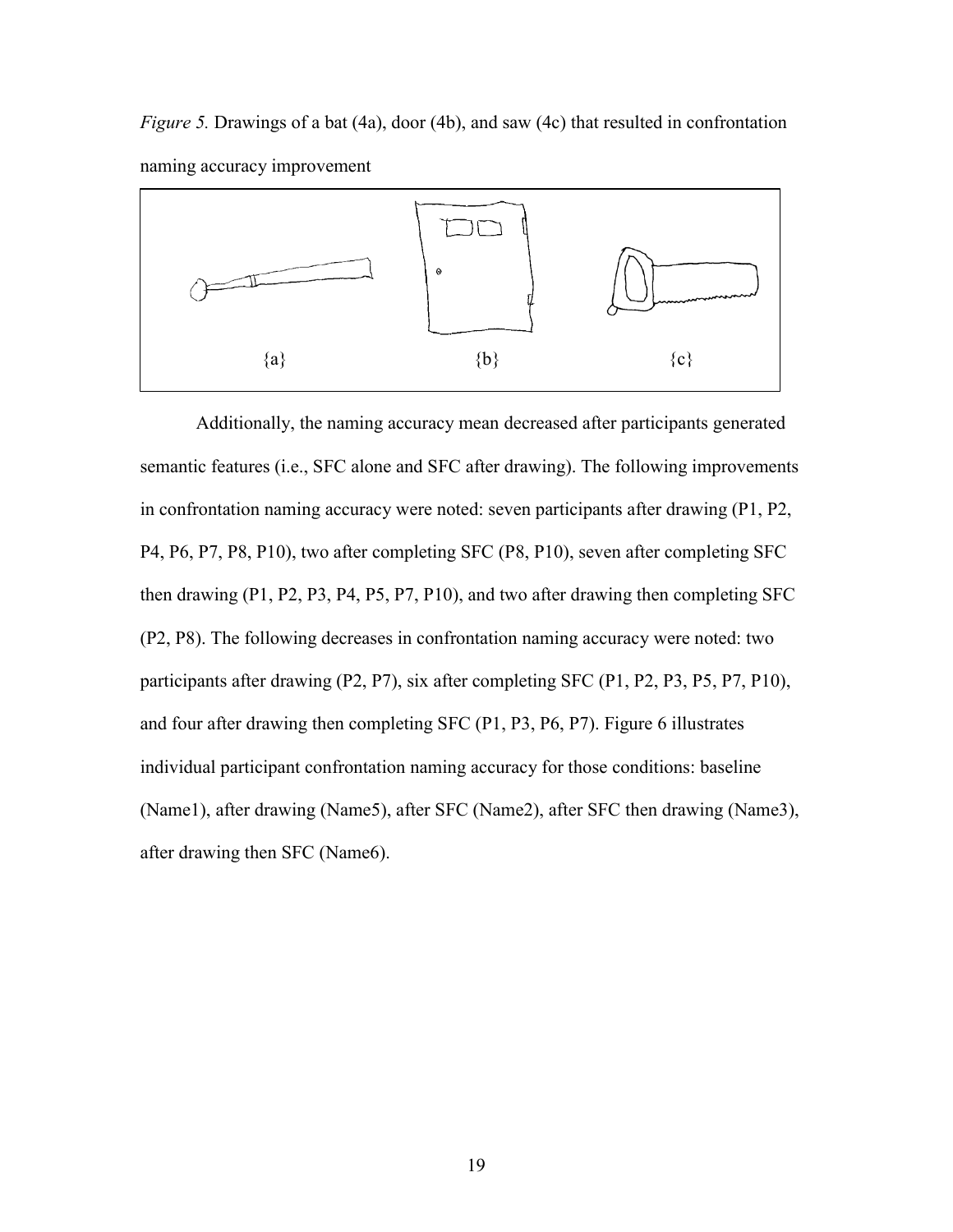

*Figure 6.* Individual participant Confrontation Naming Accuracy for multiple conditions

**Aphasia Severity.** Grouping of participants by severity showed that participants with severe aphasia (P4, P5, P6, P10) demonstrated slight improvements in mean scores after drawing, completing SFC, and completing SFC then drawing. The moderate aphasia group (P1, P2, P9) mean scores slightly improved after completing SFC then drawing and drawing then completing SFC. Across all conditions, the mild aphasia group (P3, P7, P8) mean scores slightly improved most after completing SFC then drawing. Otherwise, the groups' mean scores slightly decreased. These changes across participant groups were not statistically significant. Table 5 shows the means, standard deviations, and t-tests for each confrontation naming condition, grouped by aphasia severity.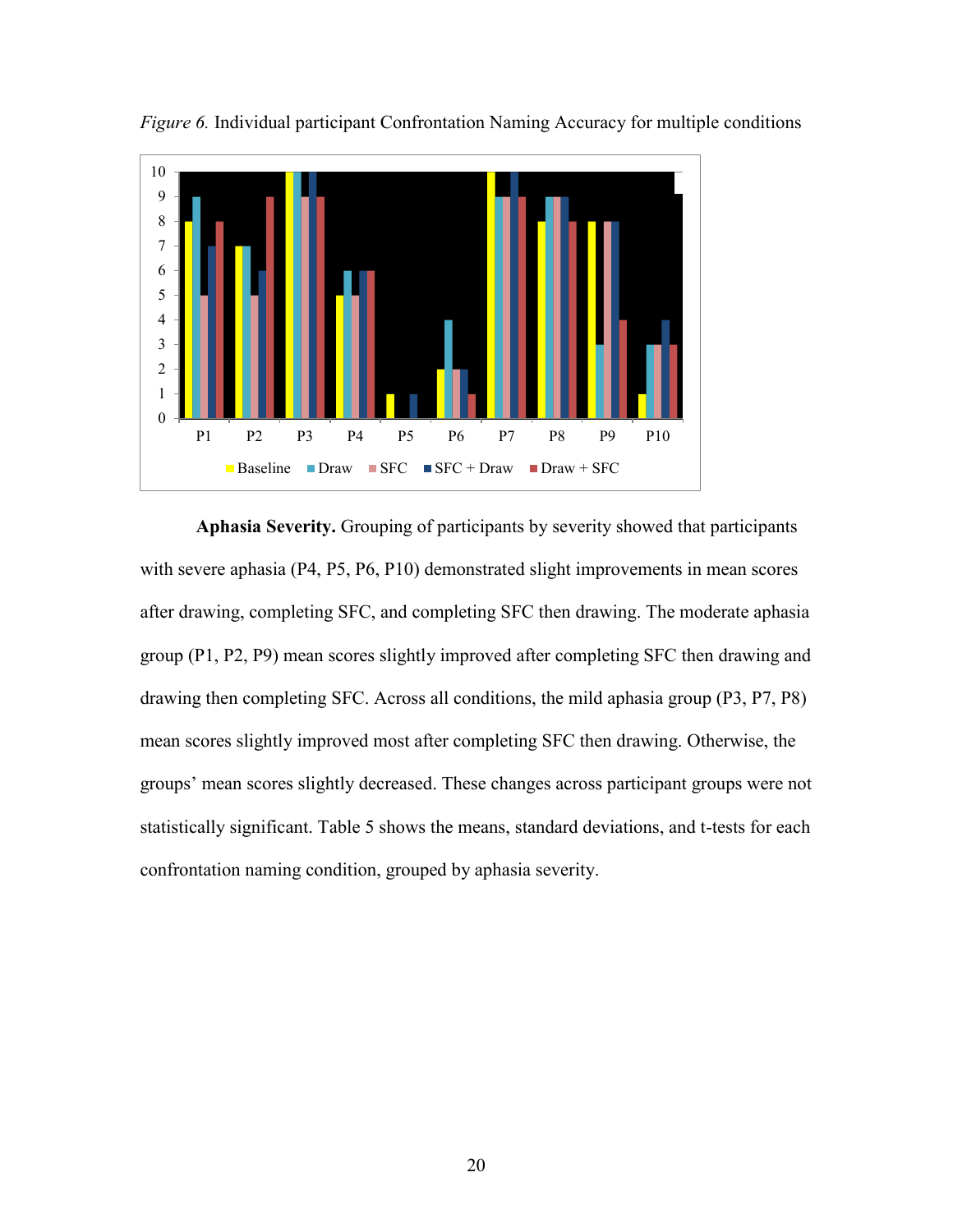| Q <sub>1</sub> a | Before drawing         | After drawing          | T and P values            |
|------------------|------------------------|------------------------|---------------------------|
| Mild             | $M = 9.7$ ; $SD = 0.6$ | $M = 9.3$ ; $SD = 0.6$ | $t = 0.840$ ; $p = 0.422$ |
| Moderate         | $M = 7$ ; $SD = 1.7$   | $M = 6.3$ ; SD = 3.1   | $t = 0.655$ ; $p = 0.529$ |
| Severe           | $M = 2$ ; $SD = 2.2$   | $M = 3.3$ ; $SD = 2.5$ | $t = 1.976$ ; $p = 0.080$ |
| Q1b              | Before SFC             | After SFC              |                           |
| Mild             | $M = 9.3$ ; $SD = 1.5$ | $M = 9$ ; $SD = 0$     | $t = 0.445$ ; $p = 0.667$ |
| Moderate         | $M = 7.7$ ; $SD = 0.6$ | $M = 6$ ; $SD = 1.7$   | $t = 1.39$ ; $p = 0.199$  |
| Severe           | $M = 2.3$ ; $SD = 1.9$ | $M = 2.5$ ; $SD = 2.1$ | $t = 0.373$ ; $p = 0.718$ |
| Q1c              | After SFC              | After $SFC + drawing$  |                           |
| Mild             | $M = 9$ ; $SD = 0$     | $M = 9.7$ ; $SD = 0.6$ | $t = 1.44$ ; $p = 0.184$  |
| Moderate         | $M = 6$ ; $SD = 1.7$   | $M = 7$ ; $SD = 1$     | $t=1.30$ ; $p=0.225$      |
| Severe           | $M = 2.5$ ; $SD = 2.1$ | $M = 3.3$ ; $SD = 2.2$ | $t = 2.175$ ; $p = 0.056$ |
| Q1d              | After drawing          | After drawing $+$ SFC  |                           |
| Mild             | $M = 9.3$ ; $SD = 0.6$ | $M = 8.7$ ; $SD = 0.6$ | $t = 1.44$ ; $p = 0.184$  |
| Moderate         | $M = 6.3$ ; $SD = 3.1$ | $M = 7$ ; $SD = 2.6$   | $t = 0.655$ ; $p = 0.529$ |
| Severe           | $M = 3.3$ ; $SD = 2.5$ | $M = 2.5$ ; $SD = 2.6$ | $t = 0.901$ ; $p = 0.391$ |

*Table 5.* Confrontation naming accuracy means, standard deviations, and t & p values by

## aphasia severity

#### **Semantic Content in Drawings**

Relationships were determined by the following values based on Portney and Watkins (2000): above 0.75 good to excellent, 0.50 to 0.75 moderate to good, 0.25 to 0.50 fair to moderate, 0.00 to 0.25 little to no relationship. The amount of semantic content in participants' drawings had no relationship (negligible to no) with their baseline confrontation naming accuracy  $(r = 0.03)$  and scores on the PALPA written word subtest  $(r = -0.09)$ . However, semantic content had a moderate negative relationship with the number of semantic features independently produced by participants ( $r = -0.59$ ). There was also a fair negative relationship between semantic content and aphasia severity determined by the WAB-R AQ ( $r = -0.34$ ), semantic abilities determined by P&PTT scores  $(r = -0.44)$ , and semantic abilities determined by PALPA spoken word subtest scores  $(r = -0.31)$ . Finally, semantic content had a fair positive relationship with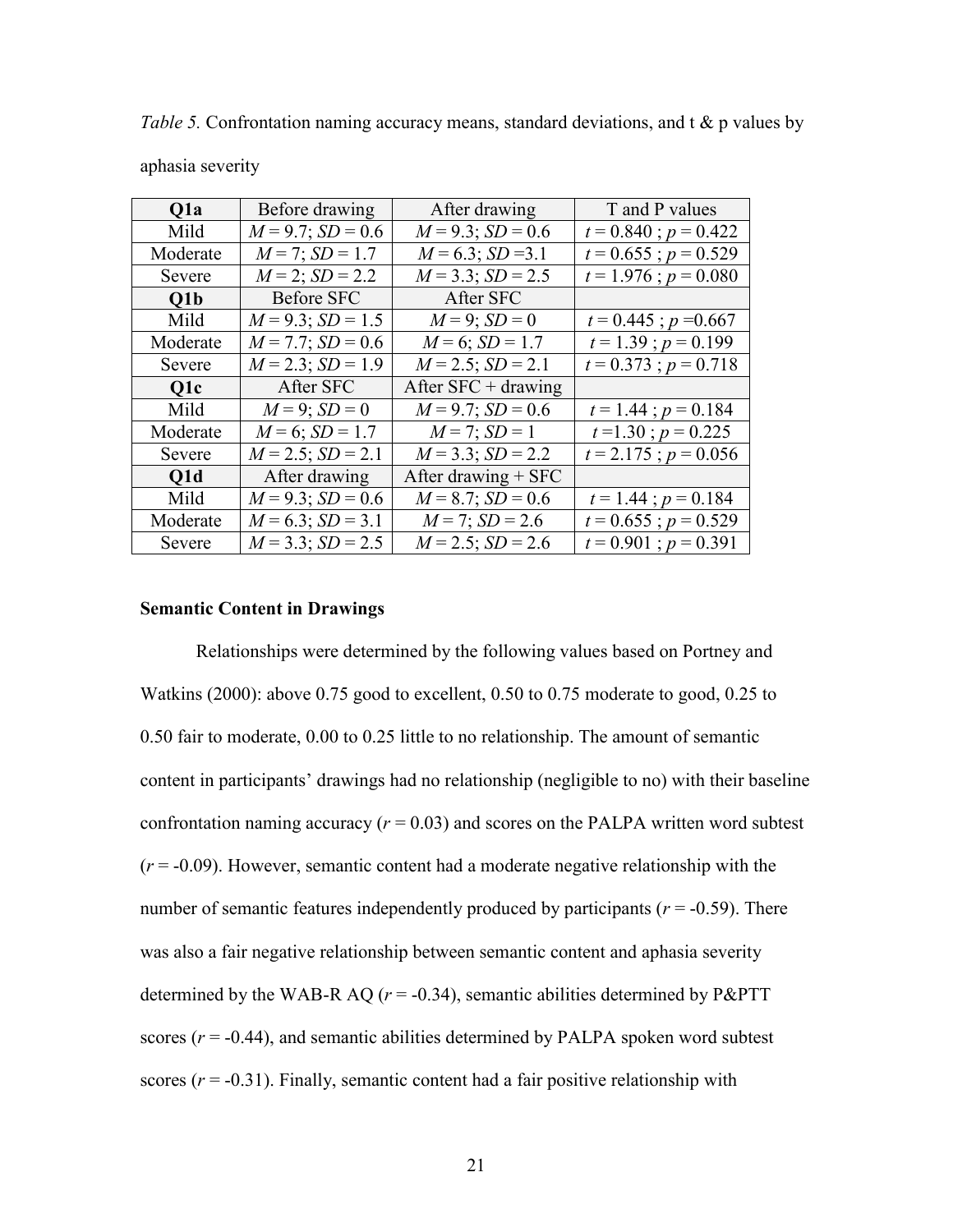participants' CLQT visuospatial skills (VS) domain score  $(r = 0.33)$ . Table 6 shows correlations for semantic content present in participants' drawings. Figure 7 shows examples of participant drawings with different amounts of semantic content. *Table 6.* Additional semantic content in drawings correlations

| CNA  | Semantic | WAB-R   | P&PTT   | PALPA   | <b>PALPA</b>   | <b>CLOT VS</b> |
|------|----------|---------|---------|---------|----------------|----------------|
|      | teatures | AQ      |         | written | spoken         | domain         |
| 0.03 | $-0.59$  | $-0.34$ | $-0.44$ | $-0.09$ | $-0.3^{\circ}$ | 0.33           |

*Figure 7.* Participant drawings of hats with different semantic content: (6a) P4 (severe aphasia; semantic content drawing score 4; P&PTT score 46; semantic feature mean 2.25), (6b) P3 (mild aphasia; semantic content drawing score 0; P&PTT score 55; semantic feature mean 8.25), (6c) P10 (moderate aphasia; semantic content drawing score 1; P&PTT score 54; semantic feature mean 7)



#### **Drawing quality**

Drawing quality had no relationship (negligible to no) with participants' baseline confrontation naming accuracy ( $r = -0.03$ ) and scores on the PALPA written ( $r = 0.07$ ) and spoken  $(r = -0.10)$  subtests. However, drawing quality had a moderate negative relationship with semantic features independently produced  $(r = -0.66)$ . There was also a fair negative relationship between drawing quality and aphasia severity as determined by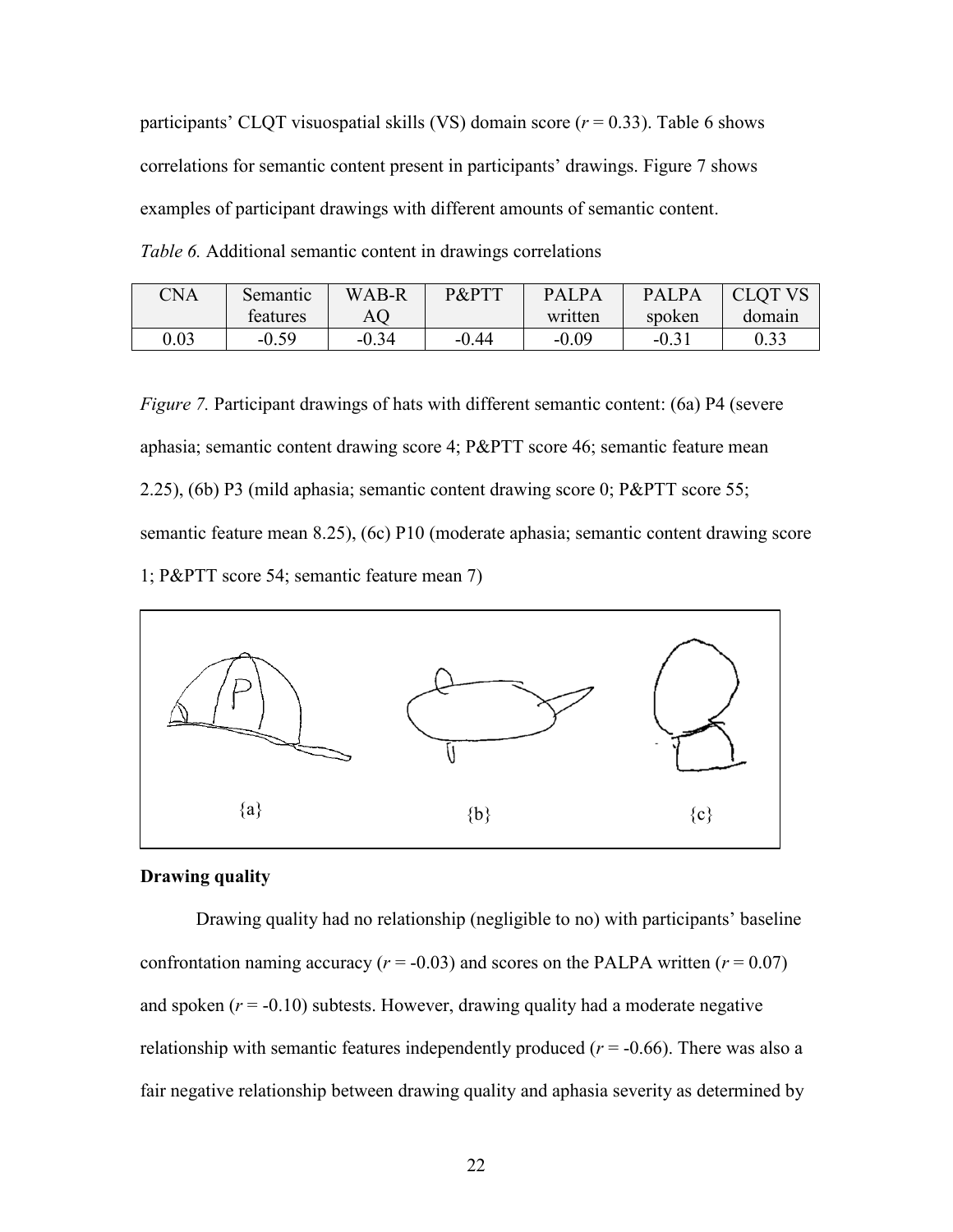WAB-R AQ scores ( $r = -0.32$ ) and semantic abilities determined by P&PTT scores ( $r = -0.32$ ) 0.33). Finally, drawing quality had a fair positive relationship with participants' CLQT VS domain score  $(r = 0.29)$ . Table 7 shows correlations for drawing quality. Figure 8 shows differences in the quality of participant drawings.

|  | Table 7. Drawing quality correlations |  |  |
|--|---------------------------------------|--|--|
|  |                                       |  |  |

| CNA     | Semantic | WAB-R   | P&PTT   | <b>PALPA</b> | <b>PALPA</b> | <b>CLOT VS</b> |
|---------|----------|---------|---------|--------------|--------------|----------------|
|         | teatures | AQ      |         | written      | spoken       | domain         |
| $-0.03$ | $-0.66$  | $-0.32$ | $-0.33$ | 0.07         | $-0.10$      | 0.29           |

*Figure 8.* Examples of participant drawings of keys with different quality: (7a) P4 (severe aphasia; drawing quality score 4.92; P&PTT score 46; semantic feature mean 2.25), (6b) P2 (moderate aphasia; drawing quality score 3.92; P&PTT score 43; semantic feature mean 3.75), (6c) P9 (moderate aphasia; drawing quality score 1.84; P&PTT score 46; semantic feature mean 5)

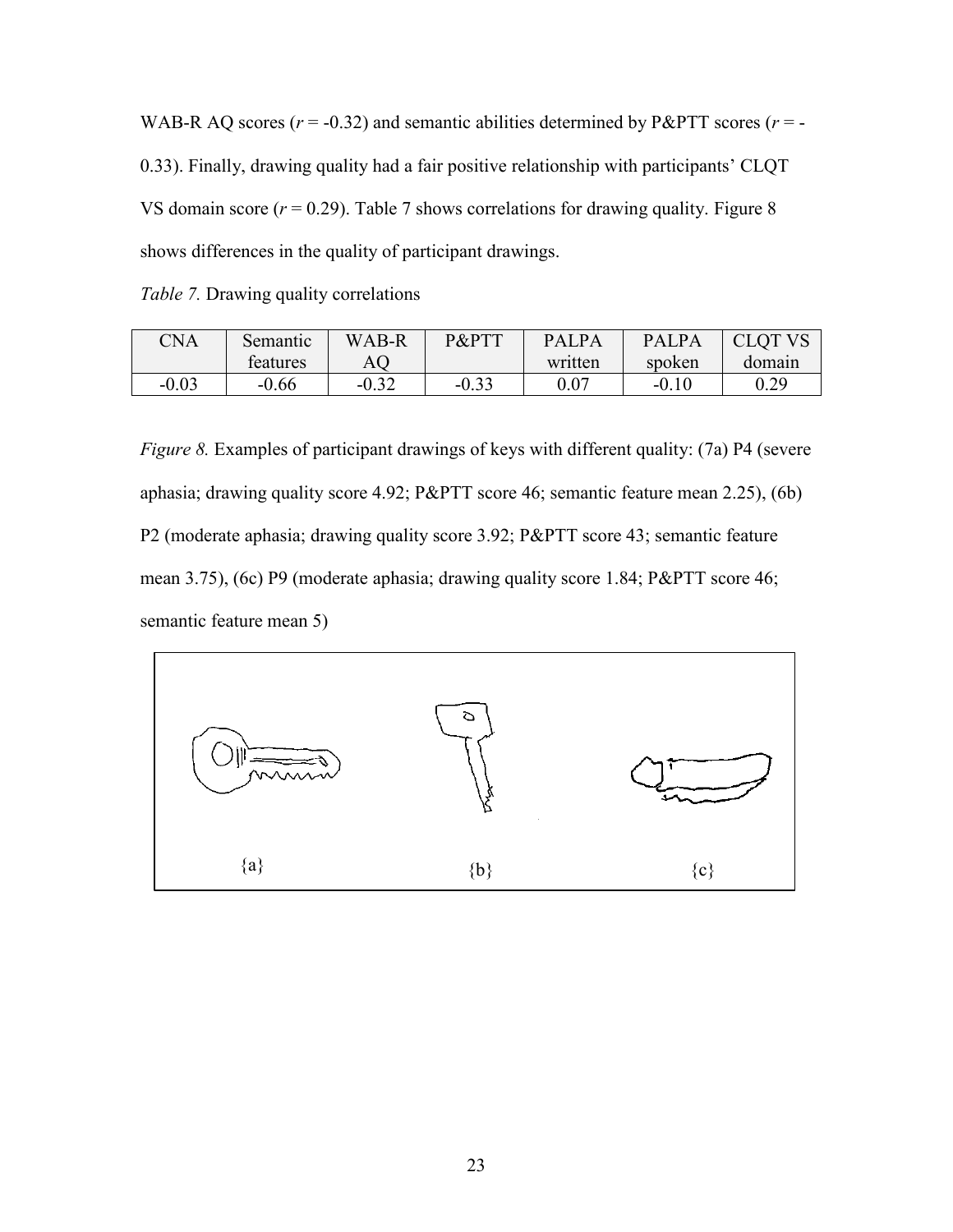## CHAPTER IV

#### **DISCUSSION**

### **Confrontation naming accuracy**

This study investigated the effects of different drawing and semantic conditions on confrontation naming. Confrontation naming accuracy (CNA) significantly improved when a drawing task was added after a semantic feature cueing (SFC) task, suggesting that people with aphasia may benefit from a semantic treatment that incorporates drawing. Previous studies have shown that semantic treatments can improve lexical retrieval for people with aphasia (Boyle, 2004; Davis & Stanton, 2005; Rider, Wright, & Marshall, 2008). This may be due to the theory that as connections between target words and their semantic features become stronger, lexical retrieval is more automatic (Collins & Loftus, 1975). However, treatment effects may not generalize to untreated words and semantic cueing may be difficult to implement outside of therapy sessions, so modifications to these treatments should continue to be investigated (Boyle, 2004; Davis & Stanton, 2005; Rider et al., 2008).

In the current study, participants often decreased their CNA after SFC because they produced a perseverated semantic feature rather than the accurate name of the target concept (e.g., P3 said "kitchen" instead of "bowl" after completing SFC). Drawing, a nonverbal action, may decrease the language demands of this task for people with aphasia, as well as the amount of preservative errors, while still strengthening the connections between target words and their semantic features. Additionally, Hough and Taylor (2013) found that a treatment protocol that incorporated drawing and semantic features improved naming scores for a participant with aphasia. In this study, CNA did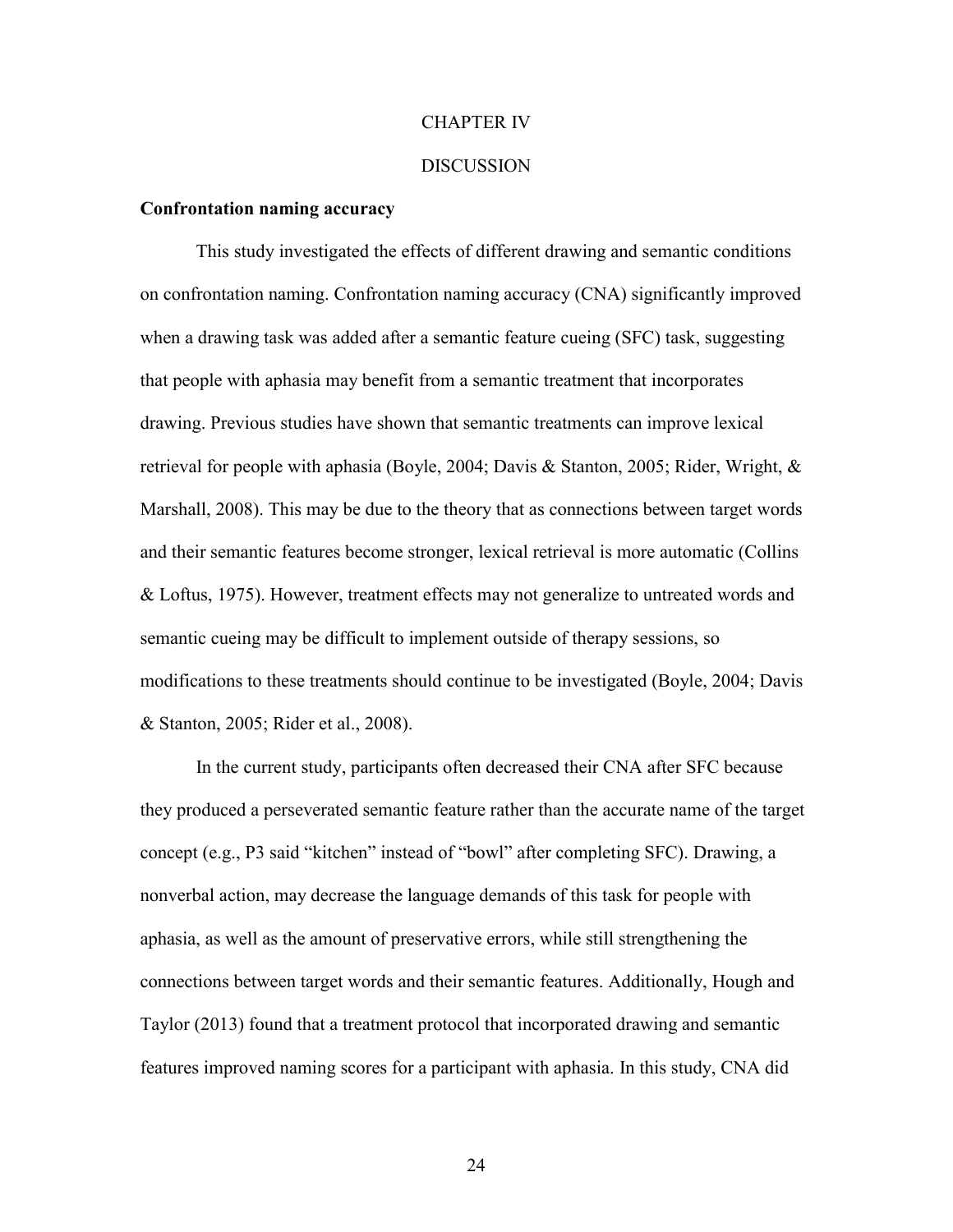not significantly improve under other conditions such as drawing alone, SFC alone, or adding SFC after a drawing task. Under conditions where participants were only generating semantic features or generating semantic features after drawing, their CNA appeared to decline. It is possible that CNA did not significantly improve after naming alone because many participants included little or no additional semantic information in their drawings. CNA did not improve in conditions where participants were attempting to name target concepts immediately after completing SFC, because many participants were producing preservative errors, as mentioned above.

Changes in mean scores demonstrated that CNA after drawing conditions all slightly improved while CNA after SFC conditions all slightly decreased. These results are similar to the study by Farias et al. (2006), where participants significantly improved CNA after drawing conditions versus writing conditions. CNA scores improved more in drawing conditions than conditions where participants were generating semantic features and language demands were greater. Writing and generating verbal semantic features are both much more linguistically demanding than drawing.

The magnitude of change (range of change observed across participants) from no drawing to drawing conditions was rather small. One explanation for this relatively small change was that the researcher instructed participants to draw target concepts within an isolated, decontextualized task rather than instructing them to draw these concepts for communicative purposes. Participants' CNA may have improved more if the prompt for the drawing task had been different or if they were involved in a conversational task.

Improvements in CNA made following a drawing task may not have been due to a semantic activation as hypothesized. Motor movements used for drawing may have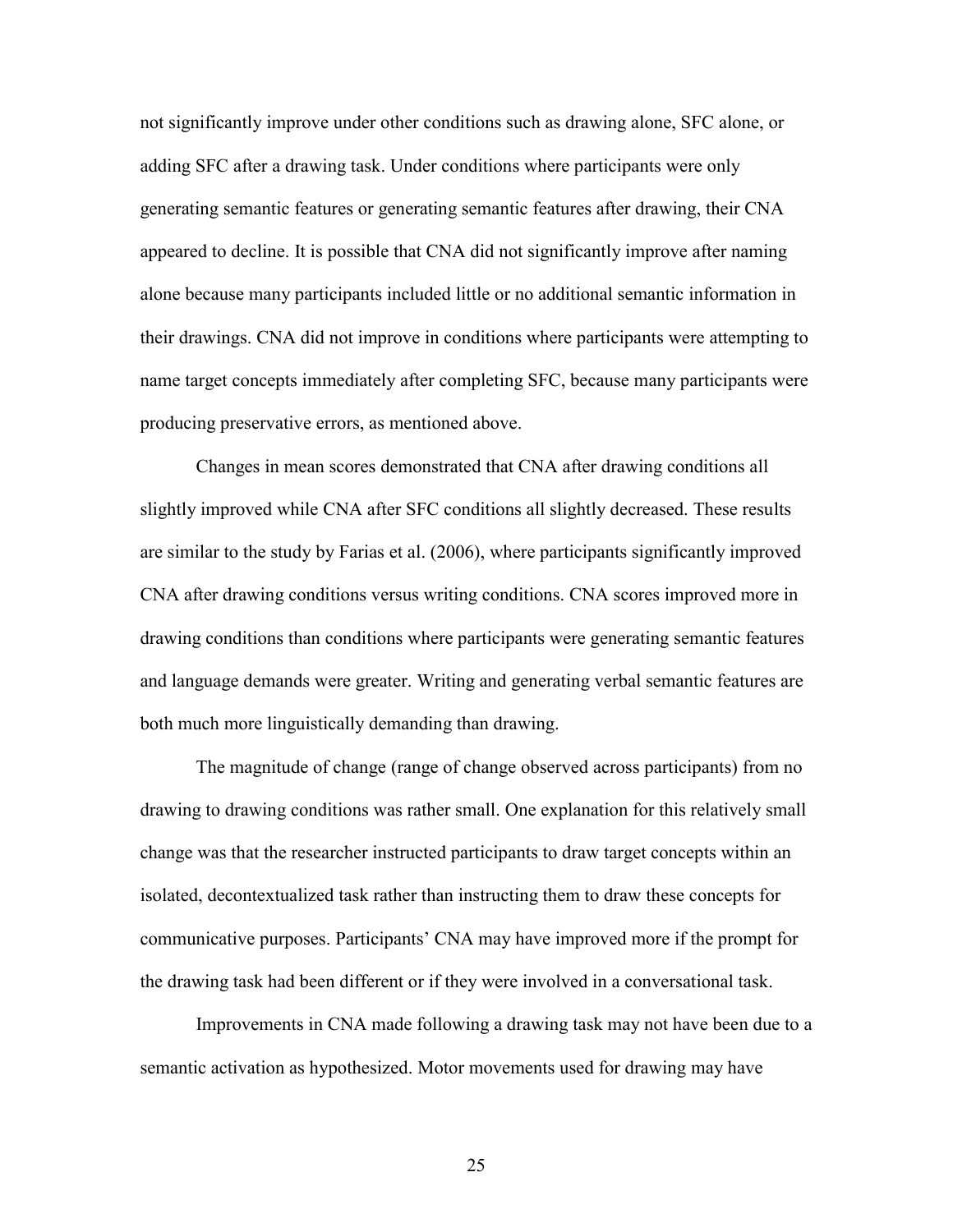activated accurate word retrieval rather than semantic drawing. Previous studies have demonstrated neural activation in hand motor areas during language tasks in healthy adult participants that were not present when participants completed control, non-linguistic tasks (Flöel, Ellger, Breitenstein, & Knecht, 2003; Meister et al., 2003). This finding may suggest a relationship between lexical retrieval and hand movements where hand movements facilitate more efficient lexical retrieval. Additionally, the study by Ferguson et al. (2011) found that two participants with aphasia significantly improved verbal picture naming following the production of non-symbolic gestures and only showed some improvement following the production of symbolic gestures. This provides further evidence that motor movements of the hand, rather than the semantic activation from meaningful drawings could have resulted in improved CNA. Further, more efficient lexical retrieval may be facilitated by limb movements in general. A study by Meinzer et al. (2011) found that participants with aphasia accurately self-corrected semantic naming errors more while they were standing than while they were sitting. While this evidence does not prove that CNA improvements followings drawing were caused by motor cortex activation alone, it should be considered.

Overall, this study demonstrated that drawing with SFC improves CNA in people with aphasia more that SFC alone. Otherwise, drawing and SFC alone had a minimal effect on CNA in people with aphasia, and drawing with SFC after did not improve CNA in people with aphasia more than drawing alone.

**Aphasia severity.** When the results were grouped by severity, drawing with SFC showed slight improvements in CNA for people with severe aphasia more than SFC alone. That is, when participants with severe aphasia drew target concepts after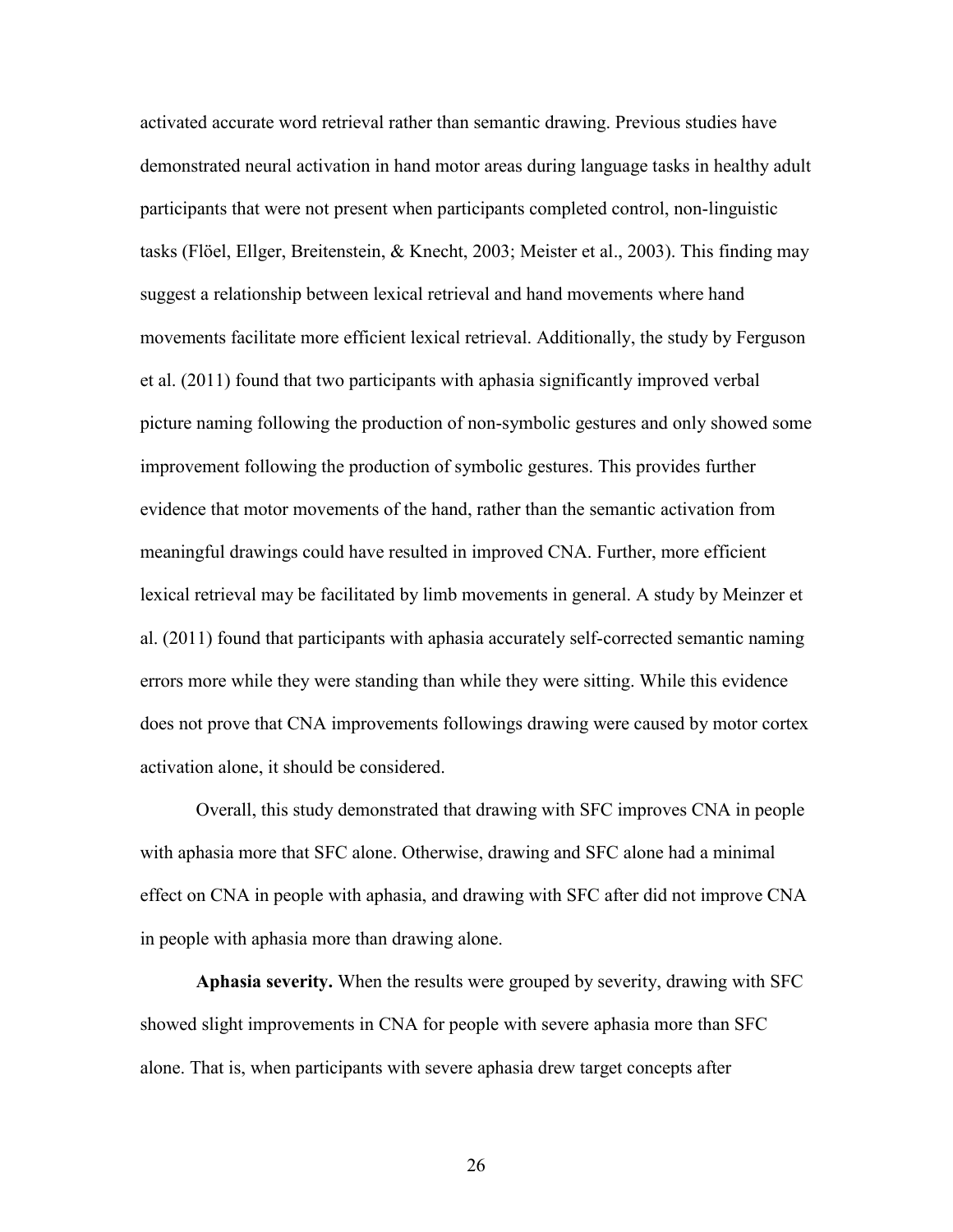completing SFC, their scores improved enough to approach significance. Also, participants with severe aphasia's mean CNA scores slightly improved after every condition, while participants with mild and moderate aphasia's mean CNA scores only slightly improved after completing SFC then drawing. This may be due to the higher amounts of additional semantic content the participants with severe aphasia included in their drawings. For example, the participant who included the most additional semantic content in his drawings, P4, had severe aphasia and improved his CNA after drawing for two target concepts. To contrast, one of the participants with the most mild aphasia, P3, included very little semantic content in her drawings and only improved naming after drawing once.

#### **Semantic Content in Drawings and Drawing Quality**

The researcher also examined the relationship between additional semantic content present in drawings and multiple cognitive/linguistic factors. The more semantic content present in a drawing, the more likely the participant demonstrated difficulty generating accurate semantic features and presented with lower scores on language and semantic formal assessments. These findings suggest that people with aphasia with higher language and semantic abilities may not be fully accessing their semantic system when they are drawing. The participants with lower language abilities may use drawing to compensate during daily interactions more than participants with higher language abilities (Lyons, 1995; Sacchett, Byng, Marshall, & Pound, 1999). Therefore, people with lower language abilities may include more semantic content in their drawings because they are used to drawing communicatively. Similarly, Braddock, Farmer, Deidrick, Iverson, and Maria (2006) examined the speech and gesture patterns of a group of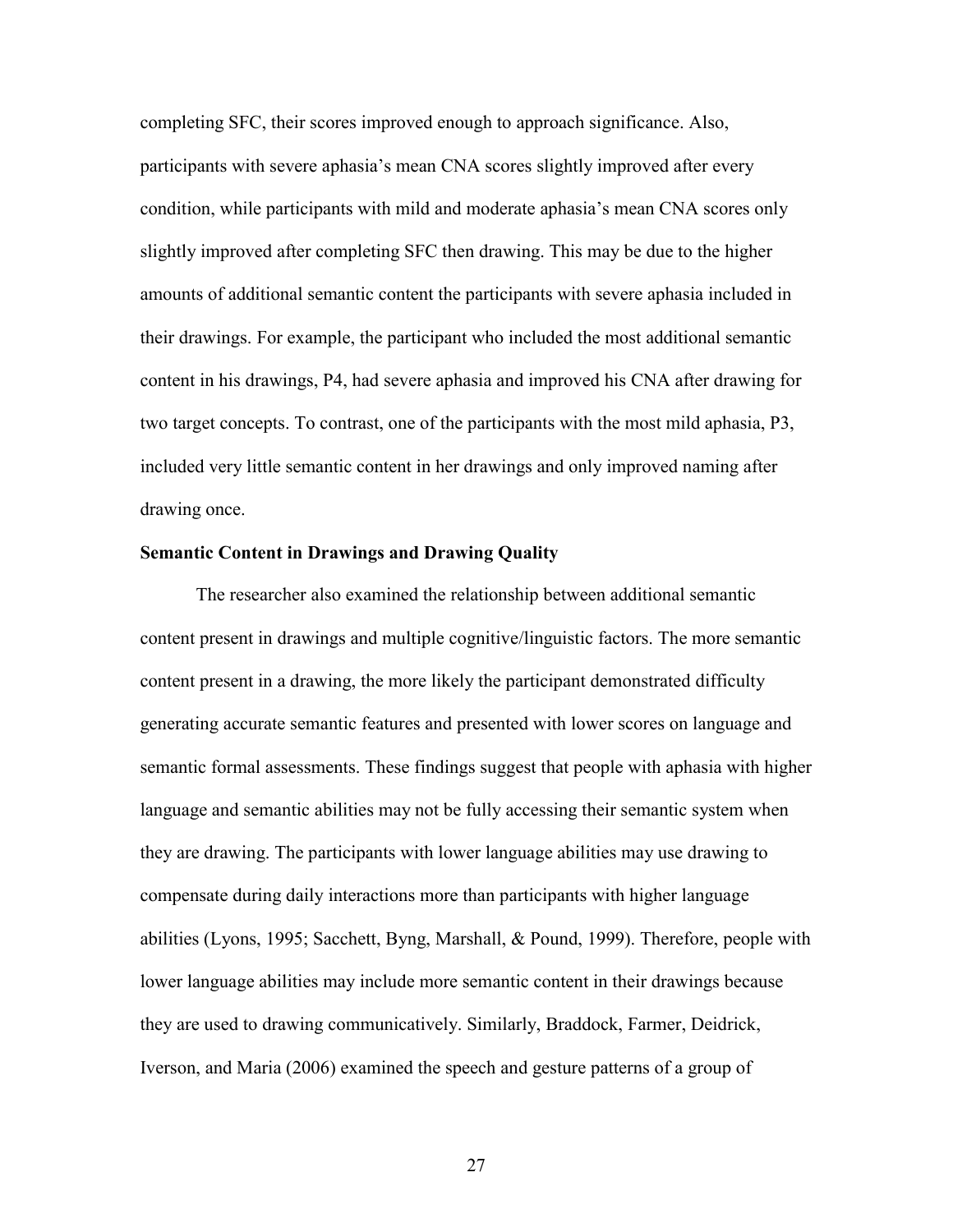participants with Joubert syndrome. They found that all of the participants used gestures while communicating; however, the more unintelligible participants' speech, the more gestures they used. This further indicated that people with more complex or severe communication needs are more likely than people with mild communication impairments to use compensatory strategies (e.g., drawing) in their daily interactions. If a person uses compensatory strategies frequently, it is likely that he or she will use these strategies more efficiently and skillfully.

Within the current study, the researcher also examined the relationship between drawing quality and multiple cognitive/linguistic factors. Relationships found between the amount of additional semantic content in drawings and other factors (i.e., amount of semantic features generated, language abilities, semantic abilities, and visuospatial abilities) were similar to the relationships found between drawing quality and those factors. Additional semantic content, in many cases, likely increases the communicative effect of drawings; therefore, the researcher anticipated this result. The study by Farias et al. (2006) also examined drawing quality and found that there was no significant relationship between drawing quality and picture naming abilities in participants with aphasia. They suggested that the detail in their participants' drawings did not contribute to improvements in naming, but that it was the action of drawing alone that led to these improvements. While the results from the current study also imply that drawing quality has little to no relationship with naming abilities, the participants who included the most semantic information in their drawings and had the highest drawing quality also demonstrated the most improvements in CNA after drawing.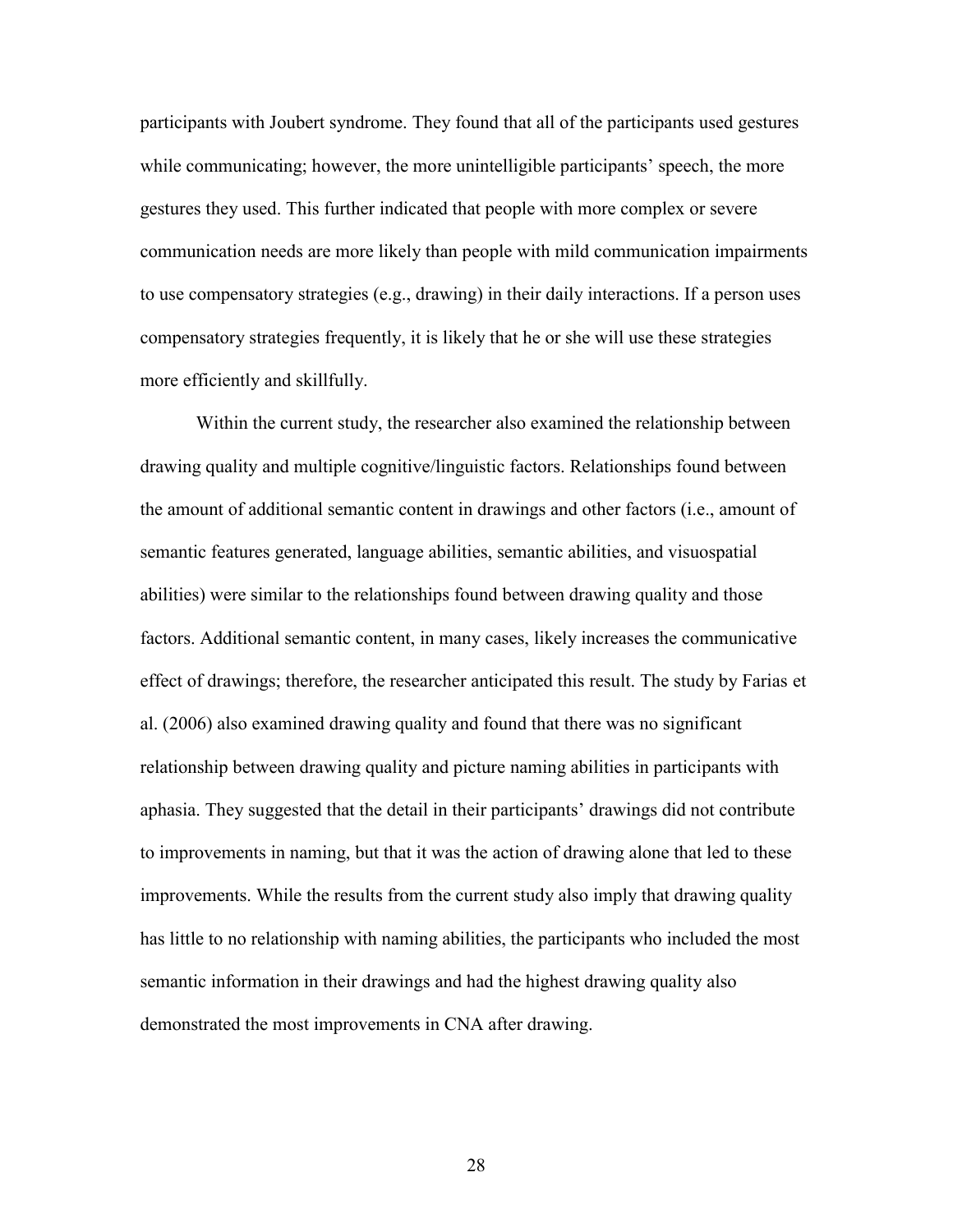Overall, the current study findings suggest that semantic content present in drawings has no relationship with CNA. Also, the results suggest that the more semantic content people with aphasia include in their drawings, the more likely it is that they will have difficulty generating semantic features and present with lower language and semantic abilities on formal testing. Drawing quality also has no relationship with CNA. However, drawing quality may provide evidence on a person with aphasia's ability to generate semantic features and their performance on formal assessments. Based on the results from this study, the better a person with aphasia draws, the more likely they will perform poorly on formal assessments for language and semantic abilities and have difficulty generating semantic features.

#### **Limitations**

This study aimed to examine the complex relationship between word retrieval, drawing, and semantics. Given the exploratory nature of this study, limitations were evident. In addition to small sample size, the range of aphasia severity present in the participant group and the day-to-day variability of this population may have interfered with the results. People with aphasia may have variable language abilities within an identical task in the same environment (McNeil, 1982), and this may have contributed to improved or decreased naming abilities rather than drawing or SFC conditions. Also, the participant's range in severity may have altered the significance of the results. Participants who were very severe may not have had the residual abilities to improve their CNA and participants who were mild did not have as many opportunities to improve because their baseline naming was so high. Furthermore, some of the participants may have been more or less familiar with the target high-frequency nouns as compared to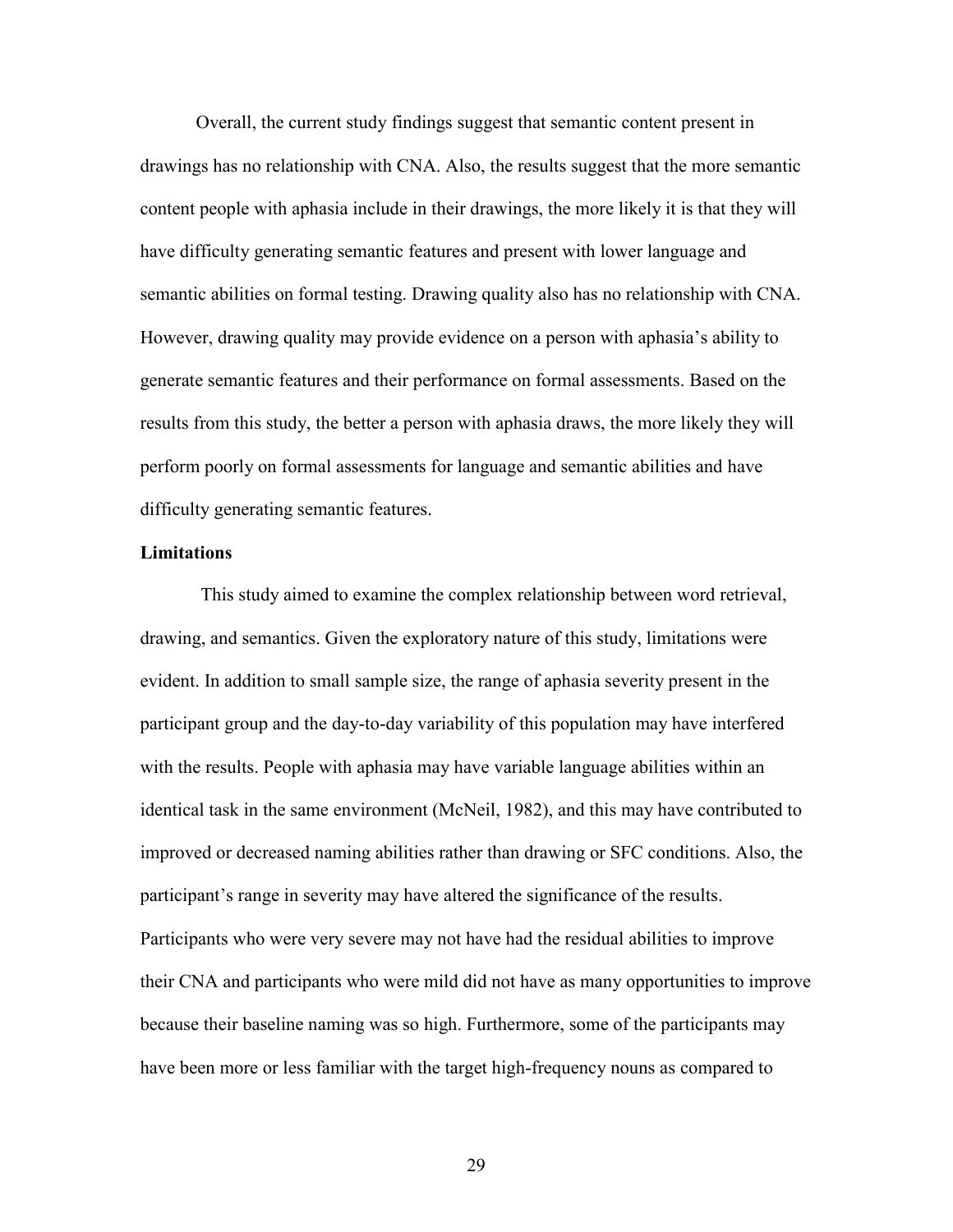other participants. Familiarity has been shown to affect word retrieval and might also affect drawing (Conley & Coelho, 2003). If participants are more familiar with a word, they may have stronger semantic representations of this word and therefore be able to access the word more automatically. Participants may have included a greater amount of semantic content in drawings of concepts that they were familiar with. There was also variability across drawing raters. A one-fact generalizability approach indicates that the raters used the scale differently. However, within themselves, they appear to be consistent. Although participants were required to complete the second study session within four to seven days of the first session, priming effects from the experimental tasks must also be considered. Specifically, participants were exposed to the same word list in the same order in both sessions, which may have affected CNA in their second session. Finally, because participants had the opportunity to generate their own semantic features, therefore, participants were not exposed to all the same ones. If participants were able to generate their own features, rather than being given the examiners predetermined feature, their description of the target concept may have been more familiar and contextualized than other participants' descriptions. This difference in semantic feature generation may have led to higher CNA following semantic feature generation.

#### **Future Studies**

Based on the key findings of this preliminary study, future studies should begin to examine the relationship between word retrieval, drawing, and semantics during a task wherein people with aphasia draw for a communicative purpose. Additionally, evidence from this study suggests that a treatment study aimed to teach participants with high semantic abilities to include more semantic information in their drawings may be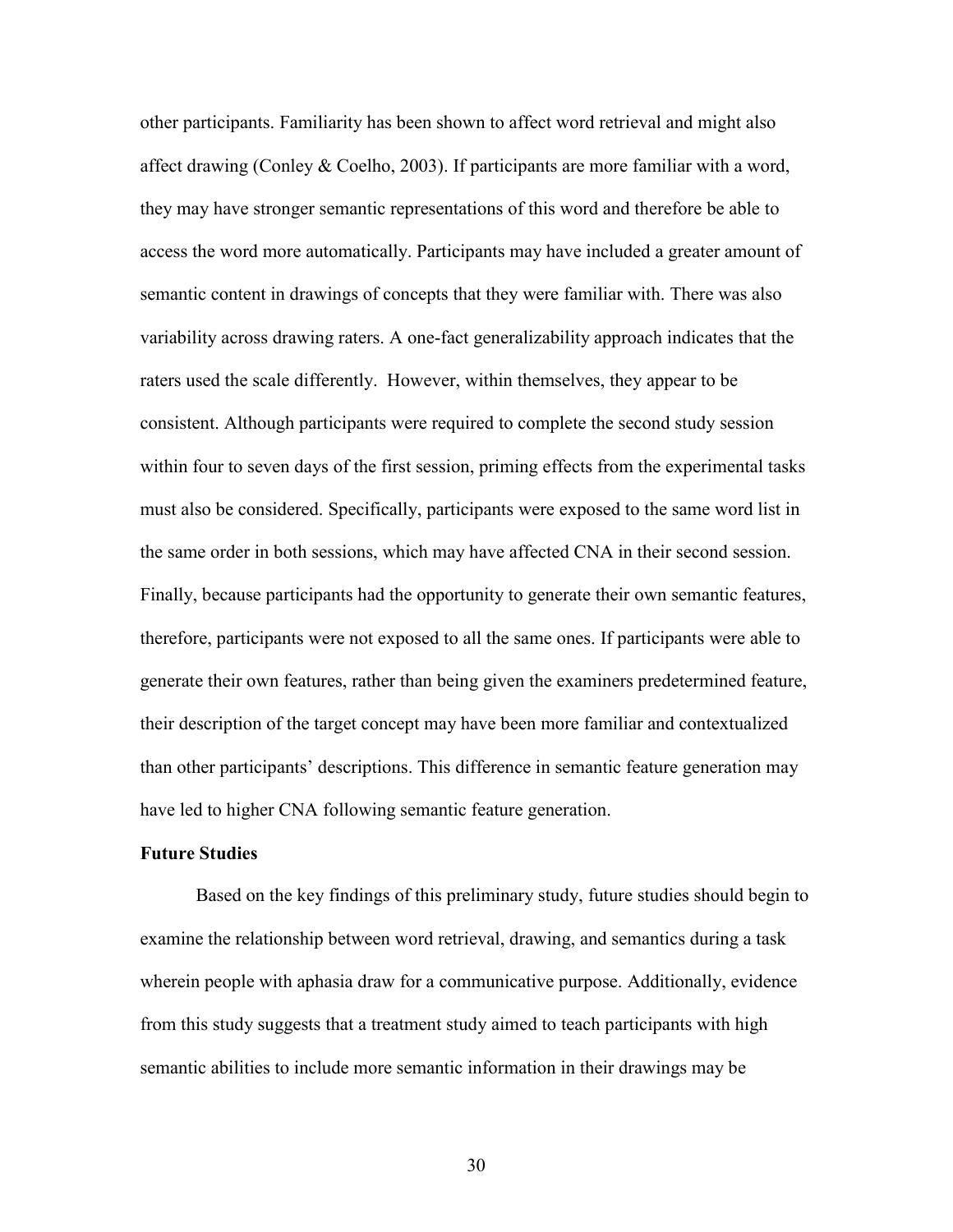beneficial. This could be achieved by extending and expanding on the current study and results from Hough and Taylor (2013) to integrate drawing into a semantic feature task. Also, a study wherein people with aphasia name target concepts after they draw a target for two conditions (i.e., after a semantic drawing and after a nonrelated drawing) may provide more evidence to understand the importance of semantic content in drawings to improve confrontation naming accuracy. Finally, future studies should address the current study's research questions with other people with language impairments and with a larger group of people with different types and severities of aphasia.

#### **Conclusion**

Word retrieval deficits can be frustrating and debilitating for people with aphasia. However, restorative (i.e., semantic treatments) and compensatory strategies may improve communicative effectiveness. Drawing, a strategy that has been predominantly used to compensate for word retrieval deficits in people with aphasia may have some restorative effects. In this study, the relationship between word retrieval, drawing, and semantics in aphasia was examined. The results from this study suggested that drawing after generating semantic features improves confrontation naming accuracy in people with aphasia. Additionally, people with mild and moderate aphasia may need training to include semantic content in their drawings to utilize this combined restorativecompensatory strategy. However, the results from this study were preliminary and this topic should be addressed by future studies.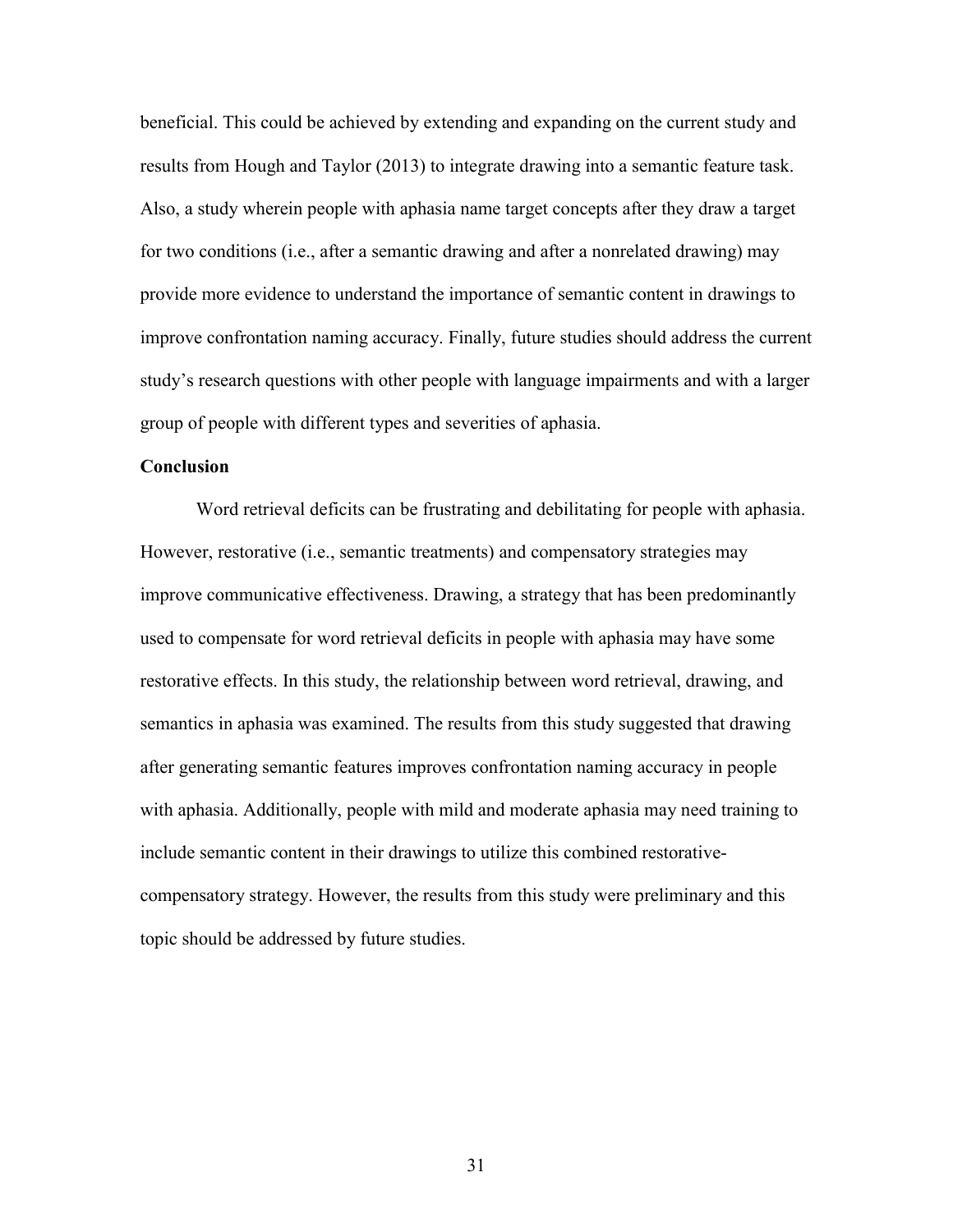#### **References**

- Beery, K. E, & Buktenica, N. A., & Beery, N. A. (2010). *Beery-Buktenica Developmental Test of Visual-Motor Integration.* San Antonio, TX: The Psychological Corporation.
- Beukelman, D. R., & Mirenda, P. (2013). *Augmentative & alternative communication: Supporting children and adults with complex communication needs.* Baltimore, MD: Brookes.
- Boyle, M. (2004). Semantic feature analysis treatment for anomia in two fluent aphasia syndromes. *American Journal of Speech-Language Pathology, 13*, 236-249.
- Braddock, B. A., Farmer, J. E., Deidrick, K., M., Iverson, J. M., & Maria, B. L. (2006). Oromotor and communication findings in joubert syndrome: Further evidence of multisystem apraxia. *Journal of Child Neurology, 21*(2), 160-163.
- Centers for Disease Control and Prevention: CDC 24/7: Saving Lives, Protecting People (March 24, 2015). *Stroke.* Retrieved from http://www.cdc.gov/stroke/facts.htm
- Collins, A. M., & Loftus, E. F. (1975). A spreading-activation theory of semantic processing. *Psychological Review, 82*, 407- 428.
- Conley, A., & Coelho, C. A. (2003). Treatment of word retrieval impairment in chronic broca's aphasia. *Aphasiology, 17*(3), 203-211.

Davis, G. A. (2005). PACE revisited. *Aphasiology, 19*(1), 21-38.

- Davis, L. A., & Stanton, S. T. (2005). Semantic feature analysis as a functional therapy tool. *Contemporary Issues in Communication Science and Disorders, 32*, 85-92.
- Dell, G. S., Lawler, E. N., Harris, H. D., & Gordon, J. K. (2004). Models of errors of omission in aphasic naming. *Cognitive Neuropsychology, 21*, 125-145.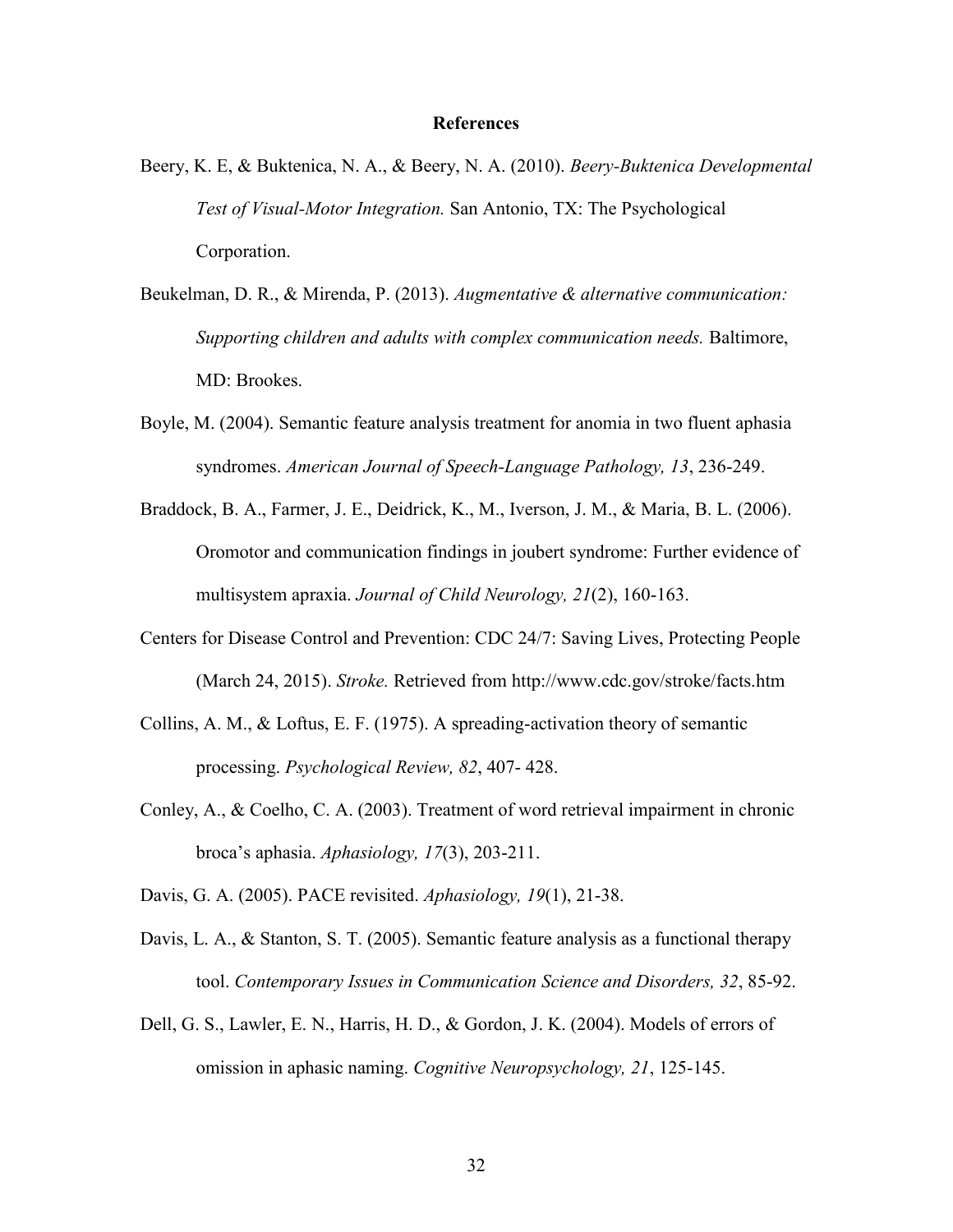- Farias, D., Davis, C., & Harrington, G. (2006). Drawing: Its contribution to naming in aphasia. *Brain and Language, 97*, 53-63.
- Ferguson, N. F., Evans, K., & Raymer, A. M. (2012). A comparison of intention and pantomime gesture treatment for noun retrieval in people with aphasia. *American Journal of Speech-Language Pathology, 21*, 126-139.
- Flöel, A., Ellger, T., Breitenstein, C., & Knecht, S. (2003). Language perception activates the hand motor cortex: Implications for motor theories of speech perception. *European Journal of Neuroscience, 18*, 704-708.
- Flowers, H. L., Silver, F. L., Fang, J., Rochon, E., & Martino, R. (2013). The incidence, co-occurrence, and predictors of dysphagia, dysarthria, and aphasia after first-ever acute ischemic stroke. *Journal of Communication Disorders, 46*(3), 238-248.
- Helm-Estabrooks, N. (2002). *Cognitive Linguistic Quick Test*. San Antonio, TX: The Psychological Corporation.
- Howard, D., & Patterson, K. (1992). *The Pyramids and Palm Trees Test*. Bury St. Edmunds, UK: Thames Valley Test Company.
- Hough, M. & Taylor, A. (2013, May 28). *Use of Drawing to Improve Word Retrieval in Chronic Nonfluent Aphasia*. Paper presented at the 43<sup>rd</sup> Clinical Aphasiology Conference: Tucson, AZ.
- Hux, K., Buechter, M., Wallace, S., & Weissling, K. (2010). Using visual scene displays to create a shared communication space for a person with aphasia. *Aphasiology, 24*(5), 643-660.
- Kay, J., Lesser, R., & Coltheart, M. (1992). *Psycholinguistic Assessments of Language Processing in Aphasia*. Hove: Erlbaum.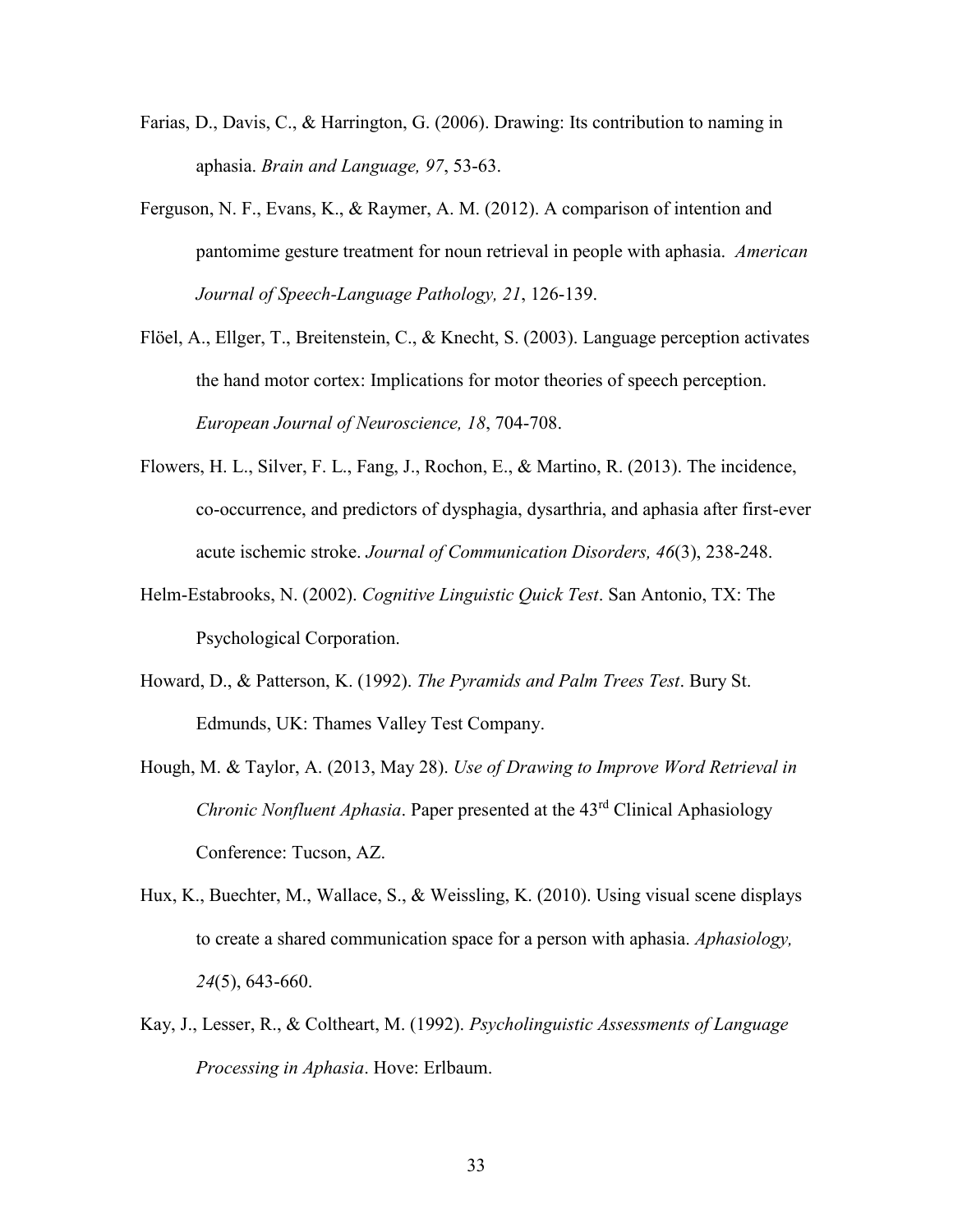- Kearns, K. P. (1985). Response elaboration training for patient initiated utterances. *Clinical Aphasiology,* 196-204.
- Kertescz, A. (2006). *Western Aphasia Battery*. New York: The Psychological Corporation.
- Lanyon, L., & Rose, M. L. (2009). Do the hands have it? The facilitation effects of arm and hand gesture on word retrieval in aphasia. *Aphasiology, 23*, 809-822.
- Lyons, J. G. (1995). Communicative drawing: an augmentative mode of interaction. *Aphasiology, 9*, 84-94.
- McNeil, M. R. (1982). The nature of aphasia in adults. *Speech, Language, and Hearing, 2*, 692-740).
- Meinzer, M., Breistenstein, C., Westerhoff, U., Sommer, J., Rösser, N., Denise Rodriguez, A., Harnish, S., Knecht, S., & Flöel, A. (2011). Motor cortex preactivation by standing facilitates word retrieval in aphasia. *Neurorehabilitation and Neural repair, 25*(2), 178-187.
- Meister, I. G., Boroojerdi, B., Foltys, H., Sparing, R., Huber, W., & Töpper, R. (2003). Motor cortex hand area and speech: Implications for the development of language. *Neuropsychologia, 41*, 401-406.
- Morgan, A. & Helm-Estabrooks, N. (1987). Back to the drawing board: A treatment program for nonverbal, aphasic patients. *Clinical Aphasiology, 17*, 64-72.
- Portney, L. G., & Watkins, M. P. (2000). Foundations of clinical research: Applications to practice. Upper Saddle River, NJ: Prentice Hall Incorporation.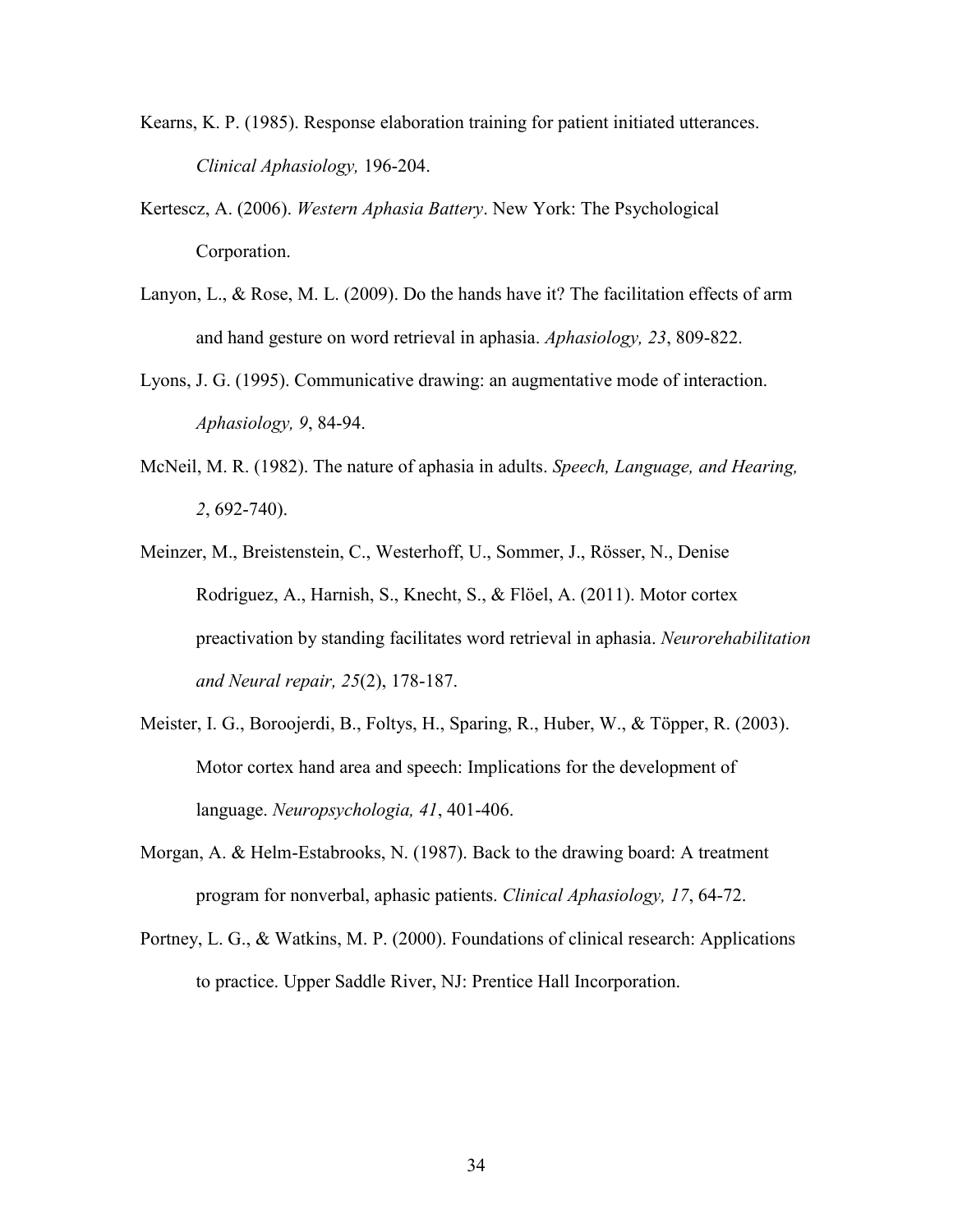- Pulvermüller, F., Neininger, B., Elbert, T., Rockstroh, B., Koebbel, P., & Taub, E. (2001). Constraint-induced therapy of chronic aphasia after stroke. *Stroke, 32*(7), 1621–1626.
- Purdy, M., & Van Dyke, J. A. (2011). Multimodal communication training in aphasia: A pilot study. *Journal of Medical Speech-Language Pathology, 19*(3), 45-53.
- Richards, M. P., & Ross, H. E. (1967). Developmental changes in children's drawings. *British Journal of Educational Psychology, 37*(1), 73-80.
- Rider, J. D., Wright, H. H., Marshall, R. C., & Page, J. L. (2008). Using semantic feature analysis to improve contextual discourse in adults with aphasia. *American Journal of Speech-Language Pathology, 17*, 161-172.
- Sacchett, C., Byng, S., Marshall, J., & Pound, C. (1999). Drawing together: evaluation of a therapy program for severe aphasia. *International Journal of Language and Communication Disorders, 34*(3), 265-289.
- Sparks, R. W., & Holland, A. L. (1976). Melodic intonation therapy for aphasia. *Journal of Speech and Hearing Disorders, 41*, 287-297.
- Weissling, K., & Prentice, C. (2010). The timing of remediation and compensation rehabilitation programs for individuals with acquired brain injuries: Opening the conversation. *SIG 12 Perspectives on Augmentative and Alternative Communication, 19*, 87-96.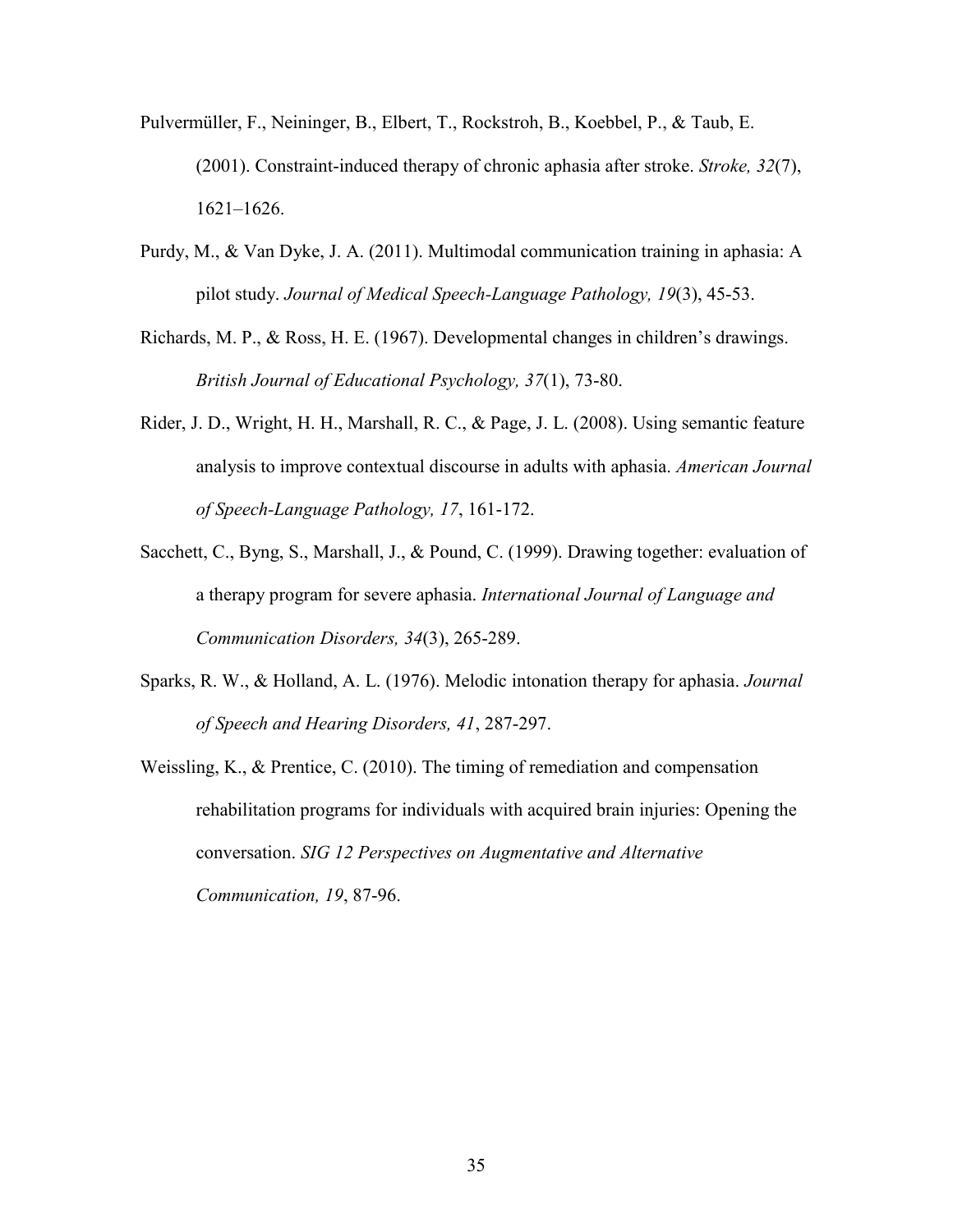Appendix 1: Recruitment Flyer

# **Aphasia Research Study**

# **Drawing conclusions on aphasia: An examination of the relationship between word retrieval, drawing, and semantics**

This project will examine how drawing is related to language abilities in people with aphasia.

# **To Participate You Must:**

- have the diagnosis of aphasia
- be at least 6 months post-onset stroke to the left side of your brain
- have a history of right hand dominance
- have at least a high school education
- speak American English
- range in age from 18 to 85 years
- demonstrate hearing and vision adequate to complete the experimental task

# **To Participate You Must NOT:**

- have dementia or other progressive neurologic disease impacting cognition
- have known hearing or vision loss which is uncorrected with appropriate aids
- have a history of major untreated psychiatric disorders (e.g., depression)

# **Time Required:**

A total of up to 4 hours over 2 days

# **Participants will receive \$30 for completing the entire study. Location:**

- Sessions can take place at Duquesne University, your home, or
- another facility.
- You will receive free parking at the Duquesne University clinic for
- study sessions.

# **If you are interested please contact:**

Sarah Wallace, PhD., CCC-SLP Duquesne University Department of Speech-Language Pathology 410 Fisher Hall Pittsburgh, PA 15282 [wallaces@duq.edu](mailto:wallaces@duq.edu) 412-396-4219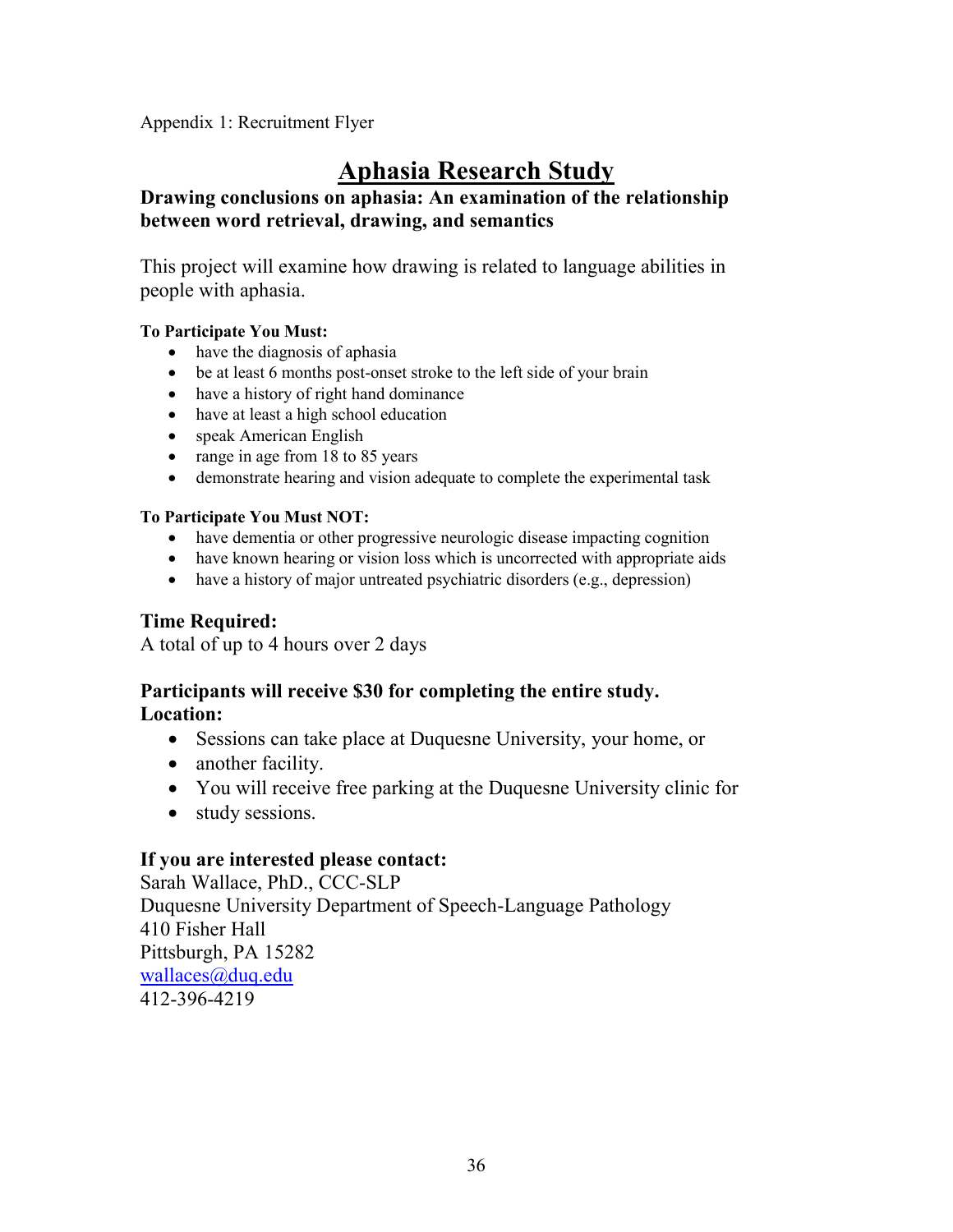Appendix 2: Semantic Feature Cueing chart modified from Davis & Stanton (2005)



(Qualities: shape, color, etc.)